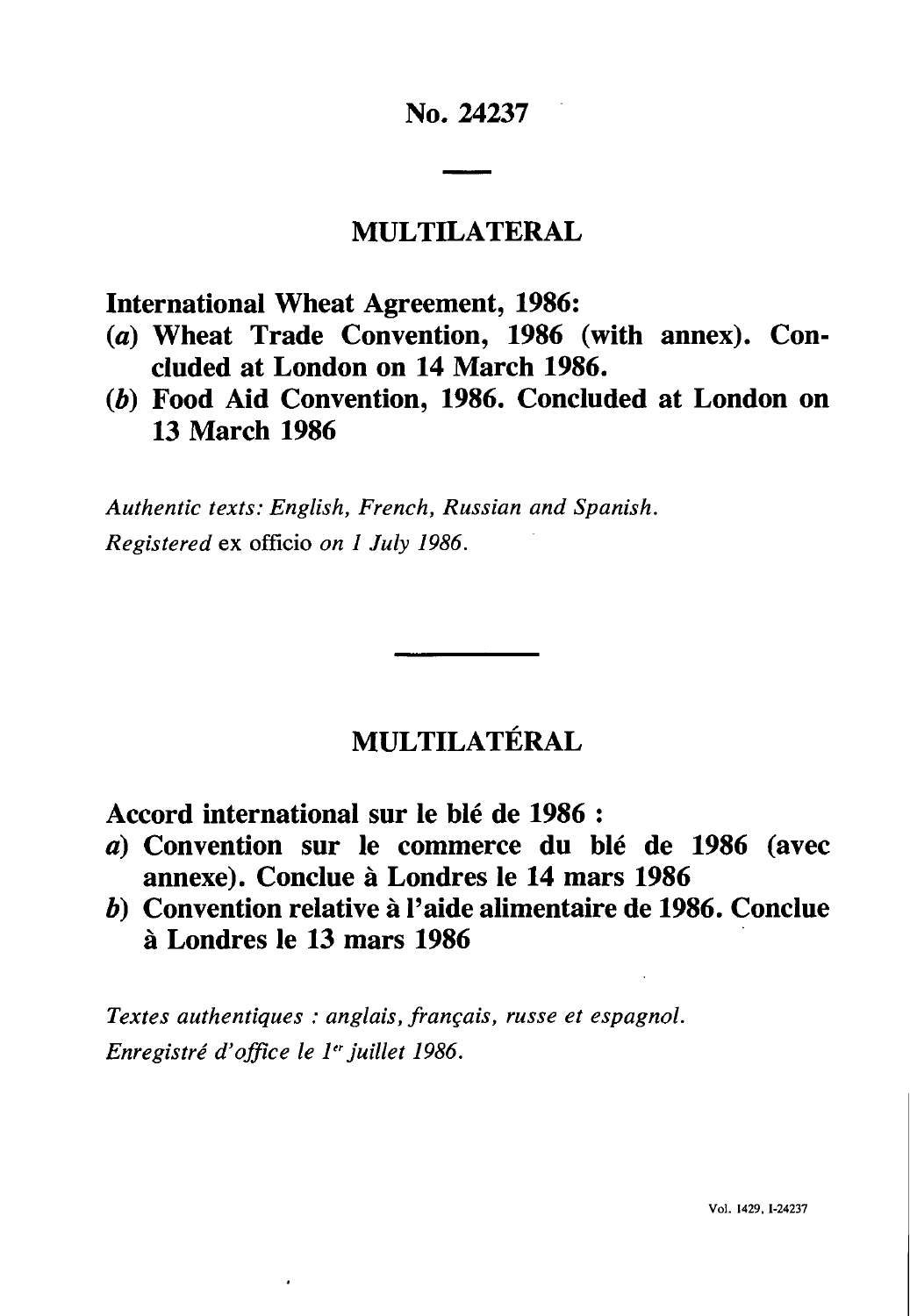# INTERNATIONAL WHEAT AGREEMENT, 1986

#### PREAMBLE

The signatories to this Agreement,

Considering that the International Wheat Agreement, 1949' was revised, renewed or extended<sup>2</sup> on successive occasions leading to the conclusion of the International Wheat Agreement, 1971,<sup>3</sup>

Considering that the provisions of the International Wheat Agreement, 1971, consisting of the Wheat Trade Convention,  $1971<sup>3</sup>$  on the one hand, and the Food Aid Convention, 1980,<sup>4</sup> on the other, as extended by Protocol,<sup>5</sup> will expire on 30th June 1986, and that it is desirable to conclude an agreement for a new period,

Have agreed that the International Wheat Agreement, 1971 shall be updated and renamed the International Wheat Agreement, 1986, which shall consist of two separate legal instruments:

(a) the Wheat Trade Convention, 1986 and<sup>6</sup>

(b) the Food Aid Convention, 1986,<sup>7</sup>

and that each of these two Conventions, or either of them as appropriate, shall be submitted for signature and ratification, acceptance or approval, in conformity with their respective constitutional or institutional procedures, by the Govern ments concerned.

<sup>1</sup> United Nations, *Treaty Series,* vol. 203, p. 179.

<sup>2</sup>*Ibid.,* vol. 203, p. 179; vol. 270, p. 103; vol. 349, p. 167; vol. 444, p. 3; vol. 544, p. 350; vol. 723, p. 346, and vol. 727, p. 3.

<sup>3</sup>*Ibid.,* vol. 800, p. 45.

*<sup>4</sup> United States Treaties and Other International Agreements,* Washington, Department of State, vol. 32, part 5, 1979-1980, TIAS 10015. For the Food Aid Convention, 1971, see footnote 3 of this page.

<sup>5</sup> United Nations, *Treaty Series,* vol. 1123, pp. 363 and 393; vol. 1146, pp. 334, 366, 398 and 418; and *United*  States Treaties and Other International Agreements, Washington, Department of State, vol. 30, part 4, 1978-1979, TIAS 9459; vol. 32, part 3, 1979-1980, TIAS 9878; vol. 34, part I, 1981-1982, TIAS 10350-51.<br>6 See p. 73 of t

<sup>7</sup> See p. 168 of this volume.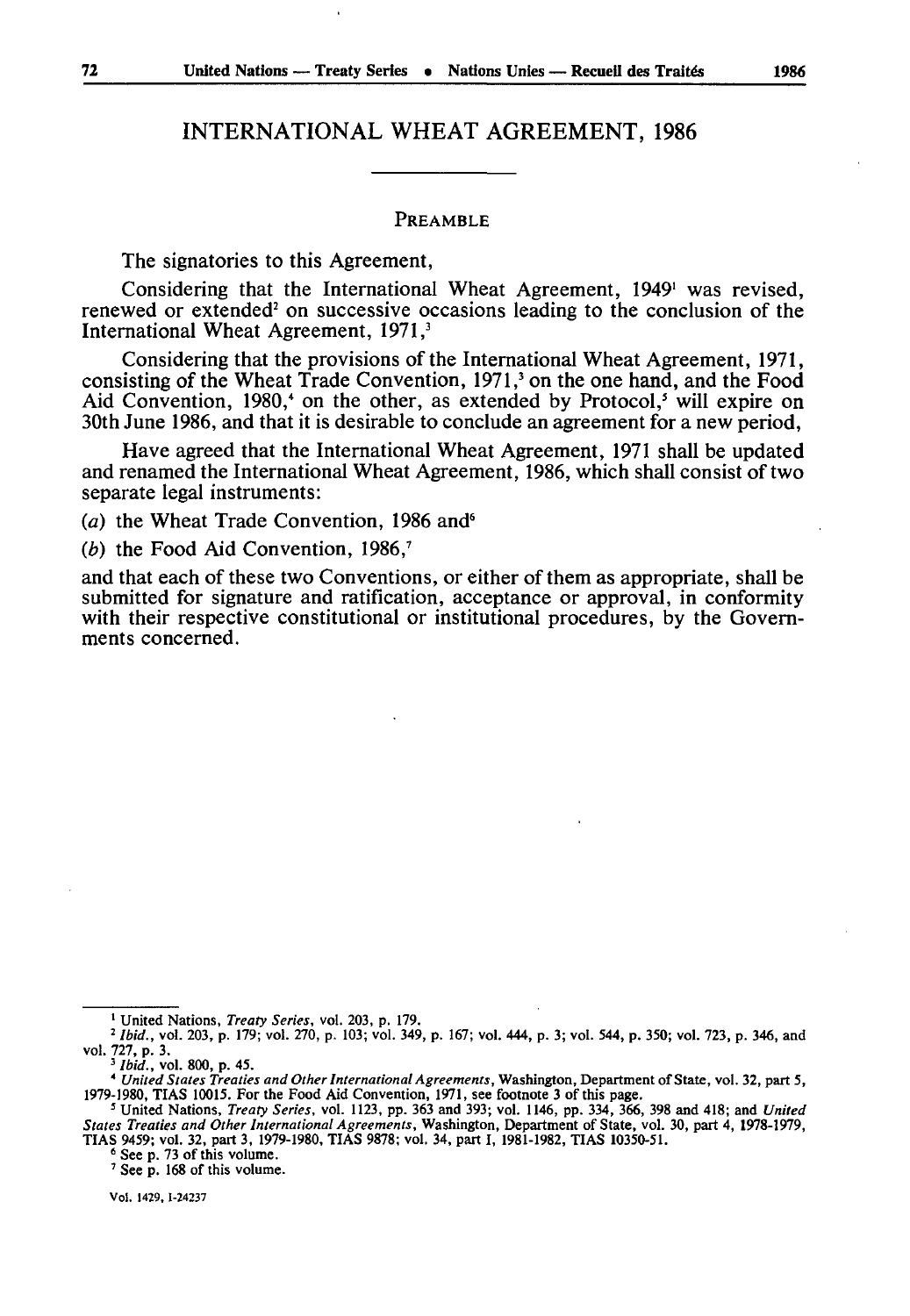# WHEAT TRADE CONVENTION,<sup>1</sup> 1986

# PART i. GENERAL

# *Article 1.* OBJECTIVES

The objectives of this Convention are:

*(a)* To further international co-operation in all aspects of trade in wheat, and other grains, especially in so far as these affect the wheat situation;

*(b)* To promote the expansion of international trade in grains, and to secure the freest possible flow of this trade, including the elimination of trade barriers and unfair and discriminatory practices, in the interest of all members, in particular developing members;

(c) To contribute to the fullest extent possible to the stability of international grain markets in the interests of all members, to enhance world food security, and to contribute to the development of countries whose economies are heavily dependent on commercial sales of grain;

*(d)* To provide a forum for exchange of information and discussion of members' concerns regarding trade in grains; and

*(é)* To provide an appropriate framework for the possible negotiation of a new international agreement or convention with economic provisions.

declarations of provisional application having been deposited with the Secretary-General of the United Nations not later than 30 June 1986 on behalf of Governments holding at least 60 per cent of votes set out in the Annex\* in accordance with article 28 (1): *Date of deposit of the instrument of ratification, accession* (a), *acceptance* (A) *or approval* (AA) *or declaration of provisional application* (n) *Date of deposit of the instrument of ratification, accession* (a), *acceptance* (A) *or approval* (AA) *or declaration of provisional State application* (n) Argentina ........................ 25 June 1986 *<sup>n</sup>* Australia......................... 27 June 1986 *<sup>a</sup>* Belgium ......................... 26 June 1986 *<sup>n</sup>* Bolivia........................... 30 June 1986 *<sup>n</sup>* Brazil............................ 12 June 1986 *<sup>n</sup>* Canada .......................... 23 June 1986 Cuba ............................ 30 June 1986 *<sup>n</sup>* Denmark......................... 26 June 1986 Ecuador ......................... 1 May 1986 *<sup>n</sup>* European Economic Community ... 26 June 1986 n Finland .......................... 18 June 1986 « France........................... 26 June 1986 *<sup>n</sup>* Germany, Federal Republic of ..... 26 June 1986 *<sup>n</sup>* Germany, Federal Republic of ..... 26 June 1986 *n*<br>Greece................................ 26 June 1986 *n*<br>Holy See ................................ 23 June 1986 *a* Holy See .......................... *State* Morocco......................... 3 June 1986 *<sup>n</sup>* Netherlands ...................... (For the Kingdom in Europe.) Norway.......................... 30 June 1986AA Pakistan ......................... 30 June 1986 *<sup>n</sup>* Portugal ......................... 30 June 1986 *<sup>n</sup>* Republic of Korea\*\* .............. 30 June 1986 n South Africa ..................... 24 June 1986 Spain............................ 26 June 1986 *<sup>n</sup>* Sweden.......................... 25 June 1986 Switzerland ...................... 26 June 1986 *<sup>n</sup>* Tunisia .......................... 14 May 1986 *<sup>n</sup>* Turkey .......................... Union of Soviet Socialist Repub-<br>lics\*\*............................. lics\*\* .......................... 30 June 1986 *<sup>A</sup>* United Kingdom of Great Britain and

*'* See p. 88 of this volume.

India ............................ 27 June 1986 *<sup>n</sup>* Ireland........................... 26 June 1986 Italy\*\*........................... 26 June 1986 n Japan\*\*.......................... 30 June 1986 *<sup>n</sup>* Luxembourg ..................... 30 June 1986 *<sup>n</sup>*

\*\* See p. 167 of this volume for the texts of the declarations made upon acceptance or declaration of provisional application.

Vol. 1429, 1-24237

Northern Ireland................ 26 June 1986 n

United States of America\*\*........ 26 June 1986 *n*

(For the United Kingdom, the British Virgin Islands, Gibraltar

and St. Helena.)

| <sup>1</sup> Came into force on 1 July 1986, i.e., instruments of ratification, acceptance, approval or accession, or       |
|-----------------------------------------------------------------------------------------------------------------------------|
| declarations of provisional application having been deposited with the Secretary-General of the United Nations not          |
| later than 30 June 1986 on behalf of Governments holding at least 60 per cent of votes set out in the Annex <sup>*</sup> in |
|                                                                                                                             |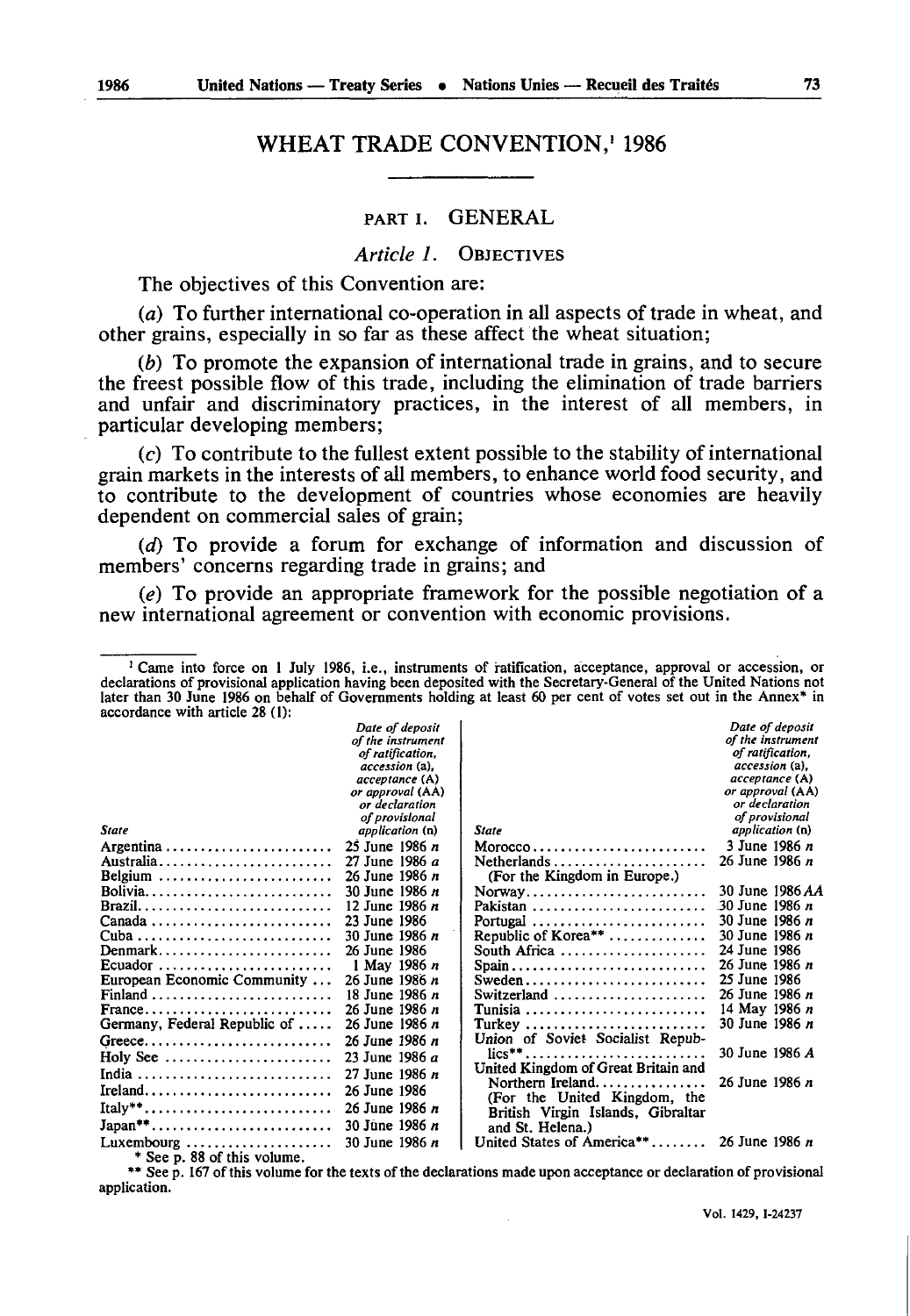# *Article 2.* DEFINITIONS

For the purposes of this Convention:

(1) *(a)* "Council" means the International Wheat Council established by the International Wheat Agreement, 1949 and continued in being by Article 9;

- *(b)* (i) "member" means a party to this Convention;
	- (ii) "exporting member" means a member so designated under Arti cle 12;
	- (iii) "importing member" means a member so designated under Arti cle 12;

(c) "Executive Committee" means the Committee established under Arti cle 15;

*(d)* "Sub-Committee on Market Conditions" means the Sub-Committee established under Article 16;

*(e)* "grain" or "grains" means wheat, wheat flour, rye, barley, oats, maize, millet and sorghum, and such other grains and products as the Council may decide;

- $(f)$  (i) "purchase" means a purchase of grain for import, or the quantity of grain so purchased, as the context requires;
	- (ii) "sale" means a sale of grain for export, or the quantity of such grain so sold, as the context requires;
	- (iii) where reference is made in this Convention to a purchase or sale, it shall be understood to refer not only to purchases or sales concluded between the Governments concerned, but also to purchases or sales concluded between private traders, and to purchases or sales concluded between a private trader and the Government concerned;

*(g)* "special vote" means a vote requiring at least two thirds of the votes cast by exporting members present and voting, and at least two thirds of the votes cast by the importing members present and voting, counted separately;

*(h)* "crop year" means the period from 1 July to 30 June;

 $(i)$  "working day" means a working day at the headquarters of the Council.

(2) Any reference in this Convention to a "Government" or "Govern ments" shall be construed as including a reference to the European Economic Community (hereinafter referred to as the EEC). Accordingly, any reference in this Convention to "signature" or to the "deposit of instruments of ratification, acceptance, or approval" or "an instrument of accession" or "a declaration of provisional application" by a Government shall, in the case of the EEC, be construed as including signature or declaration of provisional application on behalf of the EEC by its competent authority and the deposit of the instrument required by the institutional procedures of the EEC to be deposited for the conclusion of an international agreement.

#### *Article 3.* INFORMATION, REPORTS AND STUDIES

(1) To facilitate the achievement of the objectives in Article 1, make possible a fuller exchange of views at Council sessions, and provide information on a continuing basis to serve the general interest of members, arrangements shall be made for regular reports and exchange of information, and also special studies, as appropriate, covering grains, focusing primarily upon the following:

*(d)* supply, demand and market conditions;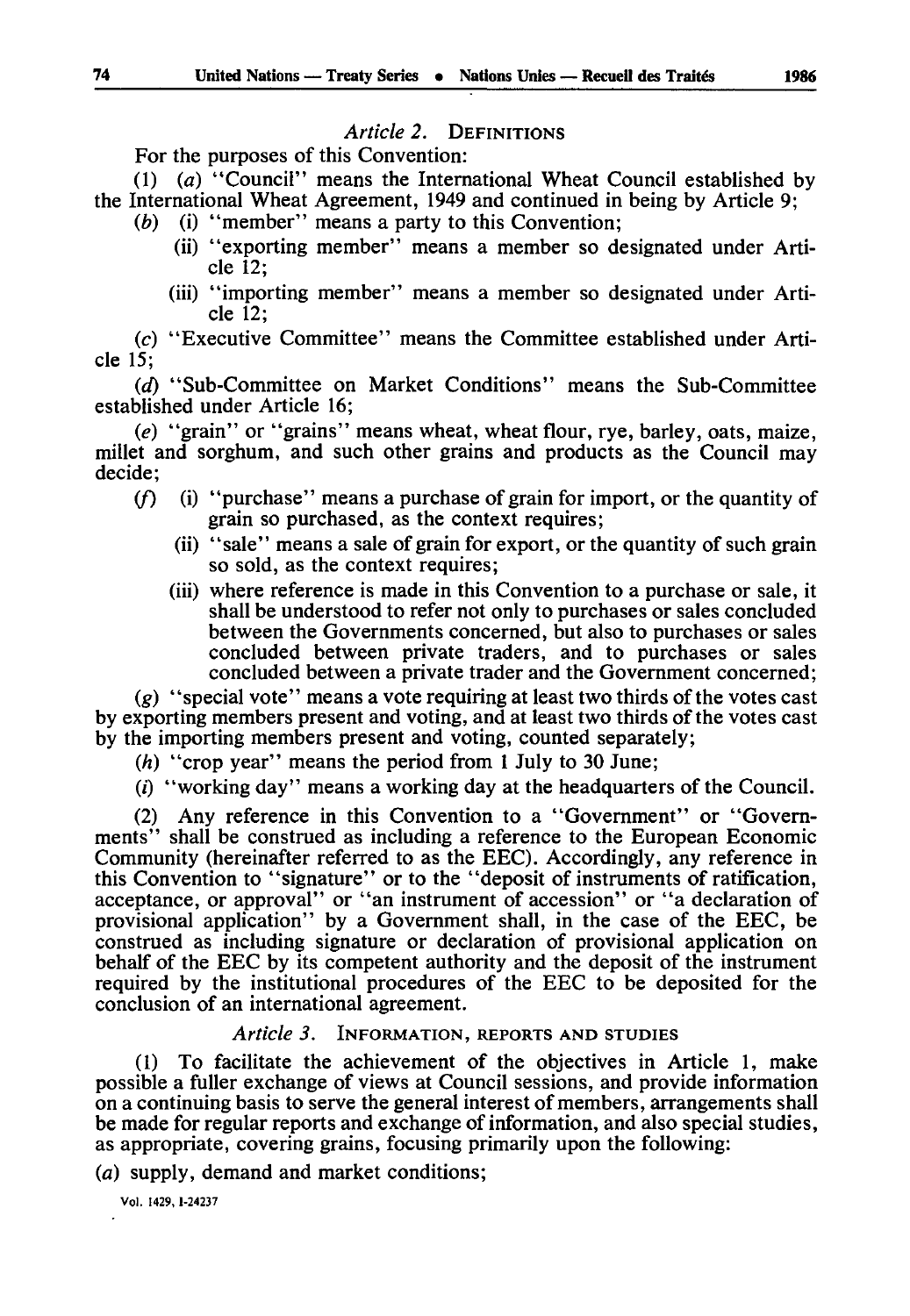- *(b)* developments in national policies and their effects on the international market;
- $(c)$  developments concerning the improvement and expansion of trade, utilization, storage and transportation, especially in developing countries.

To improve the collection and presentation of information for those reports and studies referred to in paragraph (1) of this Article, to make it possible for more members to participate directly in the work of the Council, and to supplement the guidance already given by the Council in the course of its sessions, there shall be established a Sub-Committee on Market Conditions with the functions specified in Article 16.

#### *Article 4.* CONSULTATIONS ON MARKET DEVELOPMENTS

(1) If the Sub-Committee on Market Conditions, in the course of its continuous review of the market under Article 16, is of the opinion that developments in the international grain market seriously threaten to affect the interests of members, or if such developments are called to the Sub-Committee's attention by the Executive Director on his own initiative or at the request of any member of the Council, it shall immediately report the facts concerned to the Executive Committee. The Sub-Committee, in so informing the Executive Committee, shall give particular regard to those circumstances which threaten to affect the interests of members.

(2) The Executive Committee shall meet within ten working days to review such developments and, if it deems it appropriate, request the Chairman of the Council to convene a session of the Council to consider the situation.

#### *Article 5.* COMMERCIAL PURCHASES AND SPECIAL TRANSACTIONS

(1) A commercial purchase for the purposes of this convention is a purchase as defined in Article 2 which conforms to the usual commercial practices in international trade and which does not include those transactions referred to in paragraph (2) of this Article.

(2) A special transaction for the purposes of this Convention is one which includes features introduced by the Government of a member concerned which do not conform to usual commercial practices. Special transactions include the following:

- *(a)* Sales on credit in which, as a result of government intervention, the interest rate, period of payment, or other related terms do not conform to the commercial rates, periods or terms prevailing in the world market;
- *(b)* Sales in which the funds for the purchase of grain are obtained under a loan from the Government of the exporting member tied to the purchase of grain;
- (c) Sales for currency of the importing member which is not transferable or convertible into currency or goods for use in the exporting member;
- *(d)* Sales under trade agreements with special payments arrangements which include clearing accounts for settling credit balances bilaterally through the exchange of goods, except where the exporting member and the importing member concerned agree that the sale shall be regarded as commercial;
- *(é)* Barter transactions:
	- (i) which result from the intervention of Governments where grain is exchanged at other than prevailing world prices, or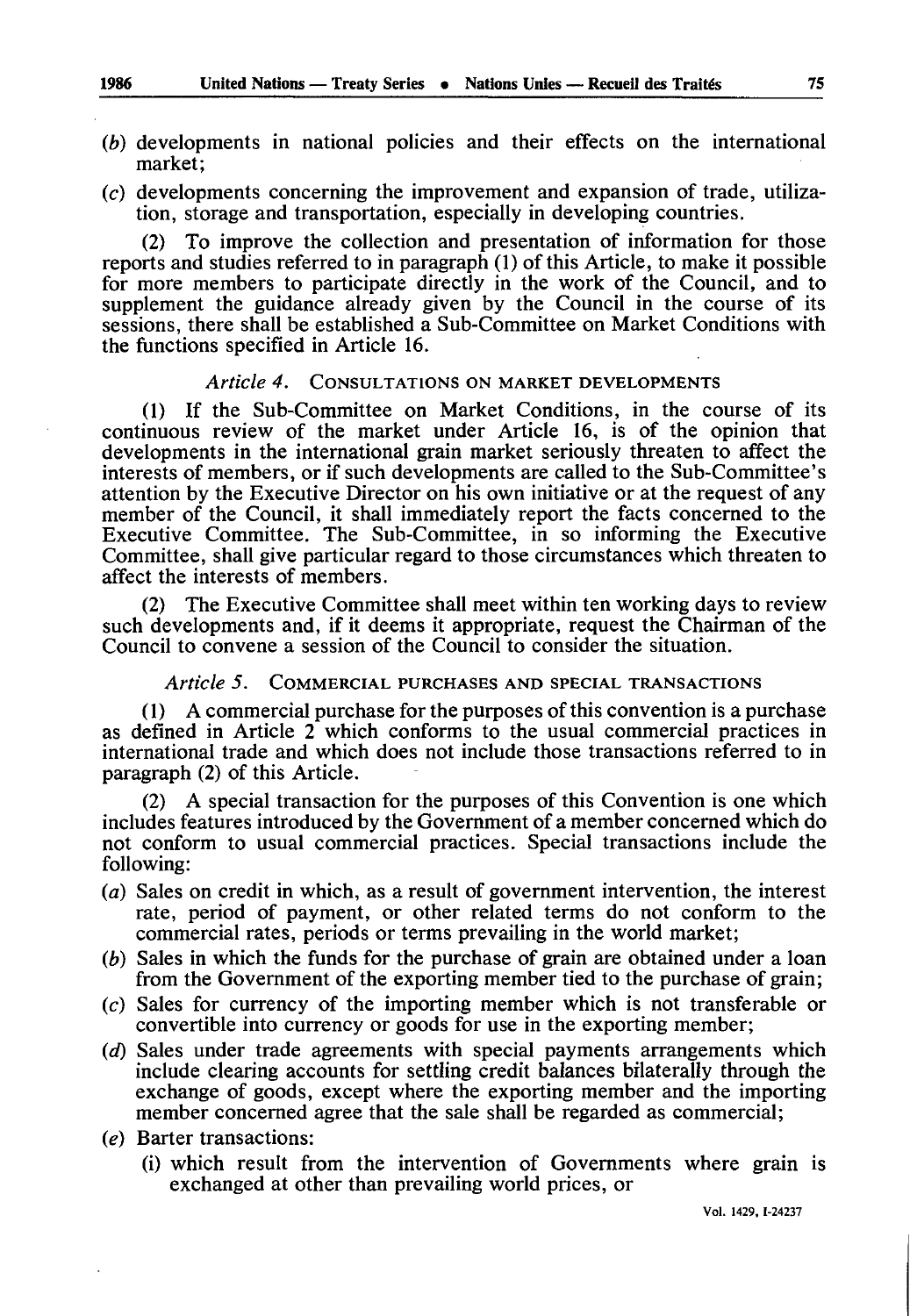- (ii) which involve sponsorship under a government purchase programme, except where the purchase of grain results from a barter transaction in which the country of final destination was not named in the original barter contract;
- *(f)* A gift of grain or a purchase of grain out of a monetary grant by the exporting member made for that specific purpose;
- *(g)* Any other categories of transactions, as the Council may prescribe, that include features introduced by the Government of a member concerned which do not conform to usual commercial practices.

Any question raised by the Executive Director or by any member as to whether a transaction is a commercial purchase as defined in paragraph (1) of this Article or a special transaction as defined in paragraph (2) of this Article shall be decided by the Council.

#### *Article 6.* GUIDELINES RELATING TO CONCESSIONAL TRANSACTIONS

(1) Members undertake to conduct any concessional transactions in grains in such a way as to avoid harmful interference with normal patterns of production and international commercial trade.

(2) To this end both supplying and recipient members shall undertake appropriate measures to ensure that concessional transactions are additional to commercial sales which could reasonably be anticipated in the absence of such transactions, and would increase consumption or stocks in the recipient country. Such measures shall, for countries which are members of FAO, be consistent with the FAO Principles of Surplus Disposal and Guiding Lines and the consultative obligations of FAO members, and may include the requirement that a specified level of commercial imports of grains agreed with the recipient country be maintained on a global basis by that country. In establishing or adjusting this level, full regard shall be had to the commercial import levels in a representative period, to recent trends in utilization and imports, and to the economic circumstances of the recipient country, including, in particular, its balance-ofpayments situation.

(3) Members, when engaging in concessional export transactions, shall consult with exporting members whose commercial sales might be affected by such transactions to the maximum possible extent before such arrangements are concluded with recipient countries.

(4) The Secretariat shall periodically report to the Council on developments in concessional transactions in grains.

#### *Article 7.* REPORTING AND RECORDING

(1) Members shall provide regular reports, and the Council shall maintain records for each crop year, showing separately commercial and special transactions, of all shipments of grain by members and all imports of grain from non-members. The Council shall also maintain, to the extent possible, records of all shipments between non-members.

(2) Members shall provide, as far as possible, such information as the Council may require concerning their grain supply and demand, and report promptly all changes in their national grain policies.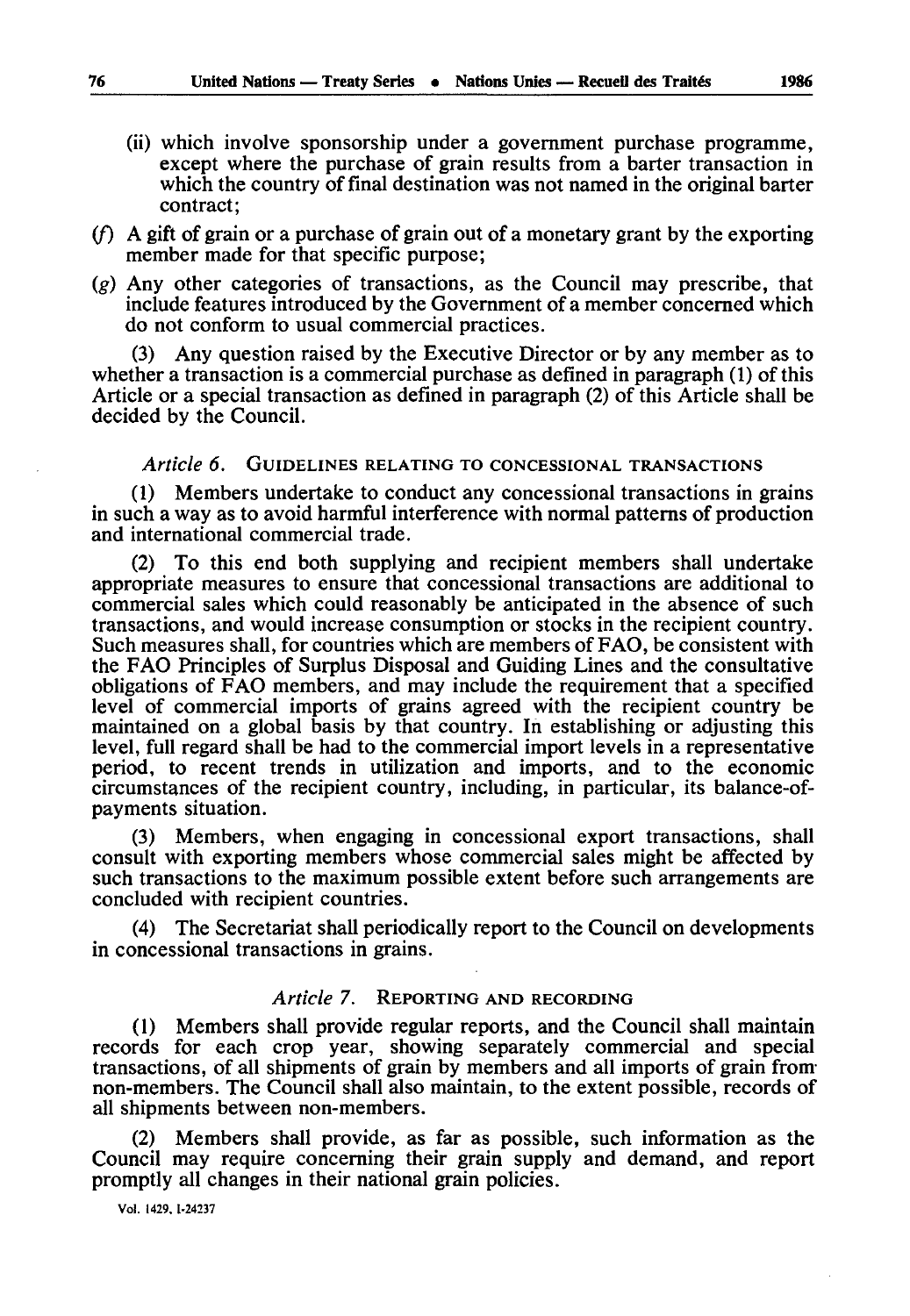(3) For the purposes of this Article:

*(a)* Members shall send to the Executive Director such information con cerning the quantities of grain involved in commercial sales and purchases and special transactions as the Council within its competence may require, including:

- (i) in relation to special transactions, such detail of the transactions as will enable them to be classified in accordance with Article 5;
- (ii) such information as may be available as to the type, class, grade and quality of the grains concerned;

*(b)* Any member when exporting grain shall send to the Executive Director such information relating to their export prices as the Council may require;

(c) The Council shall obtain regular information on currently prevailing grain transportation costs, and members shall report such supplementary information as the Council may require.

(4) In the case of any grain which reaches the country of final destination after resale in, passage through, or transshipment from the ports of, a country other than that in which it originated, members shall to the maximum extent possible make available such information as will enable the shipment to be entered in the records as a shipment between the country of origin and the country of final destination. In the case of a resale, the provisions of this paragraph shall apply if the grain originated in the country of origin during the same crop year.

The Council shall make rules of procedure for the reports and records referred to in this Article. Those rules shall prescribe the frequency and the manner in which those reports shall be made and shall prescribe the duties of members with regard thereto. The Council shall also make provision for the amendment of any records or statements kept by it, including provision for the settlement of any dispute arising in connection therewith. If any member repeatedly and unreasonably fails to make reports as required by this Article, the Executive Committee shall arrange consultations with that member to remedy the situation.

#### *Article 8.* DISPUTES AND COMPLAINTS

(1) Any disputes concerning the interpretation or application of this Convention which is not settled by negotiation shall, at the request of any member which is a party to the dispute, be referred to the Council for decision.

(2) Any member which considers that its interests as a party to this Convention have been seriously prejudiced by actions of any one or more members affecting the operation of this Convention may bring the matter before the Council. In such a case, the Council shall immediately consult with the members concerned in order to resolve the matter. If the matter is not resolved through such consultations, the Council shall consider the matter further and may make recommendations to the members concerned.

#### PART II. ADMINISTRATION

# *Article 9.* CONSTITUTION OF THE COUNCIL

(1) The International Wheat Council, established by the International Wheat Agreement, 1949, shall continue in being for the purpose of administering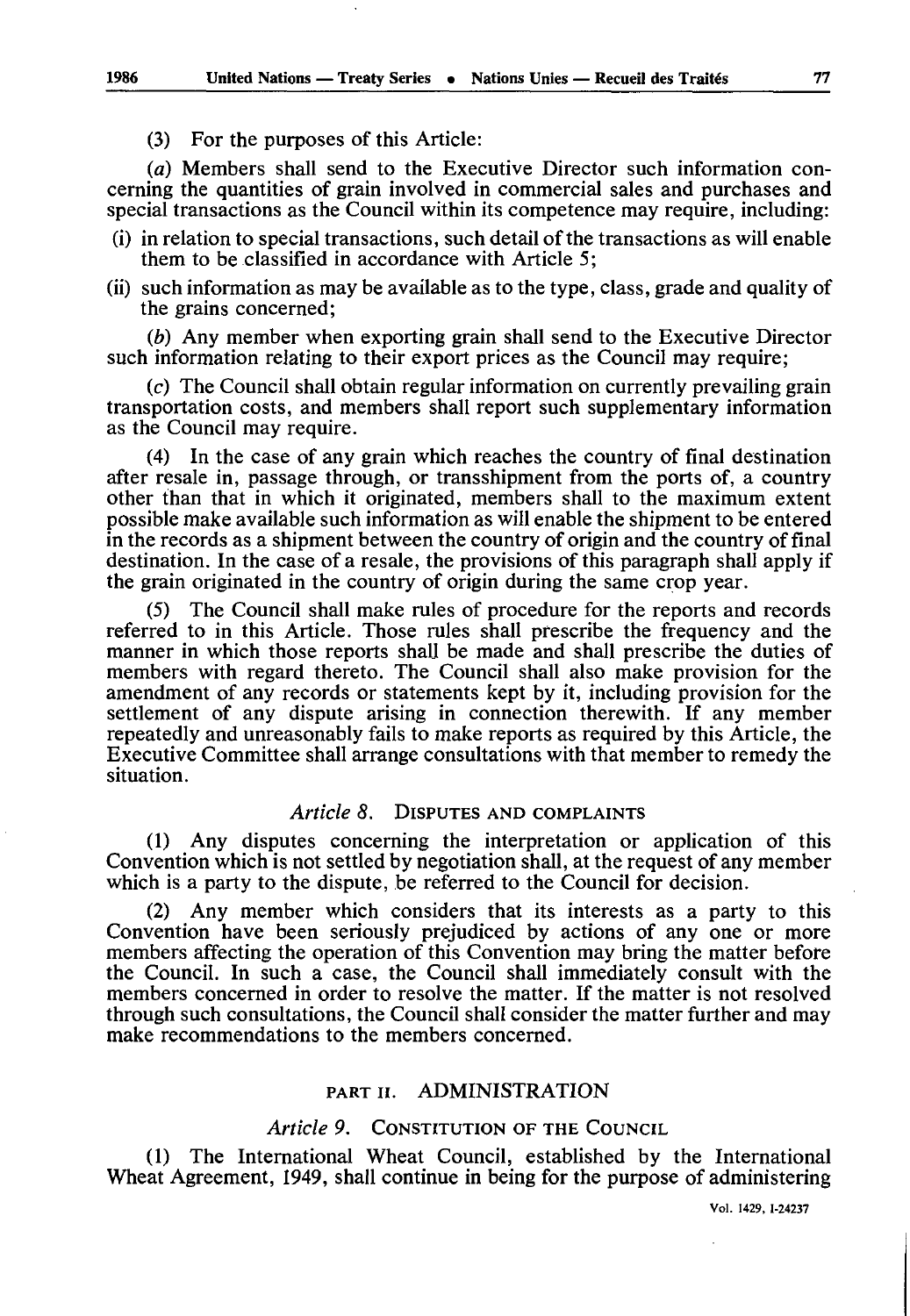this Convention with the membership, powers and functions provided in this Convention.

(2) Members may be represented at Council meetings by delegates, alternates and advisers.

(3) The Council shall elect a Chairman and a Vice-Chairman who shall hold office for one crop year. The Chairman shall have no vote and the Vice-Chairman shall have no vote while acting as Chairman.

#### *Article 10.* POWERS AND FUNCTIONS OF THE COUNCIL

(1) The Council shall establish its Rules of Procedure.

(2) The Council shall keep such records as are required by the terms of this Convention and may keep such other records as it considers desirable.

(3) In order to enable the Council to discharge its functions under this Convention, the Council may request, and members undertake to supply, subject to the provisions of paragraph (2) of Article 7, such statistics and information as are necessary for this purpose.

(4) The Council may, by special vote, delegate to any of its committees, or to the Executive Director, the exercise of powers or functions other than the following:

*(a)* Decisions on matters under Article 8;

- *(b)* Review, under Article 11, of the votes of members listed in the Annex;
- (c) Determination of exporting and importing members and distribution of their votes under Article 12;
- *(d)* Location of the seat of the Council under paragraph (1) of Article 13;
- *(e)* Appointment of the Executive Director, under paragraph (2) of Article 17;
- (/) Adoption of the budget and assessment of members' contributions under Article 21;
- *(g)* Suspension of the voting rights of a member under paragraph (6) of Article 21 ;
- *(h)* Any request to the Secretary-General of UNCTAD to convene a negotiating conference under Article 22;
- $(i)$  Exclusion of a member from the Council under Article 30;
- $(i)$  Recommendation of an amendment under Article 32;
- *(k)* Extension or termination of this Convention under Article 33.

The Council may at any time revoke such delegation by a majority of the votes cast.

(5) Any decision made under any powers or functions delegated by the Council in accordance with paragraph (4) of this Article shall be subject to review by the Council at the request of any member made within a period which the Council shall prescribe. Any decision in respect of which no request for review has been made within the prescribed period shall be binding on all members.

(6) In addition to the powers and functions specified in this Convention the Council shall have such other powers and perform such other functions as are necessary to carry out the terms of this Convention.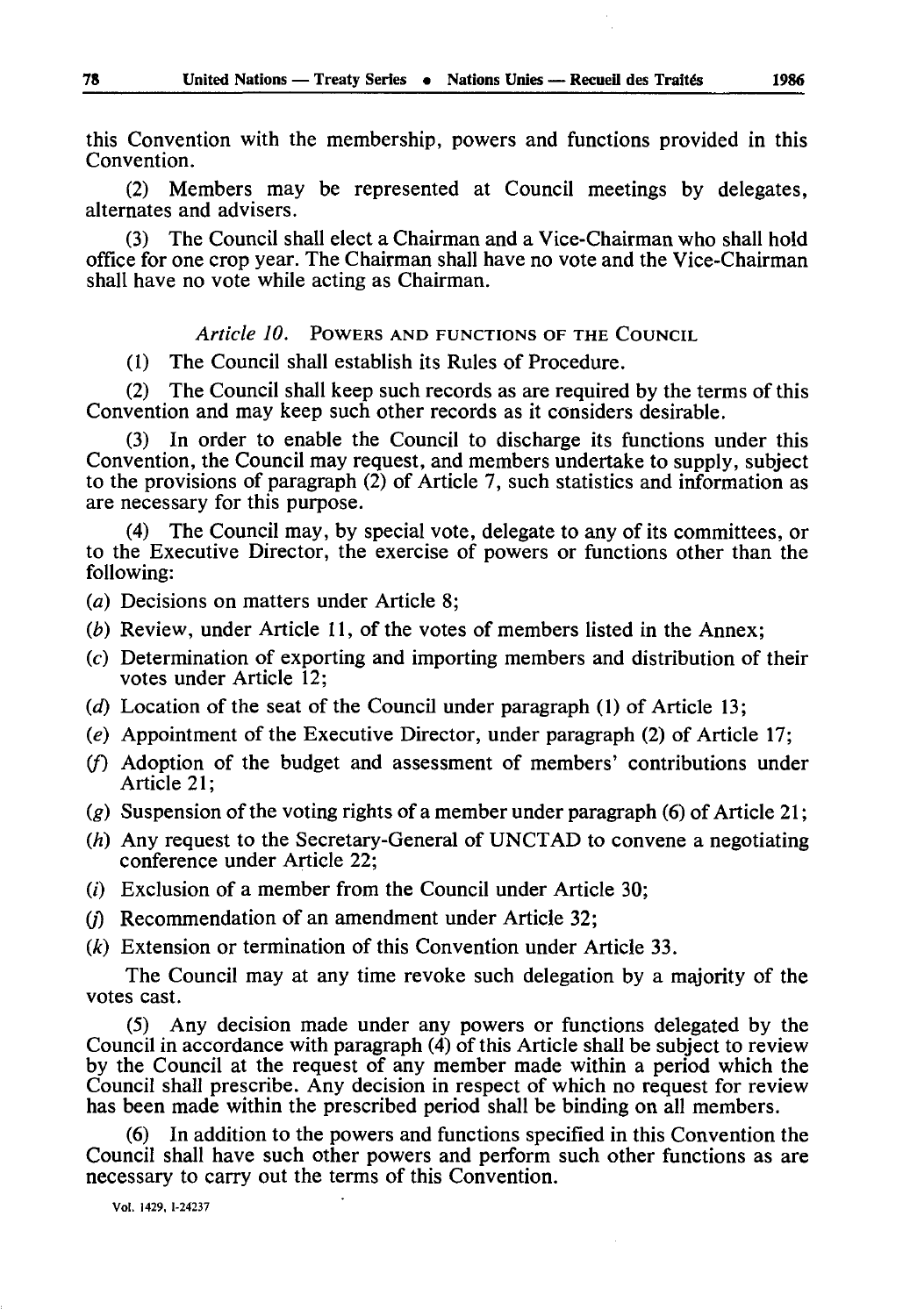# *Article 11.* VOTES FOR ENTRY INTO FORCE AND BUDGETARY PROCEDURES

(1) For the purposes of the entry into force of this Convention under paragraph (1) of Article 28, the votes of each Government shall be as set out in the Annex.

(2) For the purposes of the assessment of financial contributions under Article 21, the votes of members shall be based on those set out in the Annex subject to the following:

*(a)* Upon the entry into force of the Convention, the Council shall redistribute the votes in the Annex among the Governments which have deposited instruments of ratification, acceptance, approval or accession to the Convention, or declarations of provisional application of it, in proportion to the number of votes held by each of them in the Annex.

*(b)* After the Convention has entered into force, whenever any Government becomes, or ceases to be, a party to this Convention, the Council shall redistribute the votes of the other members in proportion to the number of votes held by each member listed in the Annex.

(c) Three years after the entry into force of this Convention, and whenever the Convention is extended under paragraph (2) of Article 33, the Council shall review and may adjust the votes of members listed in the Annex.

(3) For all other purposes regarding the administration of the Convention, the votes to be exercised by members shall be as determined under Article 12.

#### *Article 12.* DETERMINATION OF EXPORTING AND IMPORTING MEMBERS **AND DISTRIBUTION OF THEIR VOTES**

(1) At the first session held under this Convention, the Council shall establish which members shall be exporting members and which members shall be importing members for the purposes of the Convention. In so deciding, the Council shall take account of the wheat trading patterns of those members and of their own views.

(2) As soon as the Council has determined which members shall be exporting and which shall be importing members under this Convention, the exporting members, on the basis of their votes under Article 11 shall divide their votes among them as they shall decide, subject to the conditions laid down in paragraph (3) of this Article, and the importing members shall similarly divide their votes.

(3) For the purposes of the allocation of votes under paragraph (2) of this Article, the exporting members shall together hold 1,000 votes, and the importing members shall together hold 1,000 votes. No member shall hold more than 333 votes as an exporting member or more than 333 votes as an importing member. There shall be no fractional votes.

(4) The lists of exporting and importing members shall be reviewed by the Council, in the light of changing patterns in their wheat trade, after a period of three years following the entry into force of the Convention. They shall also be reviewed whenever the Convention is extended under paragraph (2) of Article 33.

(5) At the request of any member, the Council may, at the beginning of any crop year, agree by special vote to the transfer of that member from the list of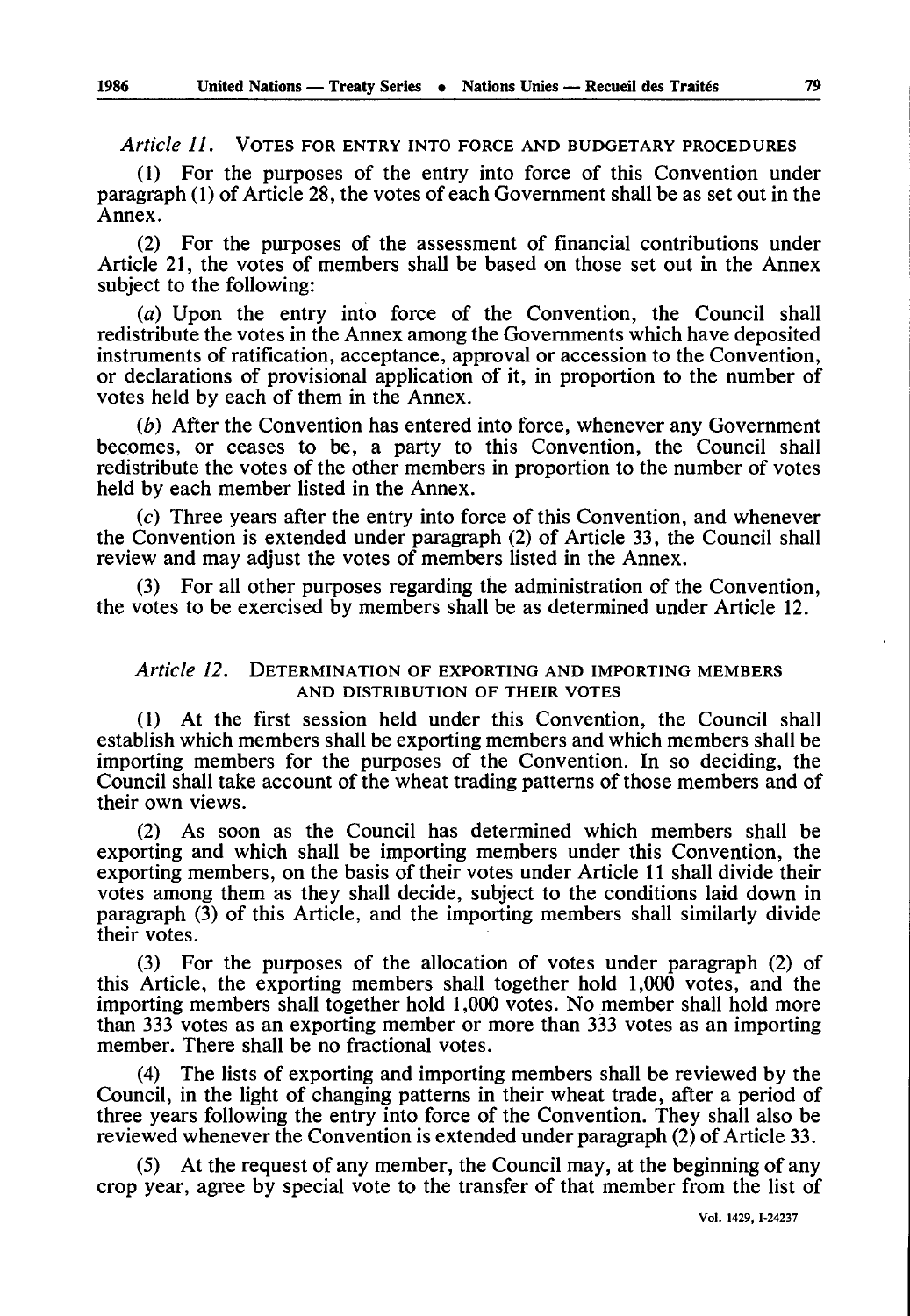exporting members to the list of importing members, or from the list of importing members to the list of exporting members, as appropriate.

(6) The distribution of the votes of exporting and importing members shall be reviewed by the Council whenever the lists of the exporting and importing members are changed under paragraphs (4) or (5) of this Article. Any re distribution of votes under this paragraph shall be subject to the conditions set out in paragraph (3) of this Article.

(7) Whenever any Government becomes, or ceases to be, a party to this Convention, the Council shall redistribute the votes of the other exporting or importing members, as appropriate, in proportion to the number of votes held by each member, subject to the conditions set out in paragraph (3) of this Article.

(8) Any exporting member may authorize any other exporting member, and any importing member may authorize any other importing member, to represent its interests and to exercise its votes at any meeting or meetings of the Council. Satisfactory evidence of such authorization shall be submitted to the Council.

(9) If at any meeting of the Council a member is not represented by an accredited delegate and has not authorized another member to exercise its votes in accordance with paragraph (8) of this Article, or if at the date of any meeting any member has forfeited, has been deprived of, or has recovered its votes under any provisions of this Convention, the total votes to be exercised by the exporting members at that meeting shall be adjusted to a figure equal to the total of votes to be exercised at that meeting by the importing members and redistributed among exporting members in proportion to their votes.

# *Article 13.* SEAT, SESSIONS AND QUORUM

(1) The seat of the Council shall be in London unless the Council decides otherwise.

(2) The Council shall meet at least once during each half of each crop year and at such other times as the Chairman may decide, or as otherwise required by this Convention.

(3) The Chairman shall convene a session of the Council if so requested by *(a)* five members or *(b)* one or more members holding a total of not less than 10 per cent of the total votes or (c) the Executive Committee.

(4) The presence of delegates with a majority of the votes held by the exporting members and a majority of the votes held by the importing members prior to any adjustment of votes under paragraph (9) of Article 12 shall be necessary to constitute a quorum at any meeting of the Concil.

#### *Article 14.* DECISIONS

(1) Except where otherwise specified in this Convention, decisions of the Council shall be by a majority of the votes cast by the exporting members and a majority of the votes cast by the importing members, counted separately.

(2) Without prejudice to the complete liberty of action of any member in the determination and administration of its agricultural and price policies, each member undertakes to accept as binding all decisions of the Council under the provisions of this Convention.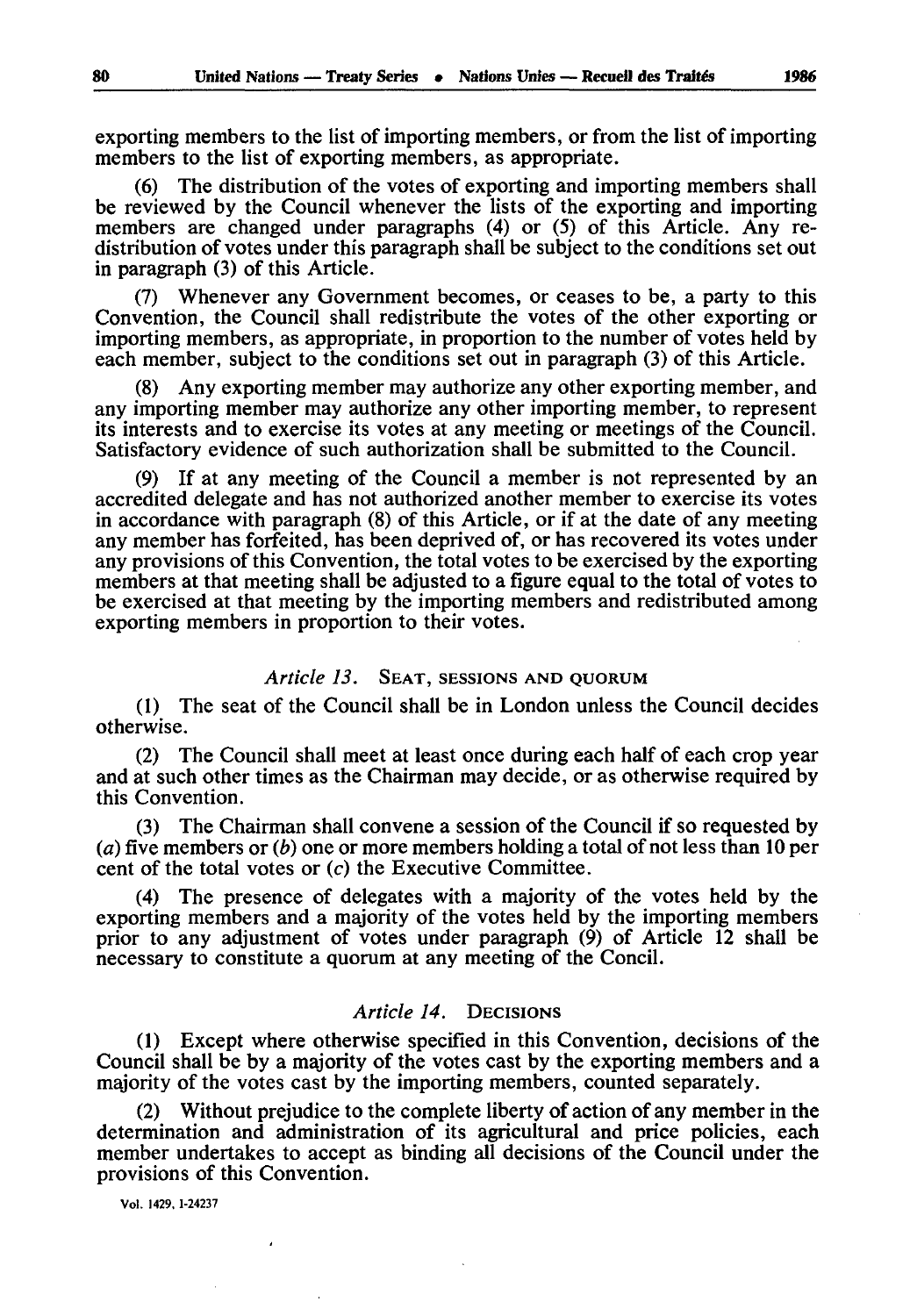#### *Article 15.* EXECUTIVE COMMITTEE

(1) The Council shall establish an Executive Committee consisting of not more than six exporting members elected annually by the exporting members and not more than eight importing members elected annually by the importing members. The Council shall appoint the Chairman of the Executive Committee and may appoint a Vice-Chairman.

(2) The Executive Committee shall be responsible to and work under the general direction of the Council. It shall have such powers and functions as are expressly assigned to it under this Convention and such other powers and functions as the Council may delegate to it under paragraph (4) of Article 10.

The exporting members on the Executive Committee shall have the same total number of votes as the importing members. The votes of the exporting members on the Executive Committee shall be divided among them as they shall decide, provided that no such exporting member shall have more than 40 per cent of the total votes of those exporting members. The votes of the importing members on the Executive Committee shall be divided among them as they shall decide, provided that no such importing member shall have more than 40 per cent of the total votes of those importing members.

(4) The Council shall prescribe rules of procedure regarding voting in the Executive Committee and may make such other provision regarding rules of procedure in the Executive Committee as it thinks fit. A decision of the Executive Committee shall require the same majority of votes as this Convention prescribes for the Council when making a decision on a similar matter.

(5) Any member of the Council which is not a member of the Executive Committee may participate, without voting, in the discussion of any question before the Executive Committee whenever the latter considers that the interests of that member are affected.

#### *Article 16.* SUB-COMMITTEE ON MARKET CONDITIONS

(1) The Executive Committee shall establish a Sub-Committee on Market Conditions consisting of representatives of not more than six exporting and six importing members. The Chairman of the Sub-Committee shall be appointed by the Executive Committee.

(2) The Sub-Committee shall keep under continuous review, and report to members on, all matters affecting the world grain economy. The Sub-Committee shall take account, in its review, of relevant information supplied by any member of the Council.

(3) The Sub-Committee shall supplement the guidance given by the Council to assist the Secretariat in carrying out the work envisaged in Article 3.

(4) The Sub-Committee shall make special efforts to involve other members of the Council in its discussion of questions that directly affect their interests, such as their national grain policies, or particularly in the case of developing countries, their import requirements. Any member of the Council which is not a member of the Sub-Committee may attend its meetings as an observer.

The Sub-Committee shall advise in accordance with the relevant Articles of the Convention and on any matters which the Council or the Executive Committee may refer to it.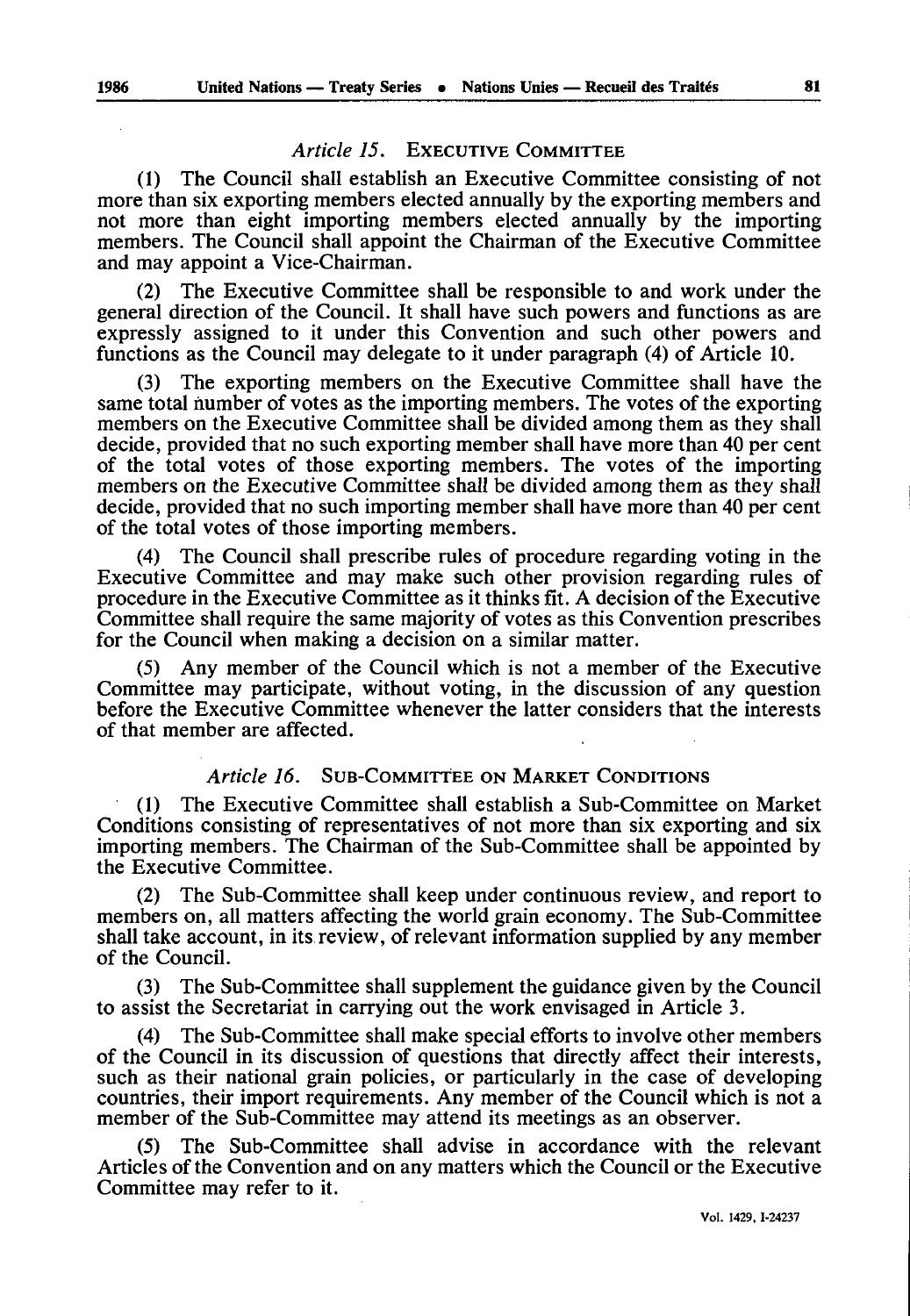#### *Article 17.* SECRETARIAT

(1) The Council shall have a Secretariat consisting of an Executive Director, who shall be its chief administrative officer, and such staff as may be required for the work of the Council and its Committees.

(2) The Council shall appoint the Executive Director who shall be responsible for the performance of the duties devolving upon the Secretariat in the administration of this Convention and for the performance of such other duties as are assigned to him by the Council and its Committees.

(3) The staff shall be appointed by the Executive Director in accordance with regulations established by the Council.

(4) It shall be a condition of employment of the Executive Director and of the staff that they do not hold or shall cease to hold financial interest in the grain trade and that they shall not seek or receive instructions regarding their duties under this Convention from any Government or from any other authority external to the Council.

# *Article 18.* ADMISSION OF OBSERVERS

The Council may invite any non-member State, and any intergovernmental organization, to attend any of its meetings as an observer.

#### *Article 19.* CO-OPERATION WITH OTHER INTERGOVERNMENTAL **ORGANIZATIONS**

(1) The Council may make whatever arrangements are appropriate for consultation or co-operation with the United Nations and its organs, in particular the United Nations Conference on Trade and Development, and with the Food and Agriculture Organization and such other specialized agencies of the United Nations and intergovernmental organizations as may be appropriate.

(2) The Council, bearing in mind the particular role of the United Nations Conference on Trade and Development in international commodity trade, will, as it considers appropriate, keep the United Nations Conference on Trade and Development informed of its activities and programmes of work.

(3) If the Council finds that any terms of this Convention are materially inconsistent with such requirements as may be laid down by the United Nations through its appropriate organs or by its specialized agencies regarding intergov ernmental commodity agreements, the inconsistency shall be deemed to be a circumstance affecting adversely the operation of this Convention and the procedure prescribed in Article 32 shall be applied.

#### *Article 20.* PRIVILEGES AND IMMUNITIES

(1) The Council shall have legal personality. It shall in particular have the capacity to contract, acquire and dispose of movable and immovable property and to institute legal proceedings.

(2) The status, privileges and immunities of the Council in the territory of the United Kingdom shall continue to be governed by the Headquarters Agreement between the Government of the United Kingdom of Great Britain and

Vol. 1429.1-24237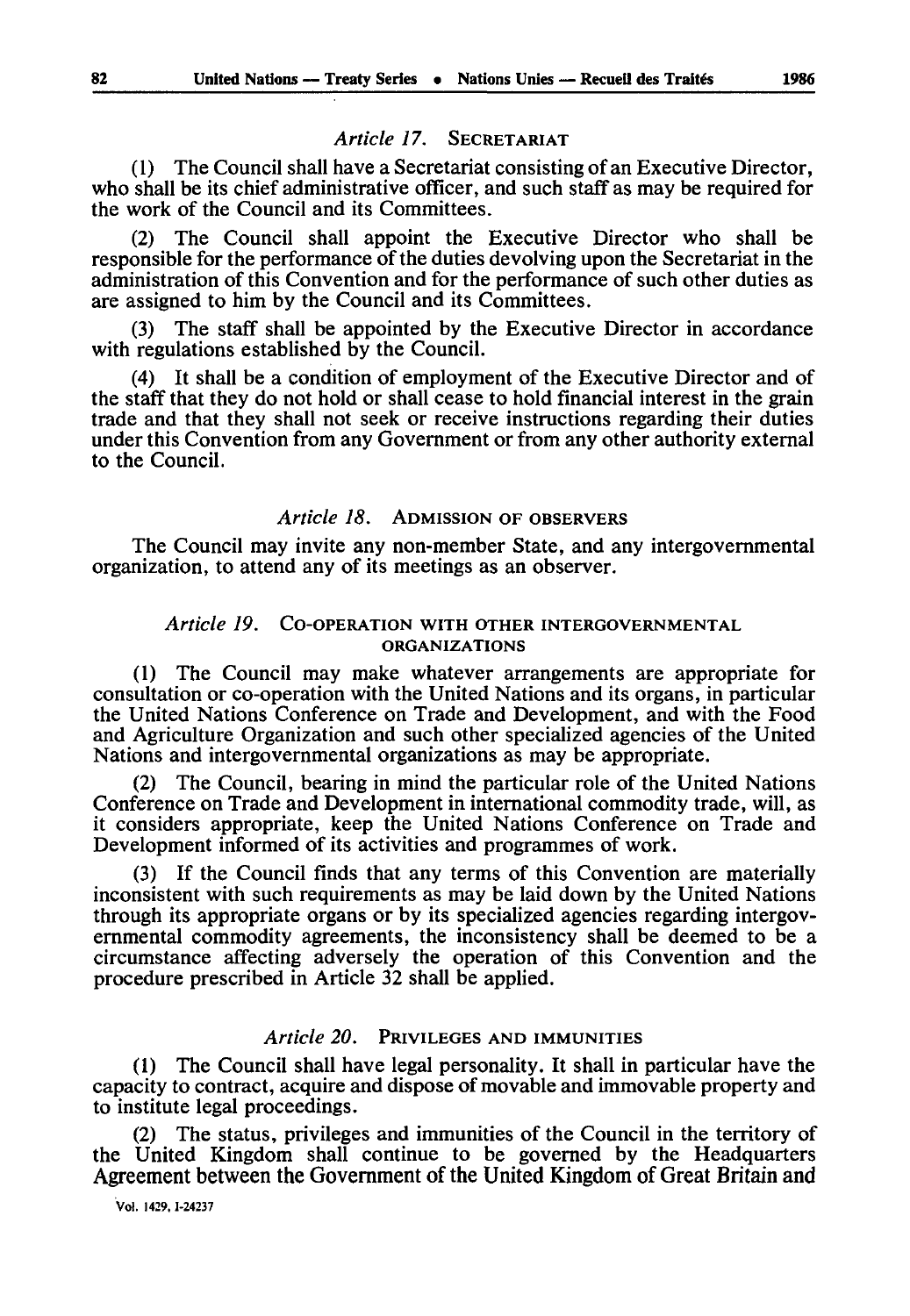Northern Ireland and the International Wheat Council signed at London on 28 No vember 1968,'

(3) The Agreement referred to in paragraph (2) of this Article shall be independent of the present Convention. It shall however terminate:

- *(a)* by agreement between the Government of the United Kingdom of Great Britain and Northern Ireland and the Council, or
- *(b)* in the event of the seat of the Council being moved from the United King dom, or
- (c) in the event of the Council ceasing to exist.

(4) In the event of the seat of the Council being moved from the United Kingdom, the Government of the member in which the seat of the Council is situated shall conclude with the Council an international agreement relating to the status, privileges and immunities of the Council, its Executive Director, its staff and representatives of members at meetings convened by the Council.

# *Article 21.* FINANCE

(1) The expenses of delegations to the Council and of representatives on its Committees and Sub-Committees shall be met by their respective Governments. The other expenses necessary for the administration of this Convention shall be met by annual contributions from all members. The contribution of each member for each crop year shall be in the proportion which the number of its votes in the Annex bears to the total of the votes of members in the Annex, as adjusted under paragraph (2) of Article 11 to reflect the membership of the Convention at the time when the budget for that crop year is adopted.

(2) At its first session after this Convention comes into force, the Council shall approve its budget for the crop year ending 30 June 1987, and assess the contribution to be paid by each member.

(3) The Council shall, at a session during the second half of each crop year, approve its budget for the following crop year and assess the contribution to be paid by each member for that crop year.

(4) The initial contribution of any member acceding to this Convention under paragraph (1) of Article 27 shall be assessed by the Council on the basis of the votes to be distributed to it under paragraph (2) *(b)* of Article 11 and the period remaining in the current crop year, but the assessments made upon other members for the current crop year shall not be altered.

(5) Contributions shall be payable immediately upon assessment.

(6) If, at the end of six months following the date on which its contribution is due in accordance with paragraph (5) of this Article, a member has not paid its full contribution, the Executive Director shall request the member to make payment as quickly as possible. If, at the expiration of six months after the request of the Executive Director, the member has still not paid its contribution, its voting rights in the Council and in the Executive Committee shall be suspended until such time as it has made full payment of the contribution.

(7) A member whose voting rights have been suspended under paragraph (6) of this Article shall not be deprived of any of its other rights or relieved of any of

<sup>1</sup> United Nations, *Treaty Series,* vol. 668, p. 3.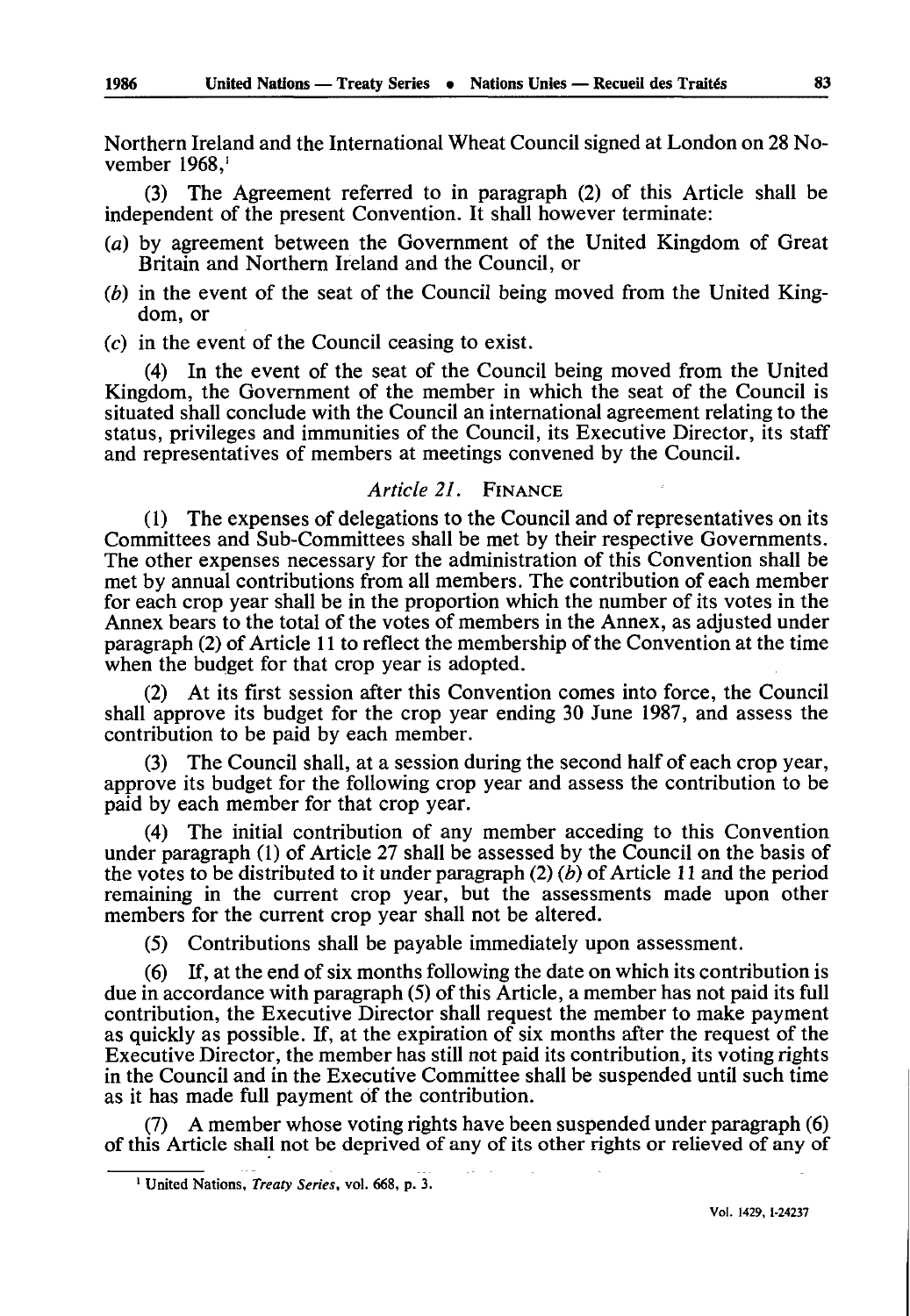its obligations under this Convention, unless the Council so decides by special vote. It shall remain liable to pay its contribution and to meet any other of its financial obligations under this Convention.

(8) The Council shall, each crop year, publish an audited statement of its receipts and expenditures in the previous crop year.

The Council shall, prior to its dissolution, provide for the settlement of its liabilities and the disposal of its records and assets.

# *Article 22.* ECONOMIC PROVISIONS

In order to assure supplies of wheat and other grains to importing members and markets for wheat and other grains to exporting members at equitable and stable prices, the Council shall at an appropriate time examine the possibility of the negotiation of a new international agreement or convention with economic provisions. When it is judged that such a negotiation could be successfully concluded, the Council shall request the Secretary-General of the United Nations Conference on Trade and Development to convene a negotiating conference.

# PART III. FINAL PROVISIONS

# *Article 23.* DEPOSITARY

( 1 ) The Secretary-General of the United Nations is hereby designated as the depositary of this Convention.

(2) The depositary shall notify all signatory and acceding Governments of each signature, ratification, acceptance, approval, provisional application of, and accession to, this Convention, as well as each notification and notice received under Articles 29 and 32.

# *Article 24.* SIGNATURE

This Convention shall be open for signature at United Nations Headquarters from 1 May 1986 until and including 30 June 1986 by the Governments listed in the Annex and any Government member of the United Nations Conference on Trade and Development.

#### *Article 25.* RATIFICATION, ACCEPTANCE, APPROVAL

(1) This Convention shall be subject to ratification, acceptance or approval by each signatory Government in accordance with its respective constitutional procedures.

(2) Instruments of ratification, acceptance or approval shall be deposited with the depositary not later than 30 June 1986. The Council may, however, grant one or more extensions of time to any signatory Government which is unable to deposit its instrument by that date. The Council shall inform the depositary of all such extensions of time.

# *Article 26.* PROVISIONAL APPLICATION

Any signatory Government and any other Government eligible to sign this Convention, or whose application for accession is approved by the Council, may deposit with the depositary a declaration of provisional application. Any Government depositing such a declaration shall provisionally apply this Conven tion and be provisionally regarded as a party thereto.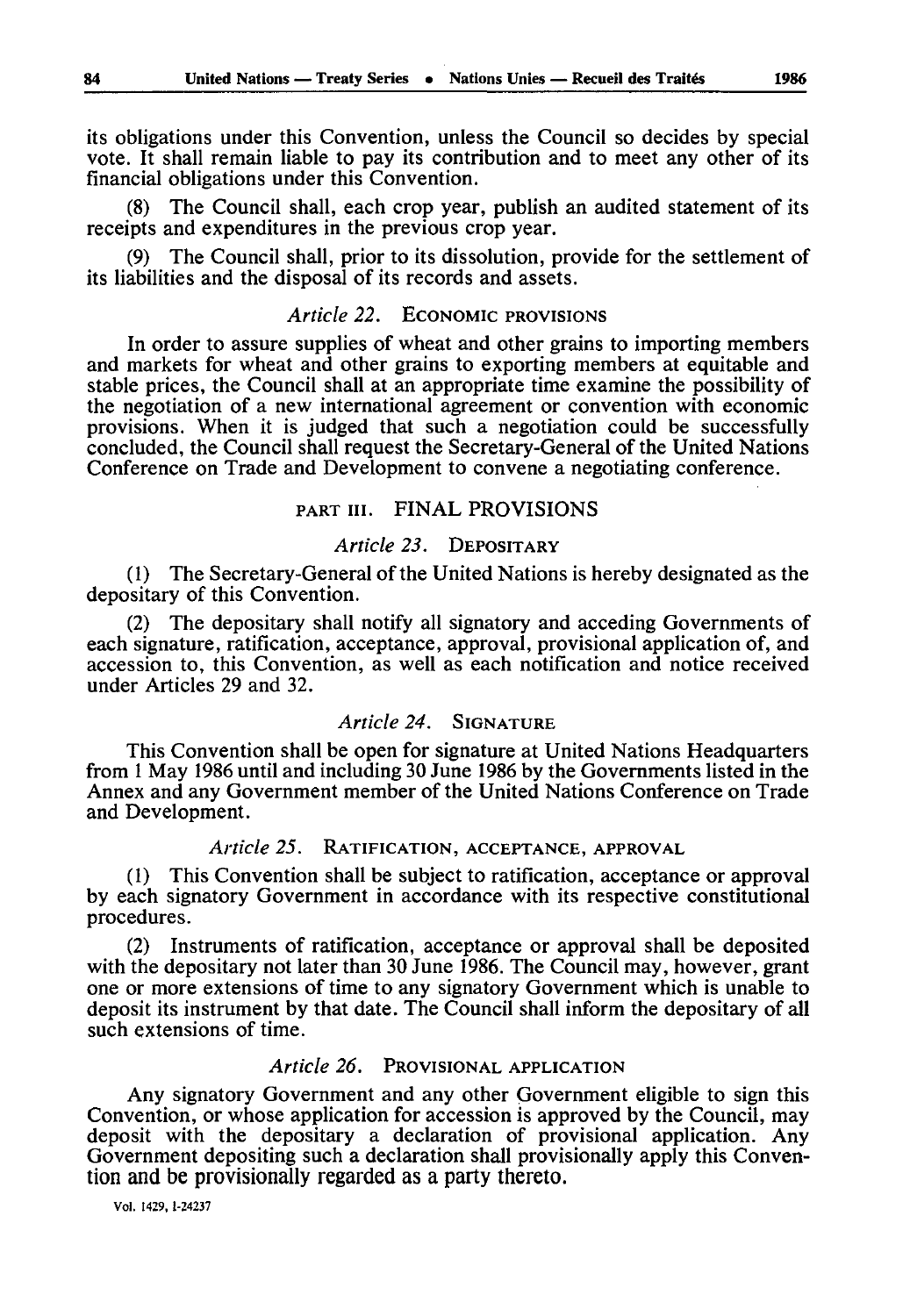#### *Article 27.* ACCESSION

(1) Any Government listed in the Annex and any Government member of the United Nations Conference on Trade and Development may accede to the present Convention until and including 30 June 1986, except that the Council may grant one or more extensions of time to any Government which has not deposited its instrument by that date.

(2) This Convention shall be open for accession after 30 June 1986 by the Governments of all States upon such conditions as the Council considers appropriate. Accession shall be effected by the deposit of an instrument of accession with the depositary. Such instruments of accession shall state that the Government accepts all the conditions established by the Council.

(3) Where, for the purposes of the operation of this Convention, reference is made to members listed in the Annex, any member the Government of which has acceded to this Convention on conditions prescribed by the Council in accordance with this Article shall be deemed to be listed in the Annex.

#### *Article 28.* ENTRY INTO FORCE

(1) This Convention shall enter into force on 1 July 1986 if instruments of ratification, acceptance, approval or accession, or declarations of provisional application have been deposited not later than 30 June 1986 on behalf of Governments holding, at least, 60 per cent of votes set out in the Annex.

(2) If this Convention does not enter into force in accordance with paragraph (1) of this Article, the Governments which have deposited instruments of ratification, acceptance, approval or accession, or declarations of provisional application may decide by mutual consent that it shall enter into force between themselves, or may take whatever action they consider the situation requires.

## *Article 29.* WITHDRAWAL

Any member may withdraw from this Convention at the end of any crop year by giving written notice of withdrawal to the depositary at least ninety days prior to the end of that crop year, but shall not thereby be released from any obligations under this Convention which have not been discharged by the end of that crop year. The member shall simultaneously inform the Council of the action it has taken.

#### *Article 30.* EXCLUSION

If the Council finds that any member is in breach of its obligations under this Convention and decides further that such breach significantly impairs the operation of this Convention, it may, by special vote, exclude such member from the Council. The Council shall immediately notify the depositary of any such decision. Ninety days after the date of the Council's decision, that member shall cease to be a member of the Council.

# *Article 31.* SETTLEMENT OF ACCOUNTS

(1) The Council shall determine any settlement of accounts which it finds equitable with a member which has withdrawn from this Convention or which has been excluded from the Council, or has otherwise ceased to be a party to this Convention. The Council shall retain any amounts already paid by such member. Such member shall be bound to pay any amounts due from it to the Council.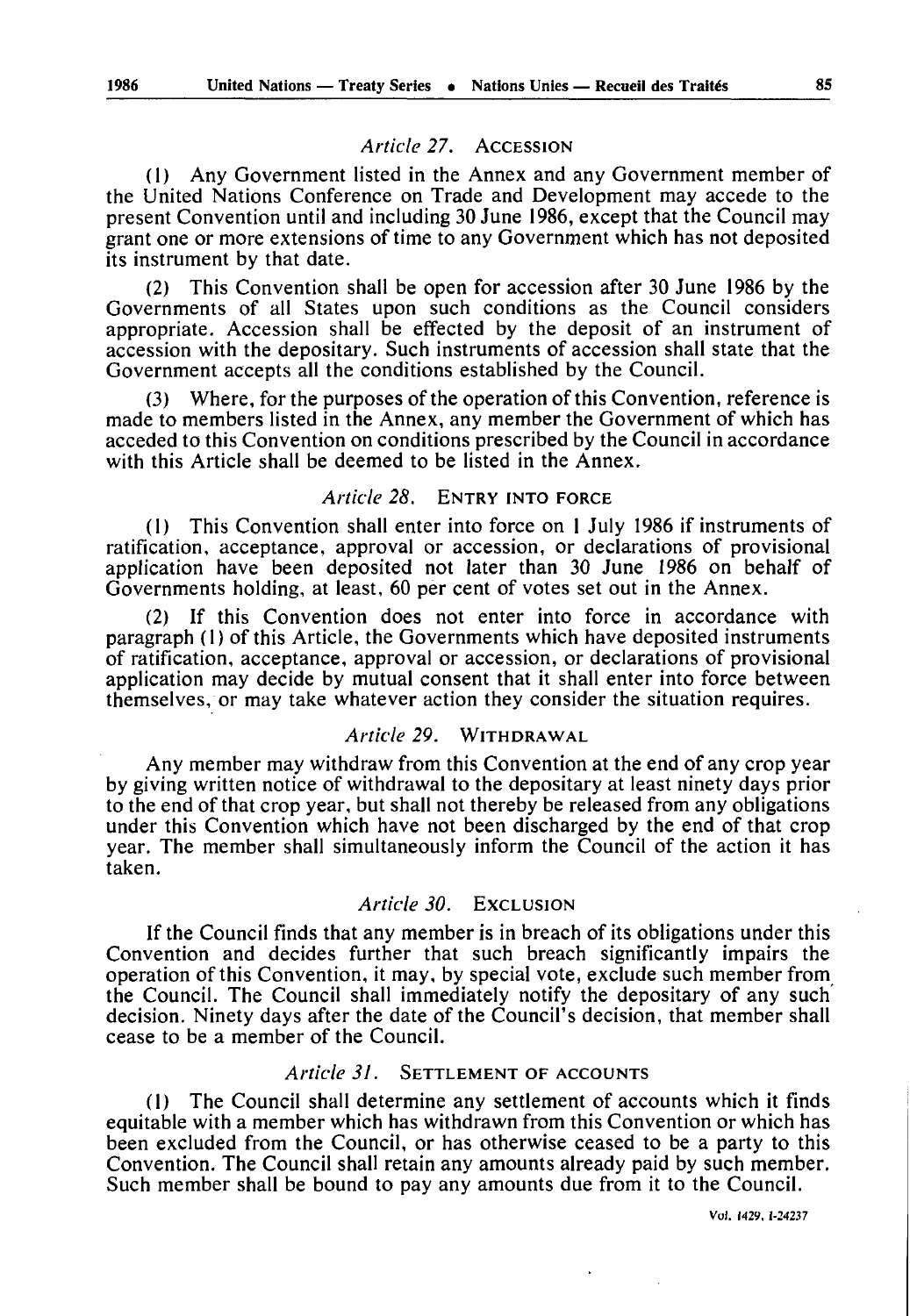(2) Upon termination of this Convention, any member referred to in paragraph (1) of this Article shall not be entitled to any share of the proceeds of the liquidation or the other assets of the Council; nor shall it be burdened with any part of the deficit, if any, of the Council.

#### *Article 32.* AMENDMENT

(1) The Council may by special vote recommend to members an amendment of this Convention. The amendment shall become effective 100 days after the depositary has received notifications of acceptance from exporting members which hold two thirds of the votes of the exporting members and by importing members which hold two thirds of the votes of the importing members, or on such later date as the Council may have determined by special vote. The Council may fix a time within which each member shall notify the depositary of its acceptance of the amendment and, if the amendment has not become effective by such time, it shall be considered withdrawn. The Council shall provide the depositary with the information necessary to determine whether the notifications of acceptance received are sufficient to make the amendment effective.

(2) Any member on behalf of which notification of acceptance of an amendment has not been made by the date on which such amendment becomes effective shall as of that date cease to be a party to this Convention, unless such member has satisfied the Council that acceptance could not be secured in time owing to difficulties in completing its constitutional procedures and the Council decides to extend for such member the period fixed for acceptance. Such member shall not be bound by the amendment before it has notified its acceptance thereof.

# *Article 33.* DURATION, EXTENSION AND TERMINATION

(1) This Convention shall remain in force until 30 June 1991, unless extended under paragraph (2) of this Article, or terminated earlier under paragraph (3) of this Article, or replaced before that date by a new agreement or convention negotiated under Article 22.

(2) The Council may, by special vote, extend this Convention beyond 30 June 1991 for successive periods not exceeding two years on each occasion. Any member which does not accept such extension of this Convention shall so inform the Council and shall cease to be a party to this Convention from the beginning of the period of extension.

(3) The Council may at any time decide, by special vote, to terminate this Convention with effect from such date and subject to such conditions as it may determine.

(4) Upon termination of this Convention, the Council shall continue in being for such time as may be required to carry out its liquidation and shall have such powers and exercise such functions as may be necessary for that purpose.

(5) The Council shall notify the depositary of any action taken under paragraph (2) or paragraph (3) of this Article.

# *Article 34.* RELATIONSHIP OF PREAMBLE TO CONVENTION

This Convention includes the Preamble to the International Wheat Agree ment, 1986.'

Vol. 1429. I-24237

<sup>&</sup>lt;sup>1</sup> See p. 72 of this volume.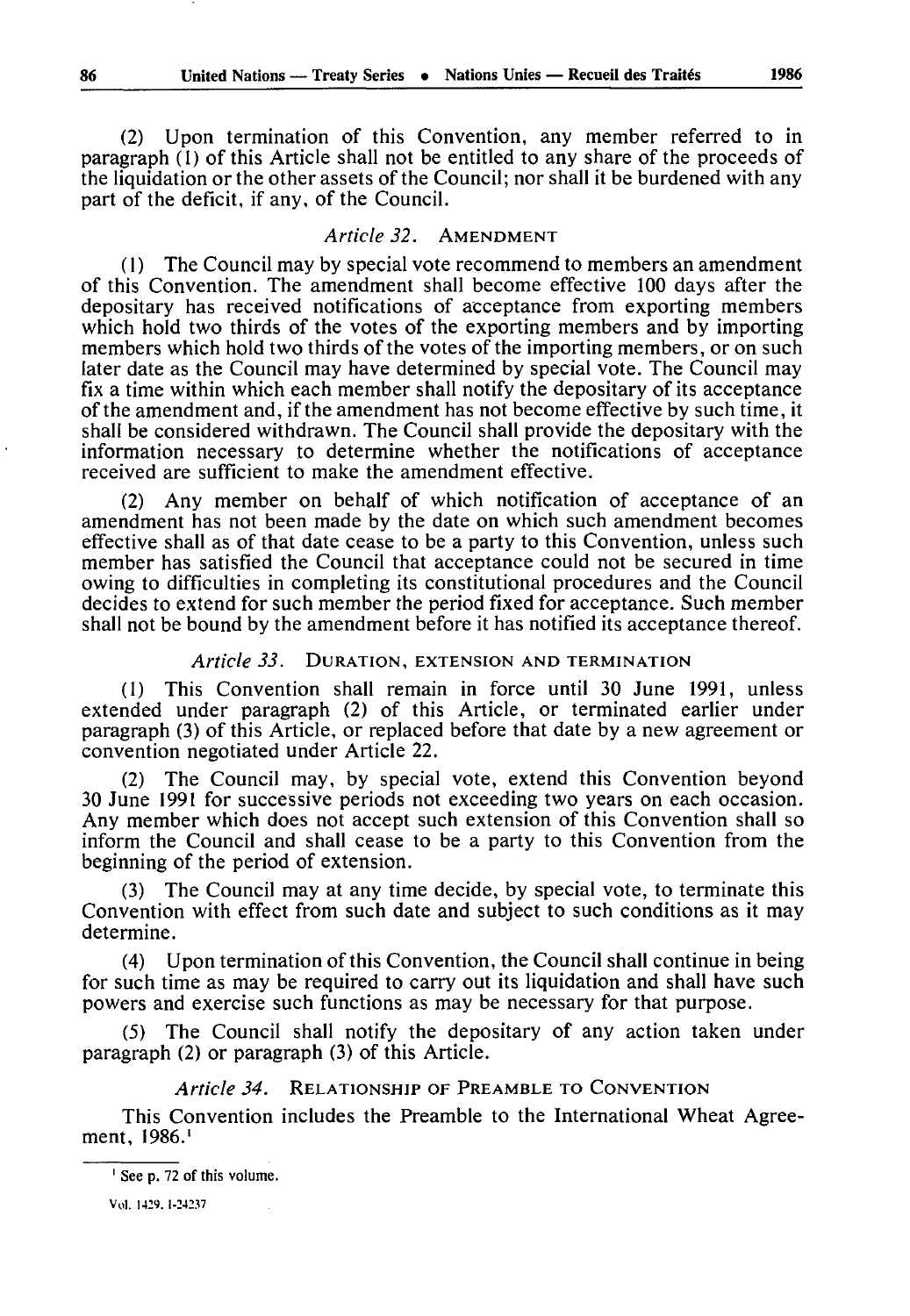IN WITNESS WHEREOF the undersigned, having been duly authorized to this effect by their respective Governments, have signed this Convention on the dates appearing opposite their signatures.

DONE at London, this fourteenth day of March, One Thousand, Nine Hundred and Eighty-Six, the texts of this Convention in the English, French, Russian and Spanish languages being equally authentic.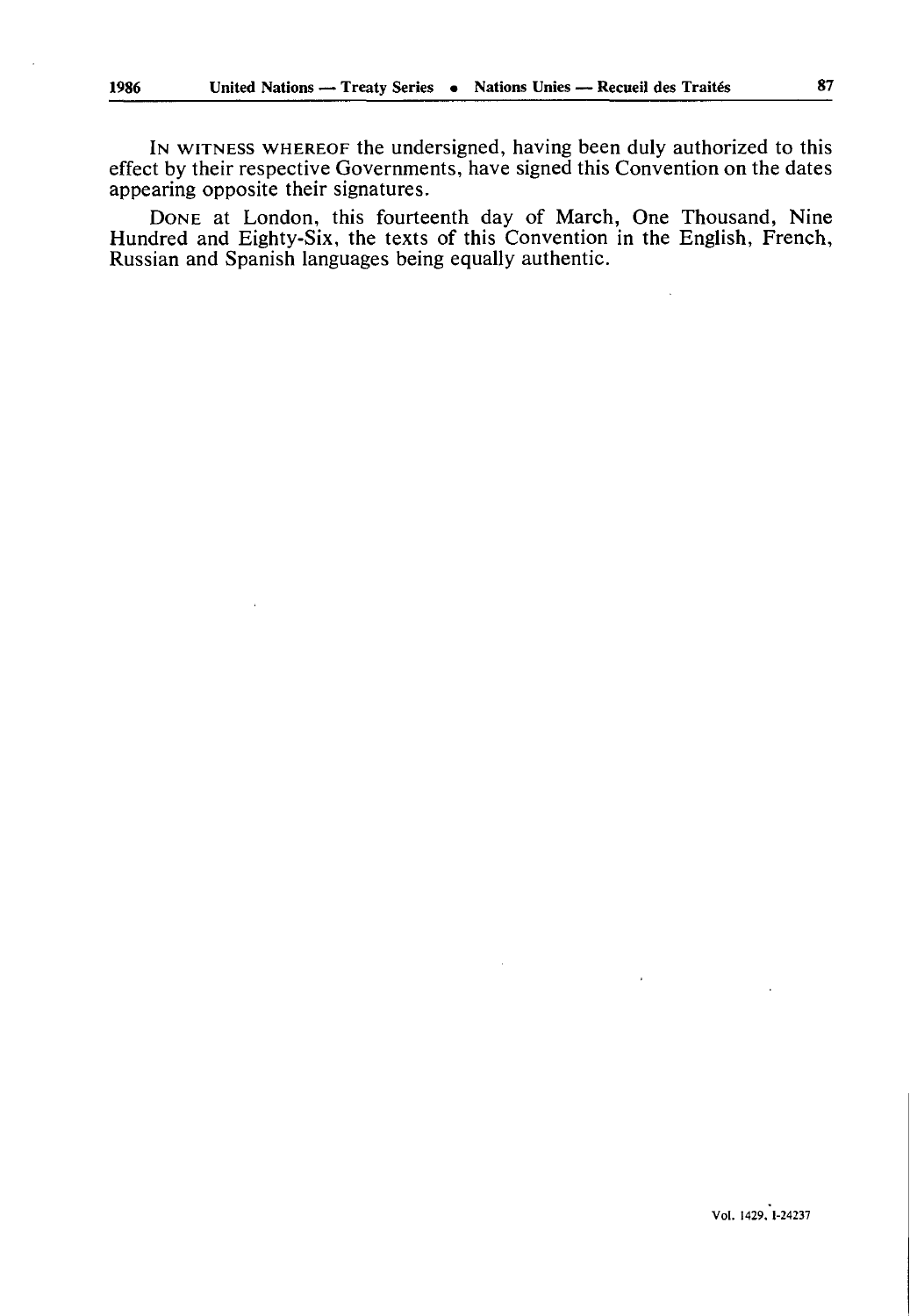# **ANNEX**

# **VOTES OF MEMBERS UNDER ARTICLE 11**

| Algeria                             | 14                      |
|-------------------------------------|-------------------------|
| Argentina                           | 88                      |
| Australia                           | 129                     |
| Austria                             | 1                       |
| Barbados.                           | 1                       |
| Bolivia                             | 5                       |
| Brazil                              | 70                      |
| Canada.                             | 286                     |
| Costa Rica                          | 3                       |
|                                     | $\overline{c}$          |
|                                     |                         |
|                                     | 1                       |
|                                     | 3                       |
|                                     | 71                      |
|                                     | 2                       |
| European Economic Community         | 424                     |
|                                     | 2                       |
|                                     | $\overline{2}$          |
|                                     | $\overline{\mathbf{3}}$ |
|                                     | 39                      |
| Iran.                               | $\frac{2}{5}$           |
|                                     |                         |
| Israel                              | 5                       |
|                                     | 185                     |
|                                     | 4                       |
|                                     | 20                      |
| Lebanon                             | 10                      |
|                                     | 5                       |
|                                     | $\overline{c}$          |
|                                     | $\overline{2}$          |
|                                     | 10                      |
|                                     | 8                       |
|                                     | 15                      |
|                                     | 18                      |
|                                     |                         |
| Panama                              | $\overline{c}$          |
|                                     | 19                      |
|                                     | 12                      |
|                                     | 11                      |
| Sweden                              | 10                      |
|                                     | 18                      |
|                                     | 5                       |
|                                     | $\overline{4}$          |
|                                     | 5                       |
|                                     | 4                       |
| Union of Soviet Socialist Republics | 129                     |
|                                     | 311                     |
|                                     | -1                      |
|                                     | 30                      |
|                                     | 2                       |
|                                     | 2,000                   |
|                                     |                         |

[For the signature pages, see p. 143 of this volume.] Vol. 1429, 1-24237

 $\cdot$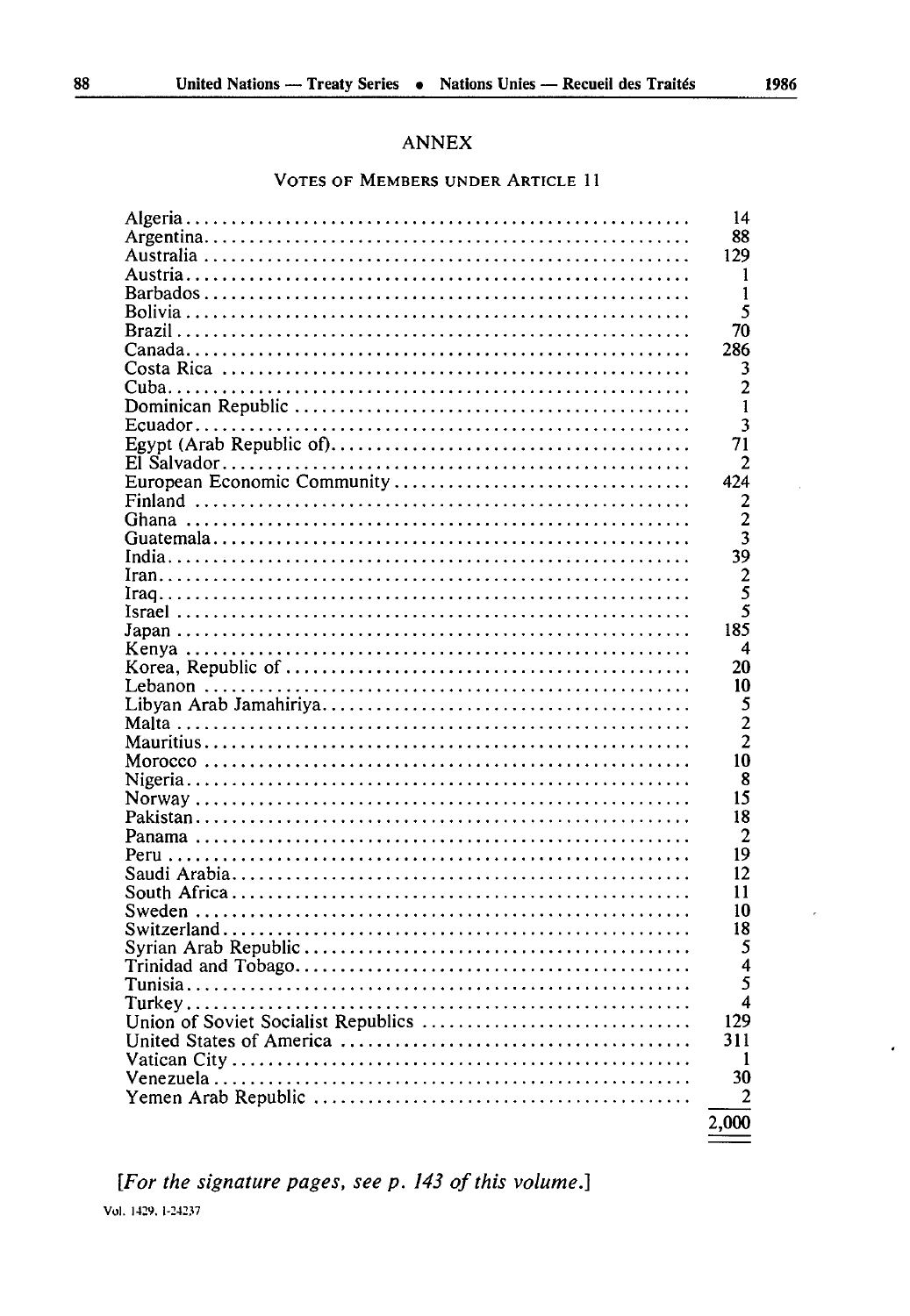*[For thé signature pages, see p. 143 of this volume — Pour les pages de signature, voir p. 143 du présent volume.]*

 $\overline{a}$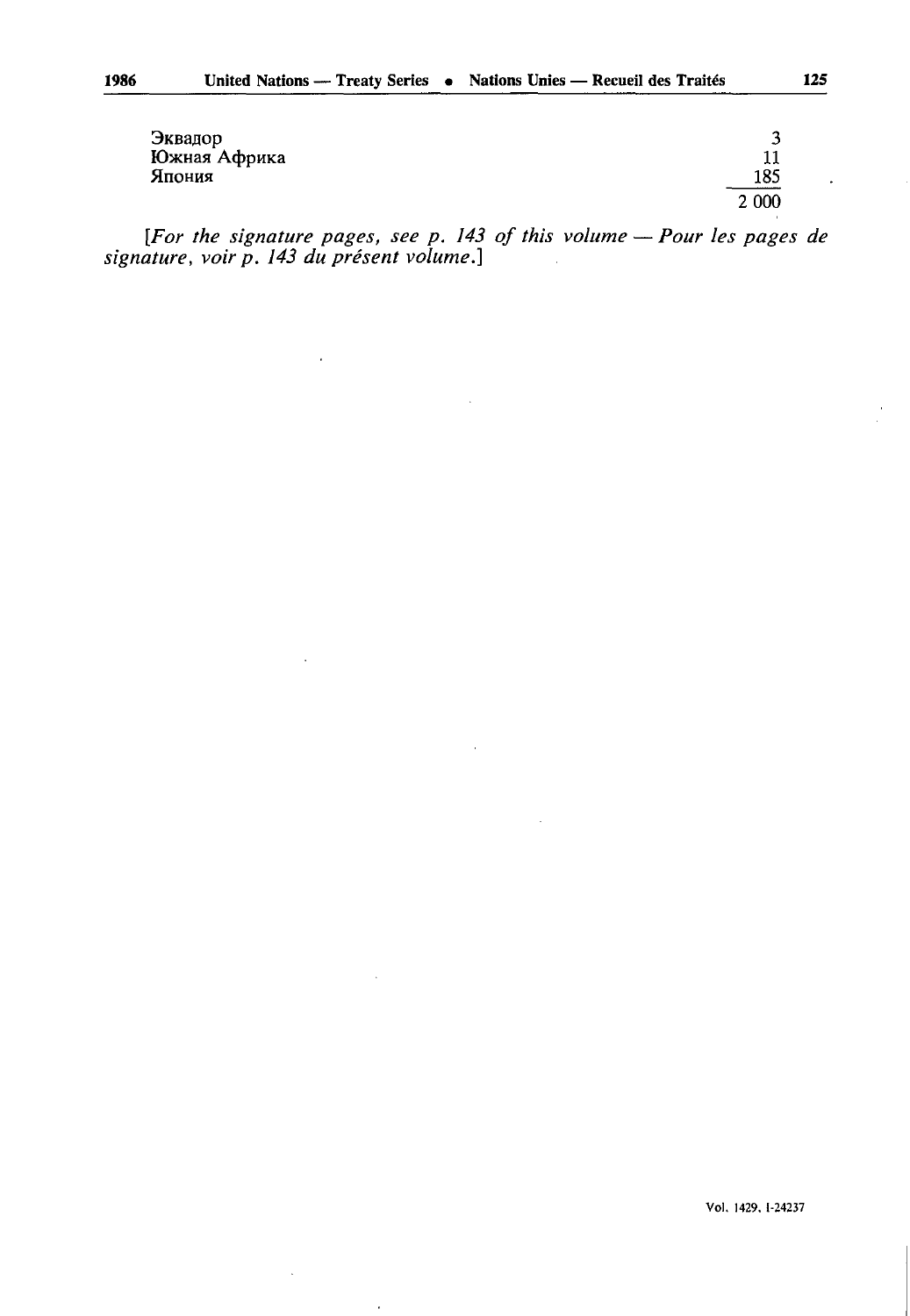l,

# **ANEJO**

# VOTOS DE LOS MIEMBROS CONFORME AL ARTICULO 11

|                                            | 12                      |
|--------------------------------------------|-------------------------|
|                                            | 14                      |
|                                            | 88                      |
|                                            | 129                     |
| Austria                                    | 1                       |
|                                            | 1                       |
|                                            | 5                       |
| <b>Brasil</b>                              | 70                      |
|                                            | 286                     |
|                                            | 1                       |
| Comunidad Económica Europea                | 424                     |
|                                            | 3                       |
| Cuba                                       | $\overline{c}$          |
|                                            | $\overline{\mathbf{3}}$ |
|                                            | 71                      |
|                                            | 2                       |
|                                            | 311                     |
|                                            | 2                       |
| Ghana                                      | $\overline{c}$          |
|                                            | $\overline{\mathbf{3}}$ |
|                                            | 39                      |
|                                            |                         |
|                                            | $\overline{c}$          |
|                                            | 5                       |
|                                            | 5                       |
|                                            | 185                     |
|                                            | 5                       |
|                                            | 4                       |
|                                            | 10                      |
|                                            | $\overline{2}$          |
|                                            | 10                      |
| Mauricio                                   | $\overline{c}$          |
|                                            | $\overline{\mathbf{8}}$ |
|                                            | 15                      |
|                                            | $\overline{c}$          |
|                                            | 18                      |
|                                            | 19                      |
|                                            | $\overline{c}$          |
|                                            | 5                       |
|                                            | 20                      |
|                                            | 1                       |
|                                            | 11                      |
|                                            | 10                      |
|                                            | 18                      |
|                                            | 4                       |
|                                            | 5                       |
|                                            | 4                       |
| Unión de Repúblicas Socialistas Soviéticas | 129                     |
|                                            | 30                      |
|                                            |                         |
|                                            | 2 000                   |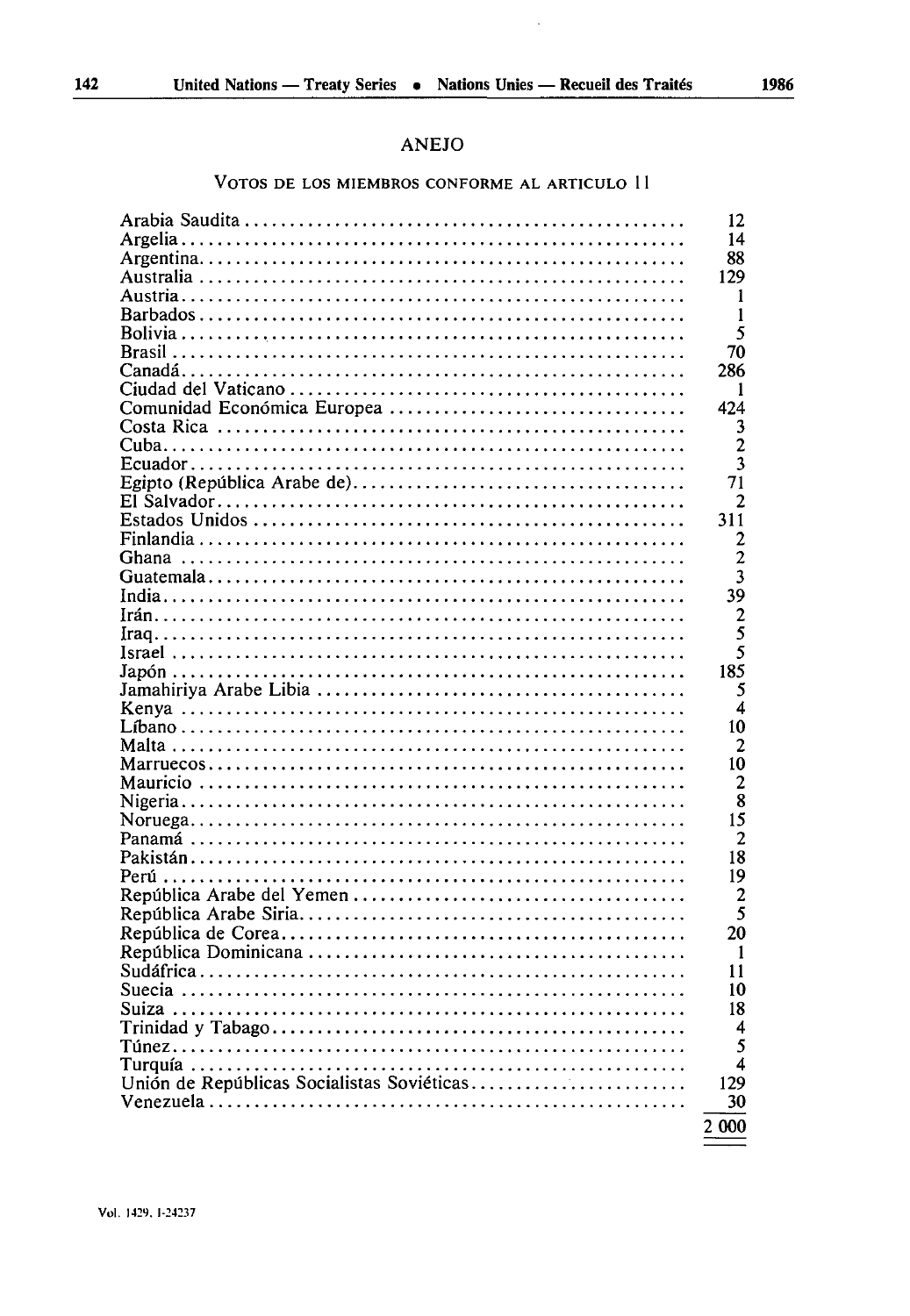In the name of Afghanistan: Au nom de l'Afghanistan : От имени Афганистана: En nombre del Afganistán:

In the name of Albania: Au nom de l'Albanie : От имени Албании: En nombre de Albania:

In the name of Algeria: Au nom de l'Algérie : От имени Алжира: En nombre de Argelia:

In the name of Angola: Au nom de l'Angola : От имени Анголы: En nombre de Angola:

In the name of Antigua and Barbuda: Au nom d'Antigua-et-Barbuda : От имени Антигуа и Барбуды: En nombre de Antigua y Barbuda:

In the name of Argentina: Au nom de l'Argentine : От имени Аргентины: En nombre de la Argentina:

> CARLOS MANUEL MUNIZ June 25, 1986

In the name of Australia: Au nom de l'Australie : От имени Австралии: En nombre de Australia:

In the name of Austria: Au nom de l'Autriche : От имени Австрии: En nombre de Austria: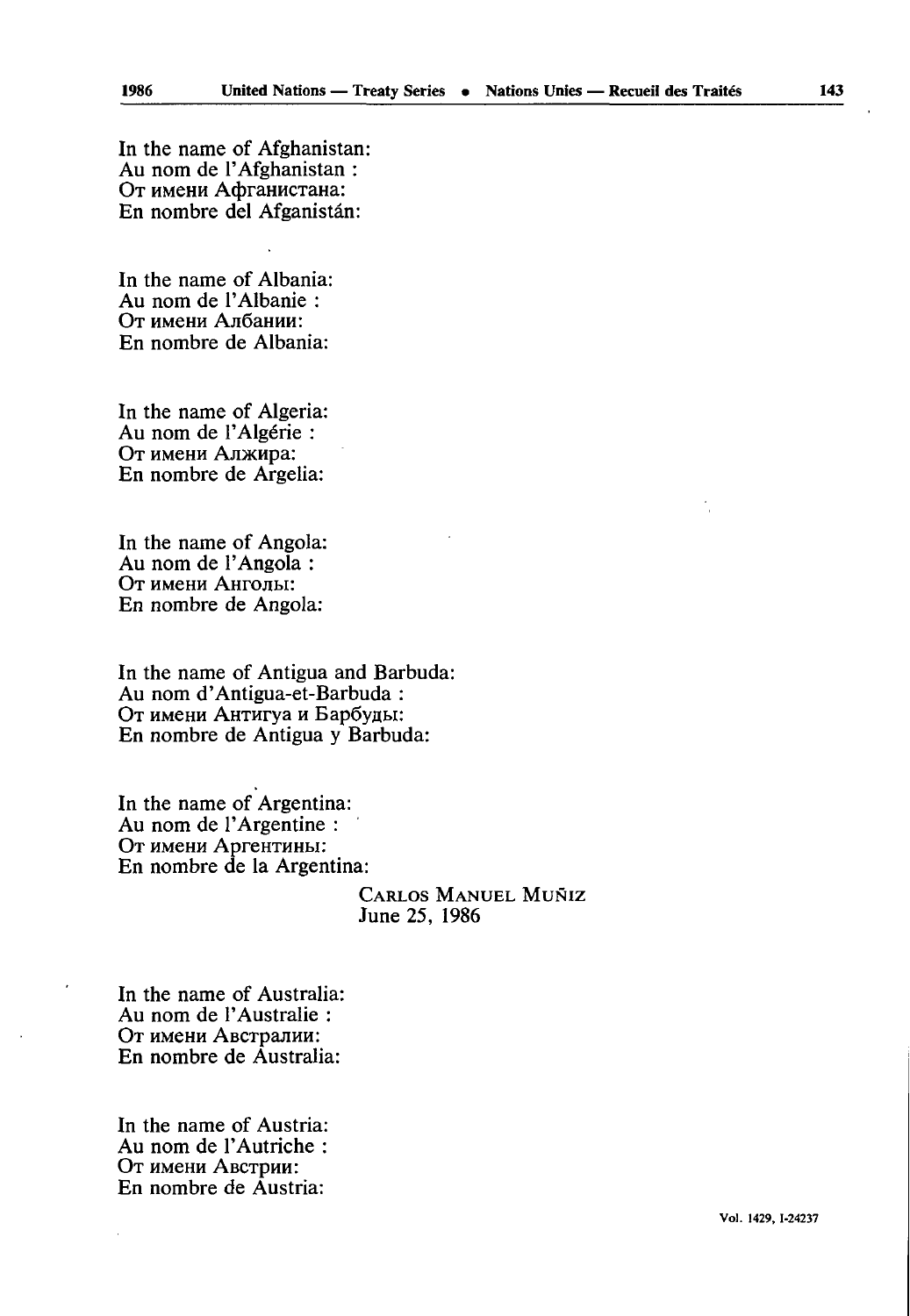In the name of the Bahamas: Au nom des Bahamas : OT HMCHH BaraMCKHX ocrpOBOB: En nombre de las Bahamas:

In the name of Bahrain: Au nom de Bahrein : От имени Бахрейна: En nombre de Bahrein:

In the name of Bangladesh: Au nom du Bangladesh : От имени Бангладеш: En nombre de Bangladesh:

In the name of Barbados: Au nom de la Barbade : От имени Барбадоса: En nombre de Barbados:

> H. S. L. MOSELEY 26 June 1986

In the name of Belgium: Au nom de la Belgique : От имени Бельгии: En nombre de Bélgica:

# **ANDRÉ XAVIER PIRSON**

In the name of Belize: Au nom du Belize : От имени Белиза: En nombre de Belice:

In the name of Benin: Au nom du Bénin : От имени Бенина: En nombre de Benin:

In the name of Bhutan: Au nom du Bhoutan : От имени Бутана: En nombre de Bhutan: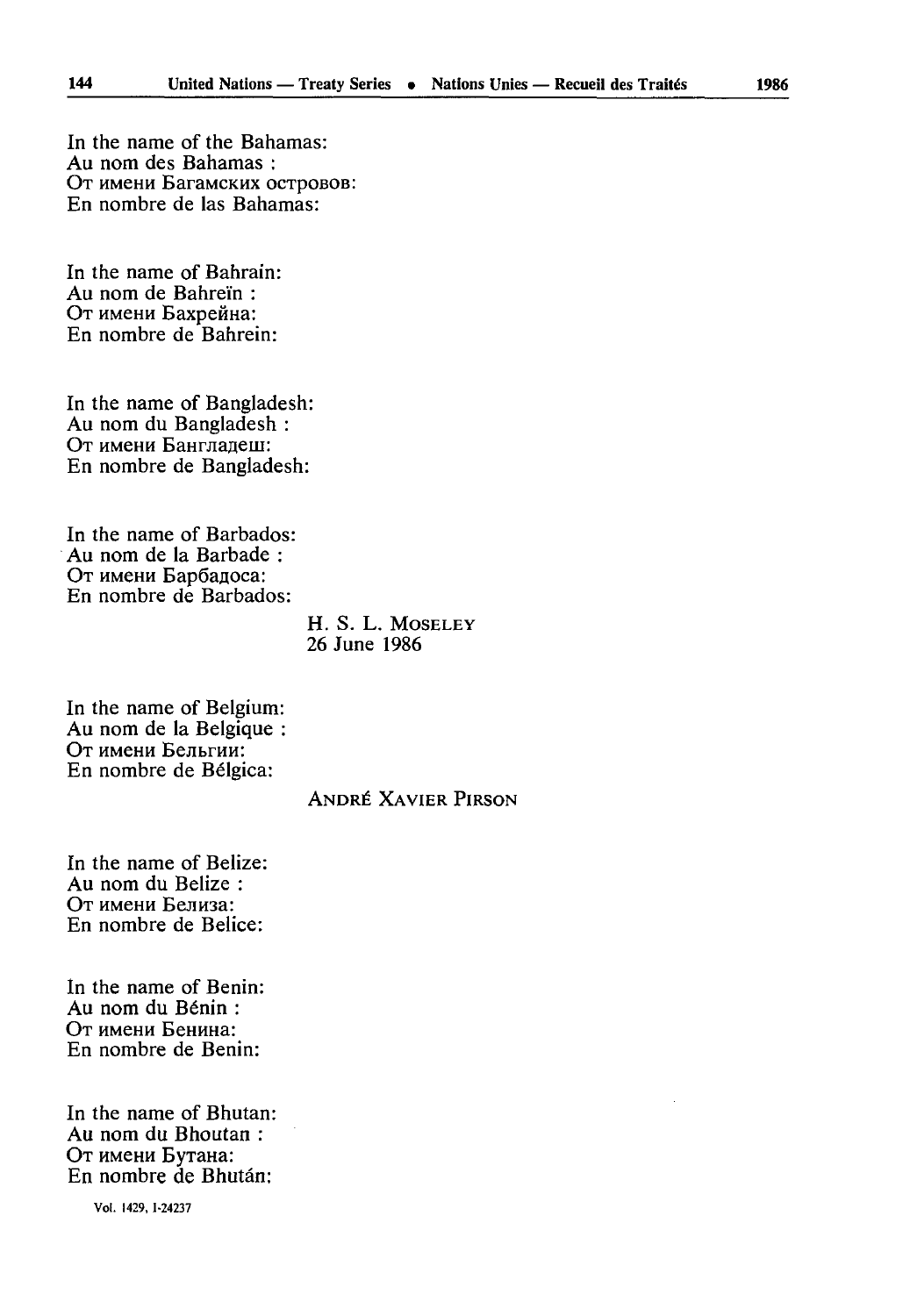In the name of Bolivia: Au nom de la Bolivie : От имени Боливии: En nombre de Bolivia:

In the name of Botswana: Au nom du Botswana : От имени Ботсваны: En nombre de Botswana:

In the name of Brazil: Au nom du Brésil : От имени Бразилии: En nombre del Brasil:

# GEORGE ALVAREZ MACIEL 12 June 1986

In the name of Brunei Darussalam: Au nom de Brunei Darussalam : От имени Брунея Даруссалама: En nombre de Brunei Darussalam:

In the name of Bulgaria: Au nom de la Bulgarie : От имени Болгарии: En nombre de Bulgaria:

In the name of Burkina Faso: Au nom du Burkina Faso : От имени Буркина Фасо: En nombre de Burkina Faso:

In the name of Burma: Au nom de la Birmanie : От имени Бирмы: En nombre de Birmania:

In the name of Burundi: Au nom du Burundi : От имени Бурунди: En nombre de Burundi: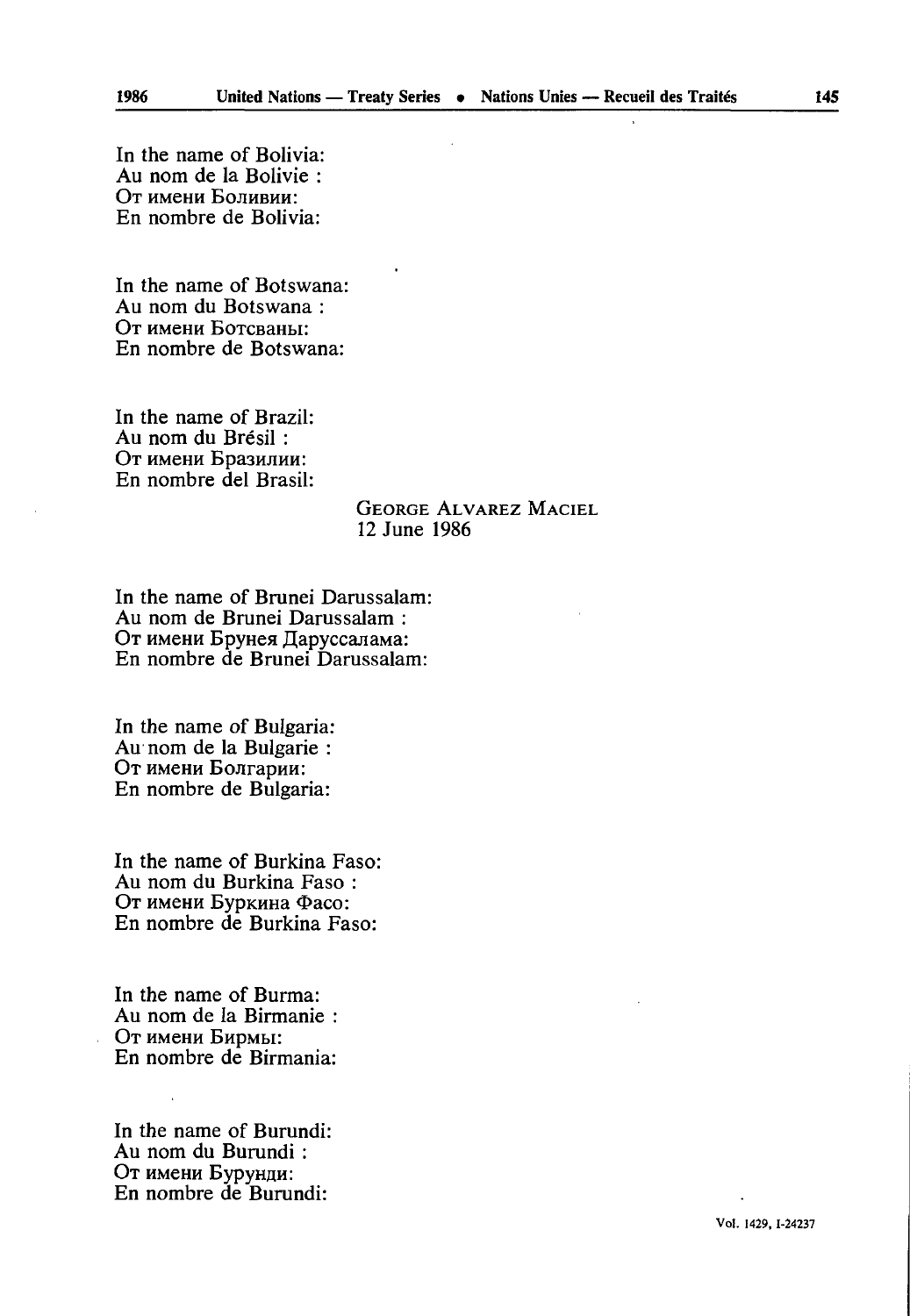In the name of the Byelorussian Soviet Socialist Republic: Au nom de la République socialiste soviétique de Biélorussie : От имени Белорусской Советской Социалистической Республики: En nombre de la Repûblica Socialista Soviética de Bielorrusia:

In the name of Cameroon: Au nom du Cameroun : От имени Камеруна: En nombre del Camerûn:

In the name of Canada: Au nom du Canada : От имени Каналы: En nombre del Canada:

> STEPHEN LEWIS June 23/86

In the name of Cape Verde: Au nom du Cap-Vert : От имени Островов Зеленого Мыса: En nombre de Cabo Verde:

In the name of the Central African Republic: Au nom de la République centrafricaine : От имени Центральноафриканской Республики: En nombre de la Repûblica Centroafricana:

In the name of Chad: Au nom du Tchad : От имени Чала: En nombre del Chad:

In the name of Chile: Au nom du Chili : От имени Чили: En nombre de Chile:

In the name of China: Au nom de la Chine : От имени Китая: En nombre de China: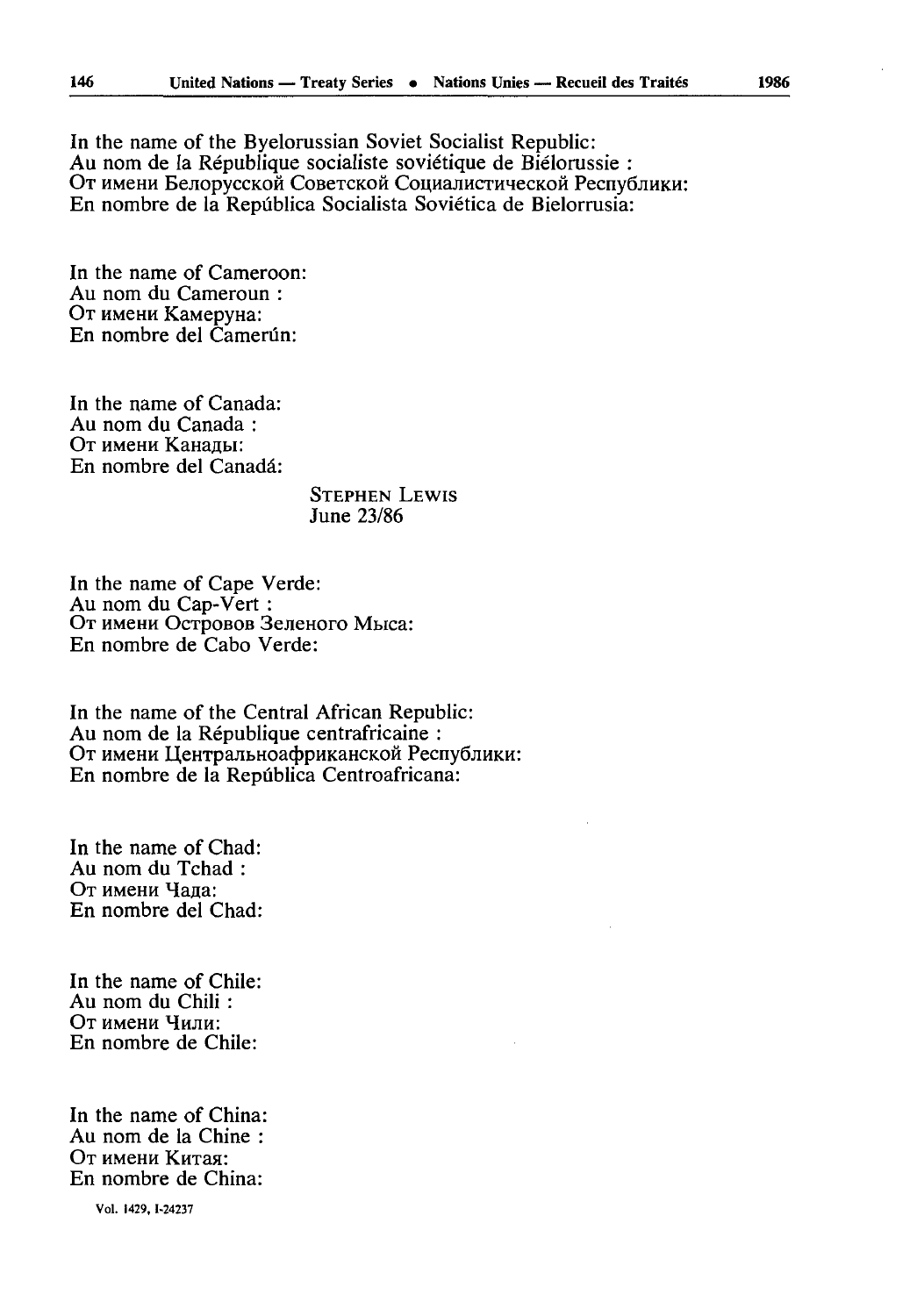In the name of Colombia: Au nom de la Colombie : От имени Колумбии: En nombre de Colombia:

In the name of the Comoros: Au nom des Comores : **UT HMCHH KoMOpCKHX OCTpOBOB:** En nombre de las Comoras:

In the name of the Congo: Au nom du Congo : От имени Конго: En nombre del Congo:

In the name of Costa Rica: Au nom du Costa Rica : От имени Коста-Рики: En nombre de Costa Rica:

In the name of Côte d'Ivoire: Au nom de la Côte d'Ivoire : От имени Кот д'Ивуар: En nombre de Côte d'Ivoire:

In the name of Cuba: Au nom de Cuba : От имени Кубы: En nombre de Cuba:

> OSCAR ORAMAS OLIVA' 30-6-86

In the name of Cyprus: Au nom de Chypre : От имени Кипра: En nombre de Chipre:

<sup>&</sup>lt;sup>1</sup> See p. 165 of this volume for the text of the declaration made upon signature — Voir p. 165 du présent volume pour le texte de la déclaration faite lors de la signature.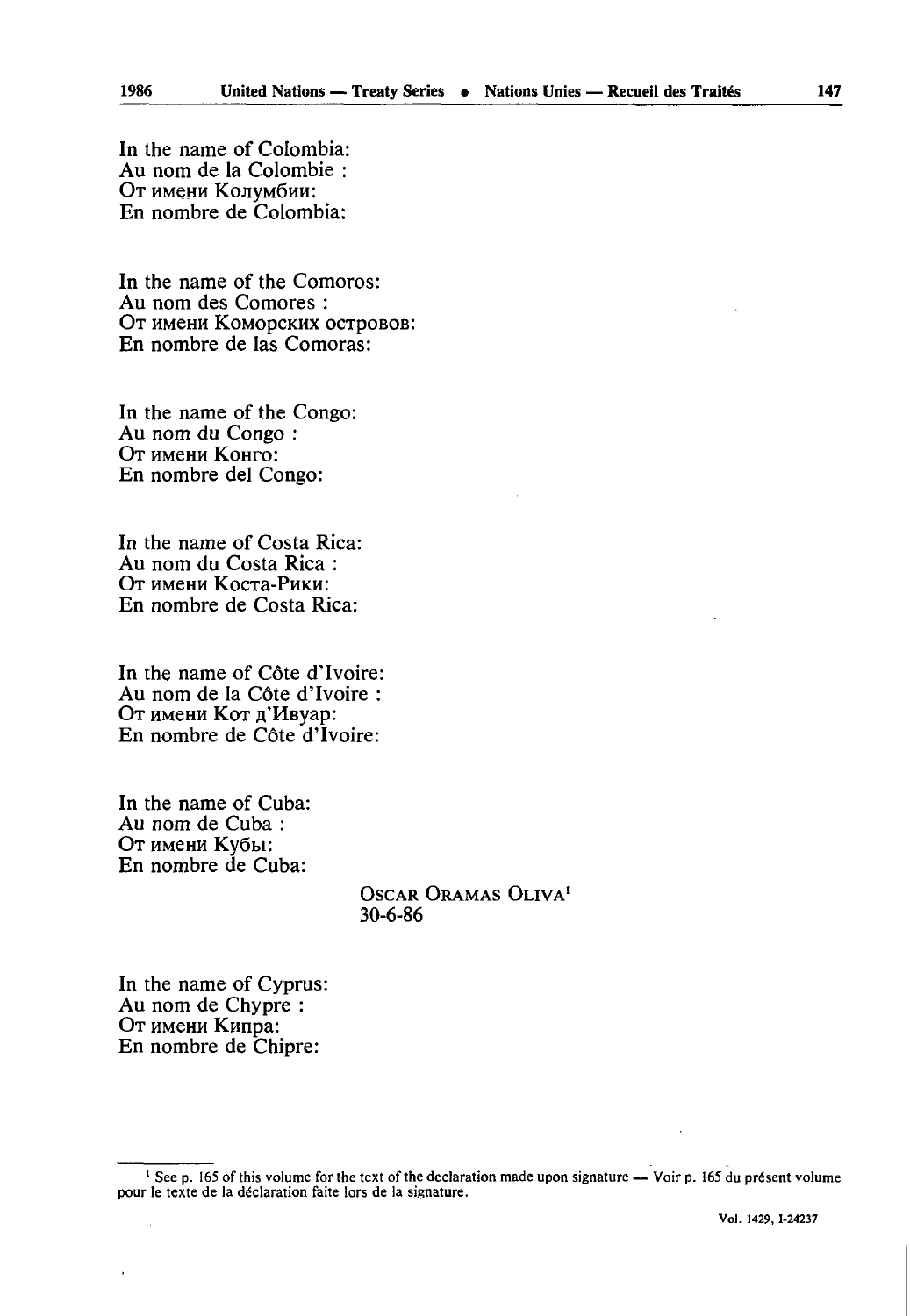In the name of Czechoslovakia: Au nom de la Tchécoslovaquie : От имени Чехословакии: En nombre de Checoslovaquia:

In the name of Democratic Kampuchea: Au nom du Kampuchea démocratique : От имени Демократической Кампучии: En nombre de Kampuchea Democrâtica:

In the name of the Democratic People's Republic of Korea: Au nom de la République populaire démocratique de Corée : От имени Корейской Народно-Демократической Республики: En nombre de la Repûblica Popular Democrâtica de Corea:

In the name of Democratic Yemen: Au nom du Yémen démocratique : От имени Демократического Йемена: En nombre del Yemen Democràtico:

In the name of Denmark: Au nom du Danemark : От имени Дании: En nombre de Dinamarca:

#### OLE BIERRING

In the name of Djibouti: Au nom du Djibouti : От имени Джибути: En nombre de Djibouti:

In the name of Dominica: Au nom de la Dominique : От имени Доминики: En nombre de Dominica:

In the name of the Dominican Republic: Au nom de la République dominicaine : От имени Доминиканской Республики: En nombre de la Repûblica Dominicana: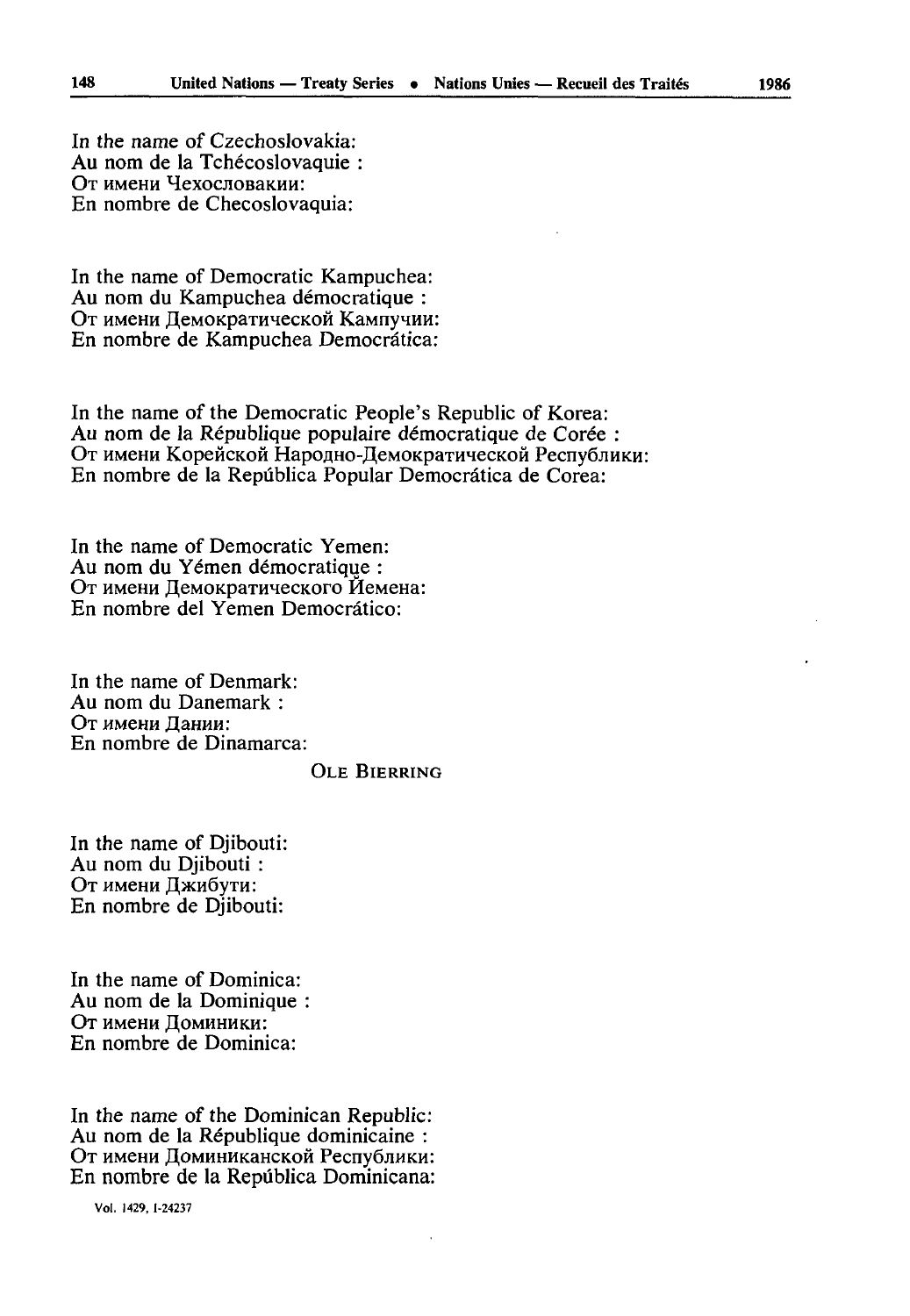In the name of Ecuador: Au nom de l'Equateur : От имени Эквадора: En nombre del Ecuador:

> MIGUEL A. ALBORNOZ 1° de Mayo 1986'

In the name of Egypt: Au nom de l'Egypte : От имени Египта: En nombre de Egipto:

> ABDEL HALIM BADAWI 29.5.1986

In the name of El Salvador: Au nom d'El Salvador : От имени Сальвадора: En nombre de El Salvador:

In the name of Equatorial Guinea: Au nom de la Guinée équatoriale : **OT HM6HH 3KBaTOpH3JlbHOH FBHH6H:** En nombre de Guinea Ecuatorial:

In the name of Ethiopia: Au nom de l'Ethiopie : От имени Эфиопии: En nombre de Etiopía:

In the name of Fiji: Au nom de Fidji : От имени Фиджи: En nombre de Fiji:

In the name of Finland: Au nom de la Finlande : От имени Финляндии: En nombre de Finlandia:

> KEIJO KORHONEN May 1, 1986

 $1$  J May 1986 — 1<sup>er</sup> mai 1986.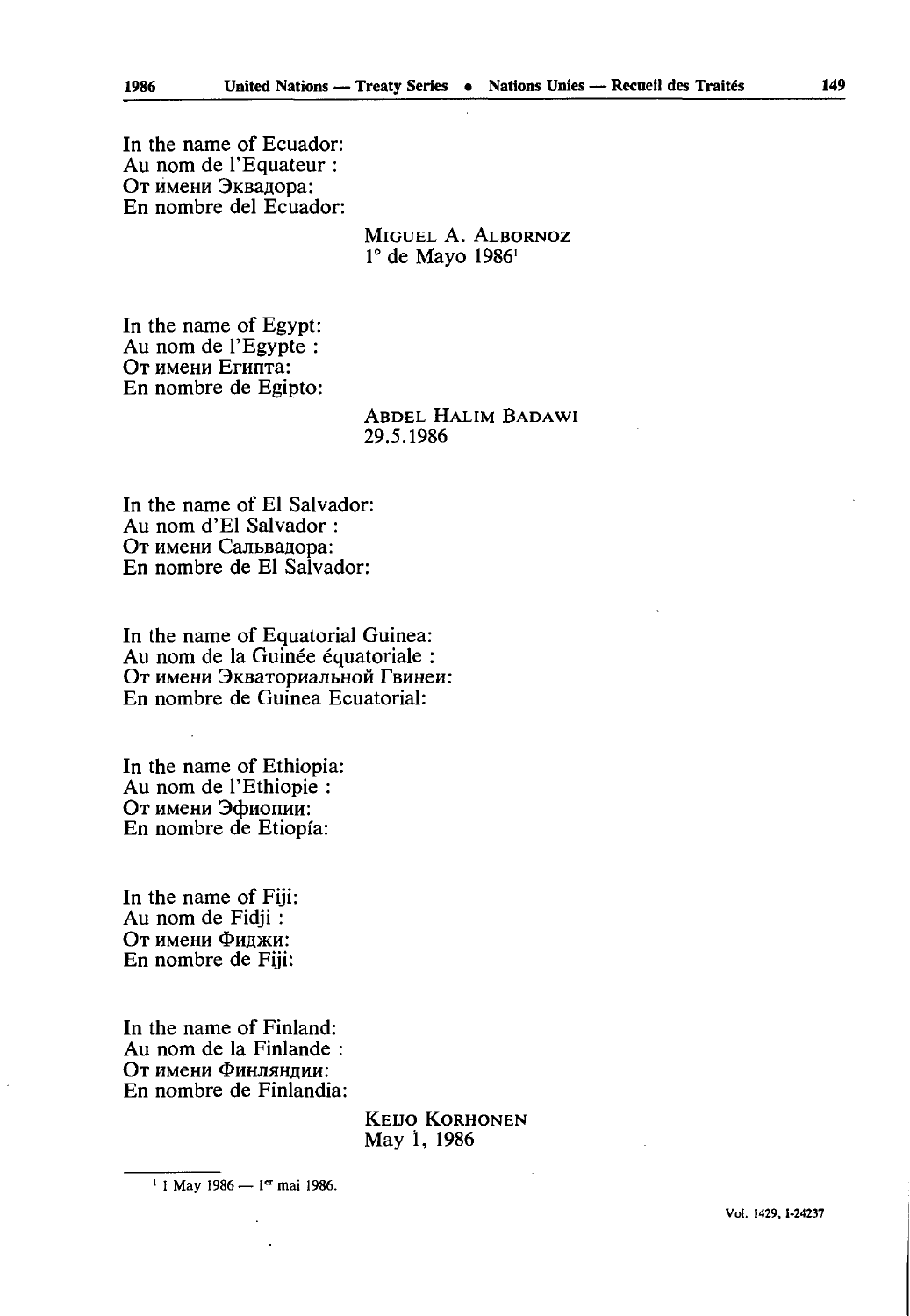In the name of France: Au nom de la France : От имени Франции: En nombre de Francia:

# CLAUDE DE KEMOULARIA

In the name of Gabon: Au nom du Gabon : От имени Габона: En nombre del Gabon:

In the name of the Gambia: Au nom de la Gambie : От имени Гамбии: En nombre de Gambia:

In the name of the German Democratic Republic: Au nom de la République démocratique allemande : От имени Германской Демократической Республики: En nombre de la Repûblica Democrâtica Alemana:

In the name of the Federal Republic of Germany: Au nom de la République fédérale d'Allemagne : От имени Федеративной Республики Германии: En nombre de la Repûblica Federal de Alemania:

ALEXANDER Count YORK VON WARTENBURG

In the name of Ghana: Au nom du Ghana : От имени Ганы: En nombre de Ghana:

In the name of Greece: Au nom de la Grèce : От имени Греции: En nombre de Grecia:

#### MlHALIS DOUNTAS

In the name of Grenada: Au nom de la Grenade : От имени Гренады: En nombre de Granada: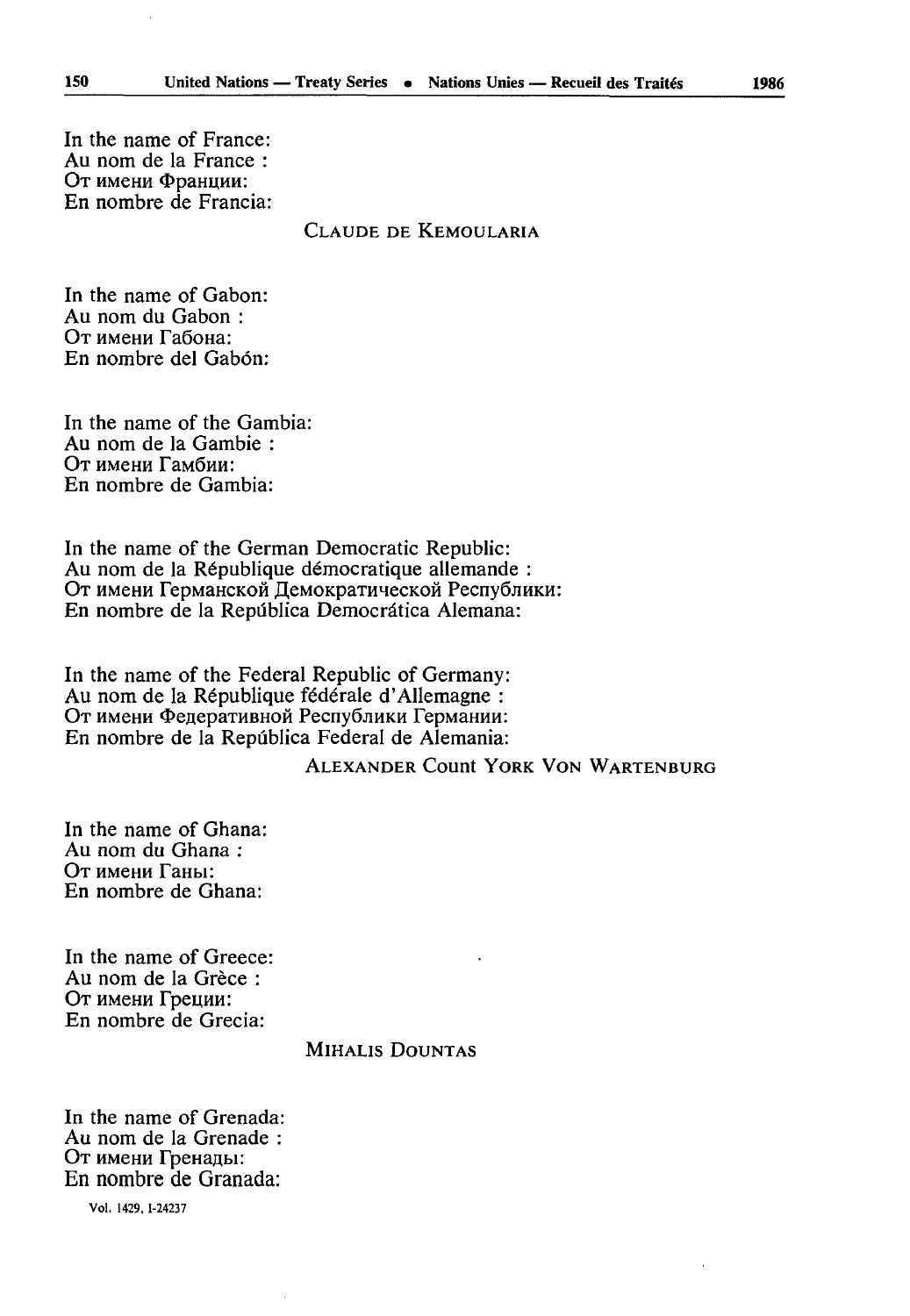In the name of Guatemala: Au nom du Guatemala : От имени Гватемалы: En nombre de Guatemala:

In the name of Guinea: Au nom de la Guinée : От имени Гвинеи: En nombre de Guinea:

In the name of Guinea-Bissau: Au nom de la Guinée-Bissau : От имени Гвинеи-Бисау: En nombre de Guinea-Bissau:

In the name of Guyana: Au nom de la Guyane : **OT HM6HH FBHaHbi:** En nombre de Guyana:

In the name of Haiti: Au nom d'Haïti : От имени Гаити: En nombre de Haiti:

In the name of the Holy See: Au nom du Saint-Siège : От имени Святейшего престола: En nombre de la Santa Sede:

In the name of Honduras: Au nom du Honduras : Oт имени Гондураса: En nombre de Honduras:

In the name of Hungary: Au nom de la Hongrie : От имени Венгрии: En nombre de Hungria: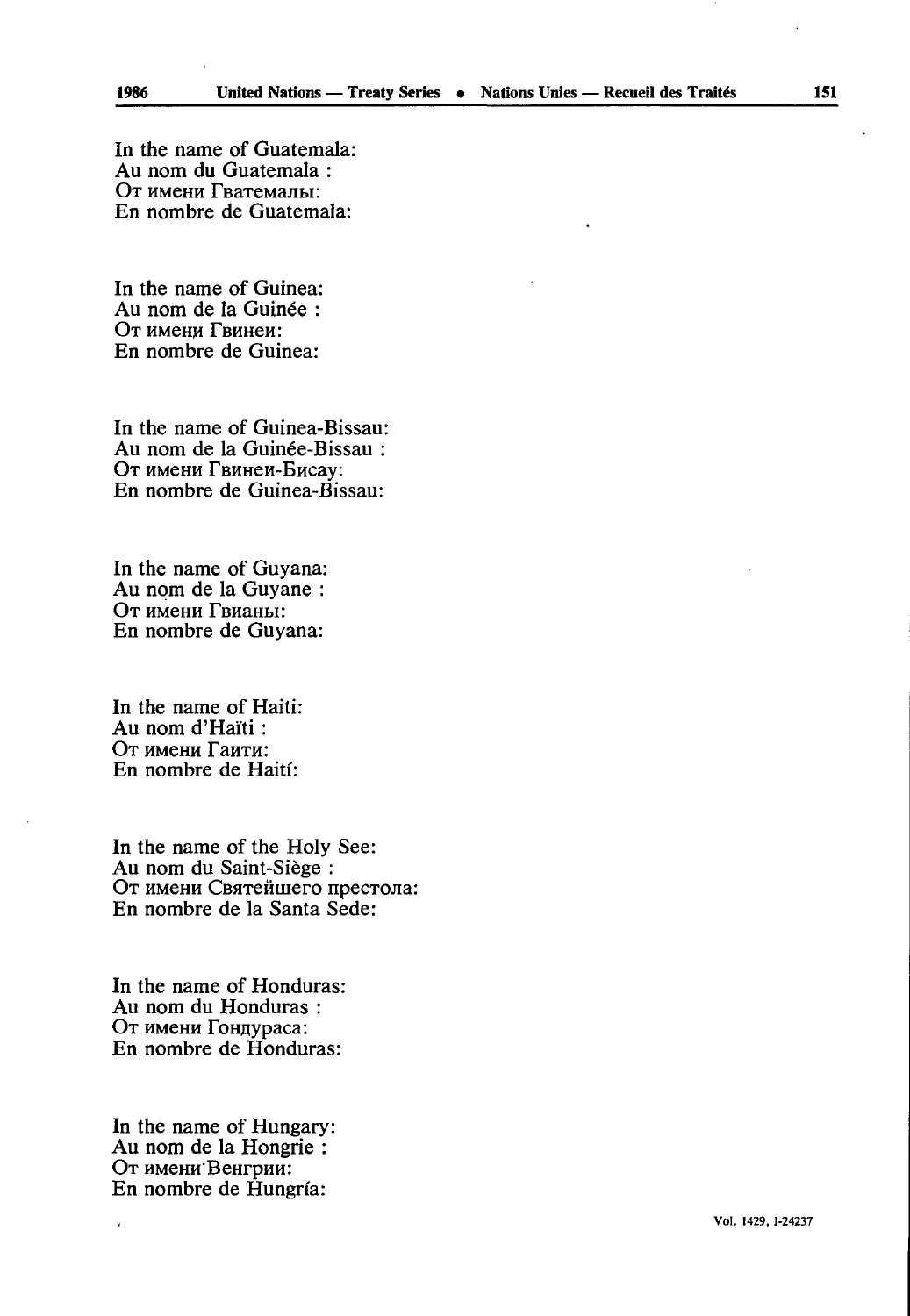In the name of Iceland: Au nom de l'Islande : От имени Исланлии: En nombre de Islandia:

In the name of India: Au nom de l'Inde : От имени Инлии: En nombre de la India:

In the name of Indonesia: Au nom de l'Indonésie : **UT HM6HH HHflOHeSHH:** En nombre de Indonesia:

In the name of the Islamic Republic of Iran: Au nom de la République islamique d'Iran : От имени Исламской Республики Иран: En nombre de la Repûblica Islâmica del Iran:

In the name of Iraq: Au nom de l'Iraq : От имени Ирака: En nombre del Iraq:

In the name of Ireland: Au nom de l'Irlande : От имени Ирландии: En nombre de Irlanda:

# ROBERT MCDONAGH

In the name of Israel: Au nom d'Israël : От имени Израиля: En nombre de Israël:

In the name of Italy: Au nom de l'Italie : **OT HM6HH HT3J1HH:** En nombre de Italia:

MAURIZIO Bucci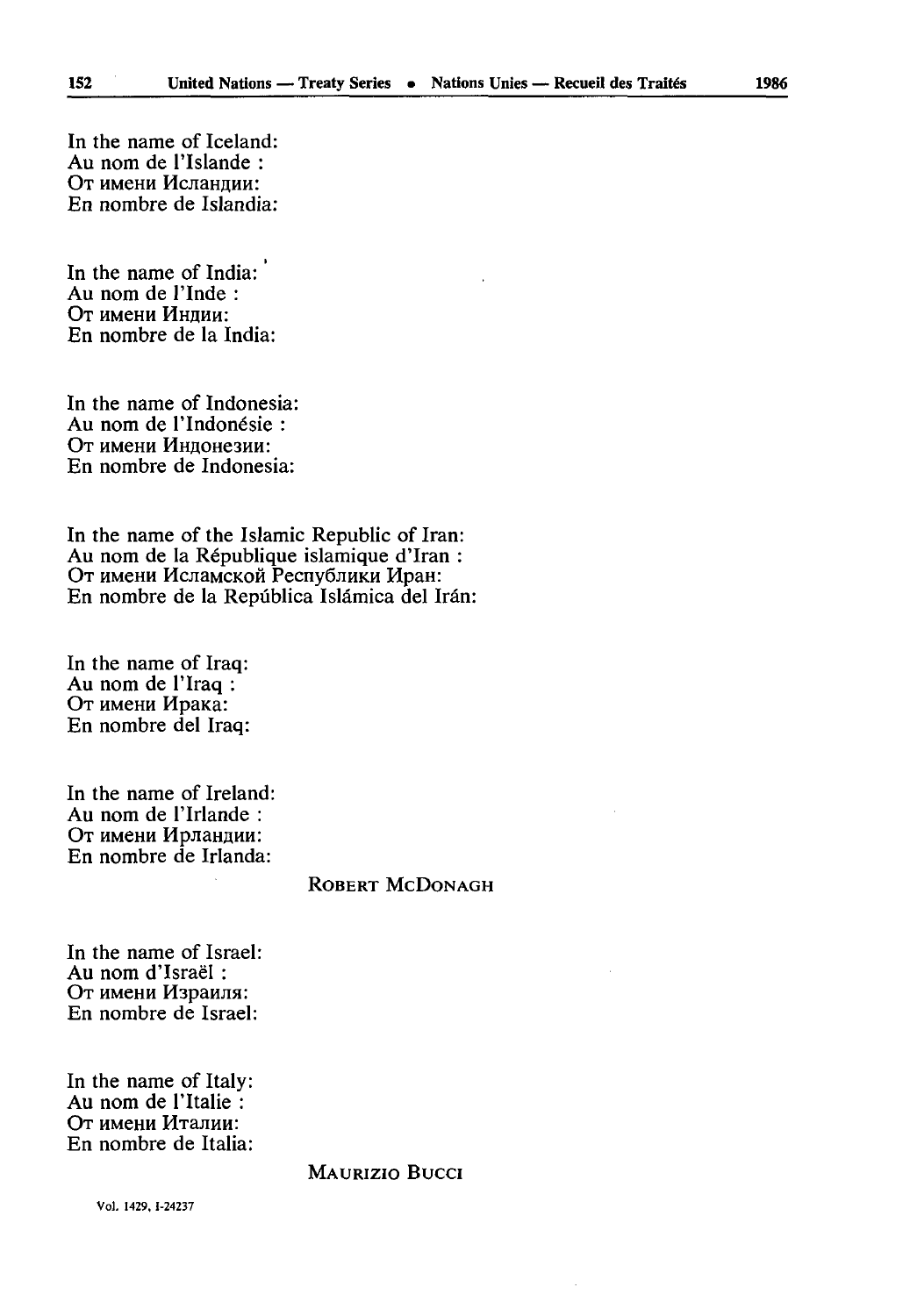In the name of Jamaica: Au nom de la Jamaïque : От имени Ямайки: En nombre de Jamaica:

In the name of Japan: Au nom du Japon : От имени Японии: En nombre del Japon:

# KIYOAKI KIKUCHI

In the name of Jordan: Au nom de la Jordanie : От имени Иордании: En nombre de Jordania:

In the name of Kenya: Au nom du Kenya : От имени Кении: En nombre de Kenya:

In the name of Kiribati: Au nom de Kiribati : От имени Кирибати: En nombre de Kiribati:

In the name of Kuwait: Au nom du Koweït : От имени Кувейта: En nombre de Kuwait:

In the name of the Lao People's Democratic Republic: Au nom de la République démocratique populaire lao : От имени Лаосской Народно-Демократической Республики: En nombre de la Repûblica Democrâtica Popular Lao:

In the name of Lebanon: Au nom du Liban : От имени Ливана: En nombre del Libano: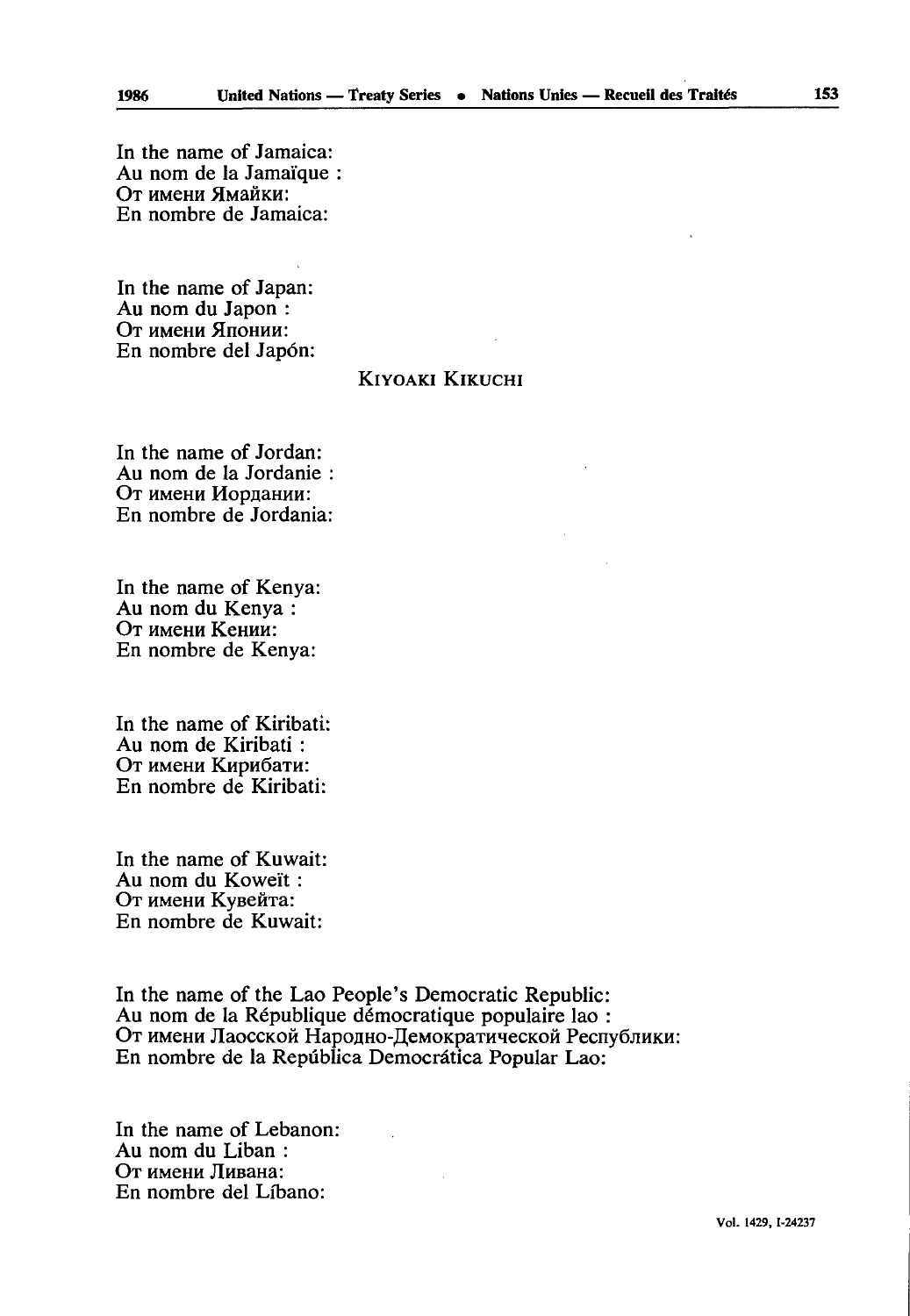In the name of Lesotho: Au nom du Lesotho : От имени Лесото: En nombre de Lesotho:

In the name of Liberia: Au nom du Libéria : От имени Либерии: En nombre de Liberia:

In the name of the Libyan Arab Jamahiriya: Au nom de la Jamahiriya arabe libyenne : От имени Ливийской Арабской Джамахирии: En nombre de la Jamahiriya Arabe Libia:

In the name of Liechtenstein: Au nom du Liechtenstein: От имени Лихтенштейна: En nombre de Liechtenstein:

In the name of Luxembourg: Au nom du Luxembourg : От имени Люксембурга: En nombre de Luxemburgo:

# ANDRÉ PHILIPPE

In the name of Madagascar: Au nom de Madagascar : От имени Мадагаскара: En nombre de Madagascar:

In the name of Malawi: Au nom du Malawi : От имени Малави: En nombre de Malawi:

In the name of Malaysia: Au nom de la Malaisie : От имени Малайзии: En nombre de Malasia: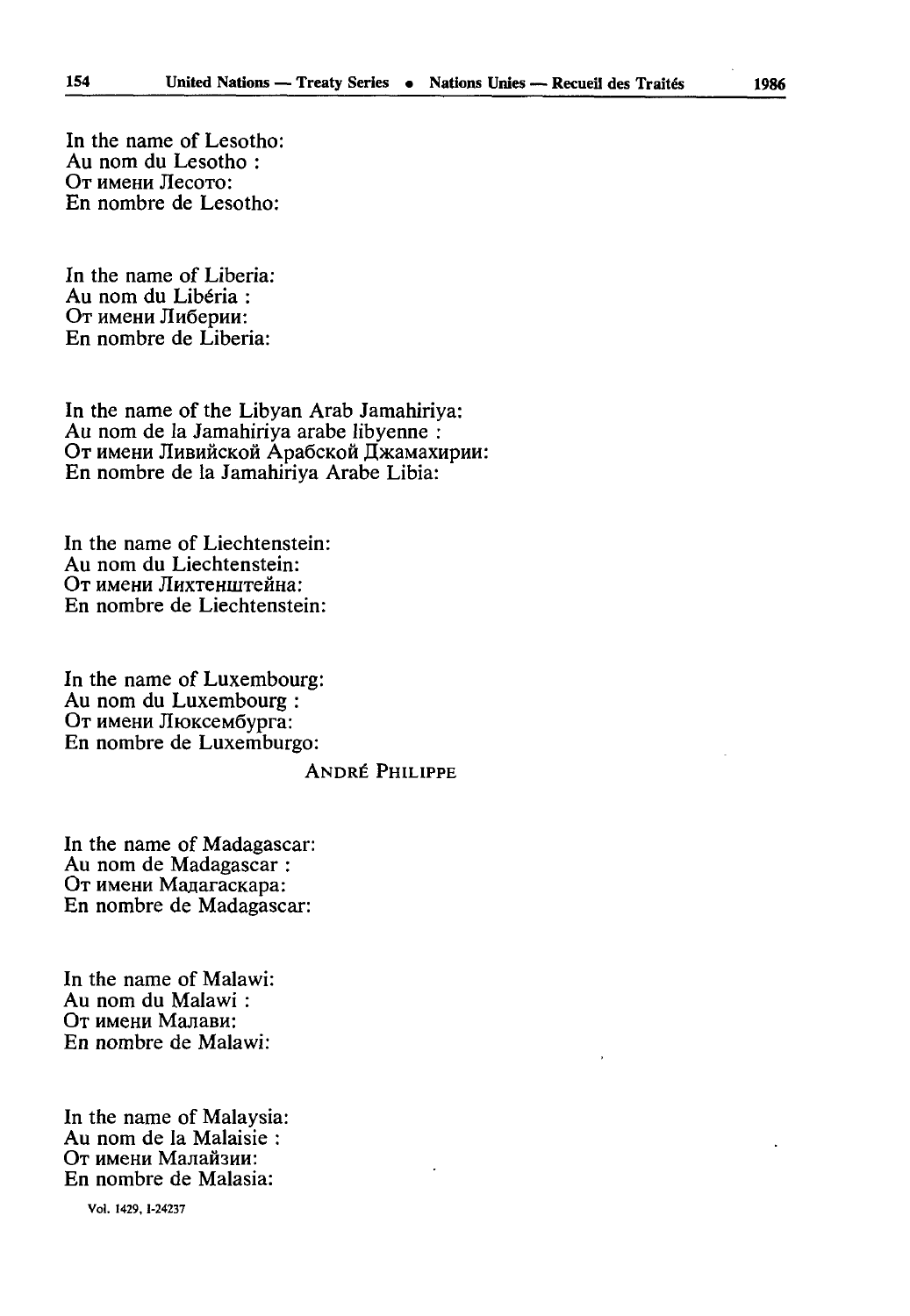In the name of Maldives: Au nom des Maldives : От имени Мальдивов: En nombre de Maldivas:

In the name of Mali: Au nom du Mali : От имени Мали: En nombre de Mali:

In the name of Malta: Au nom de Malte : От имени Мальты: En nombre de Malta:

In the name of Mauritania: Au nom de la Mauritanie : От имени Мавритании: En nombre de Mauritania:

In the name of Mauritius: Au nom de Maurice : От имени Маврикия: En nombre de Mauricio:

In the name of Mexico: Au nom du Mexique : От имени Мексики: En nombre de Mexico:

In the name of Monaco: Au nom de Monaco : От имени Монако: En nombre de Monaco:

In the name of Mongolia: Au nom de la Mongolie : От имени Монголии: En nombre de Mongolia: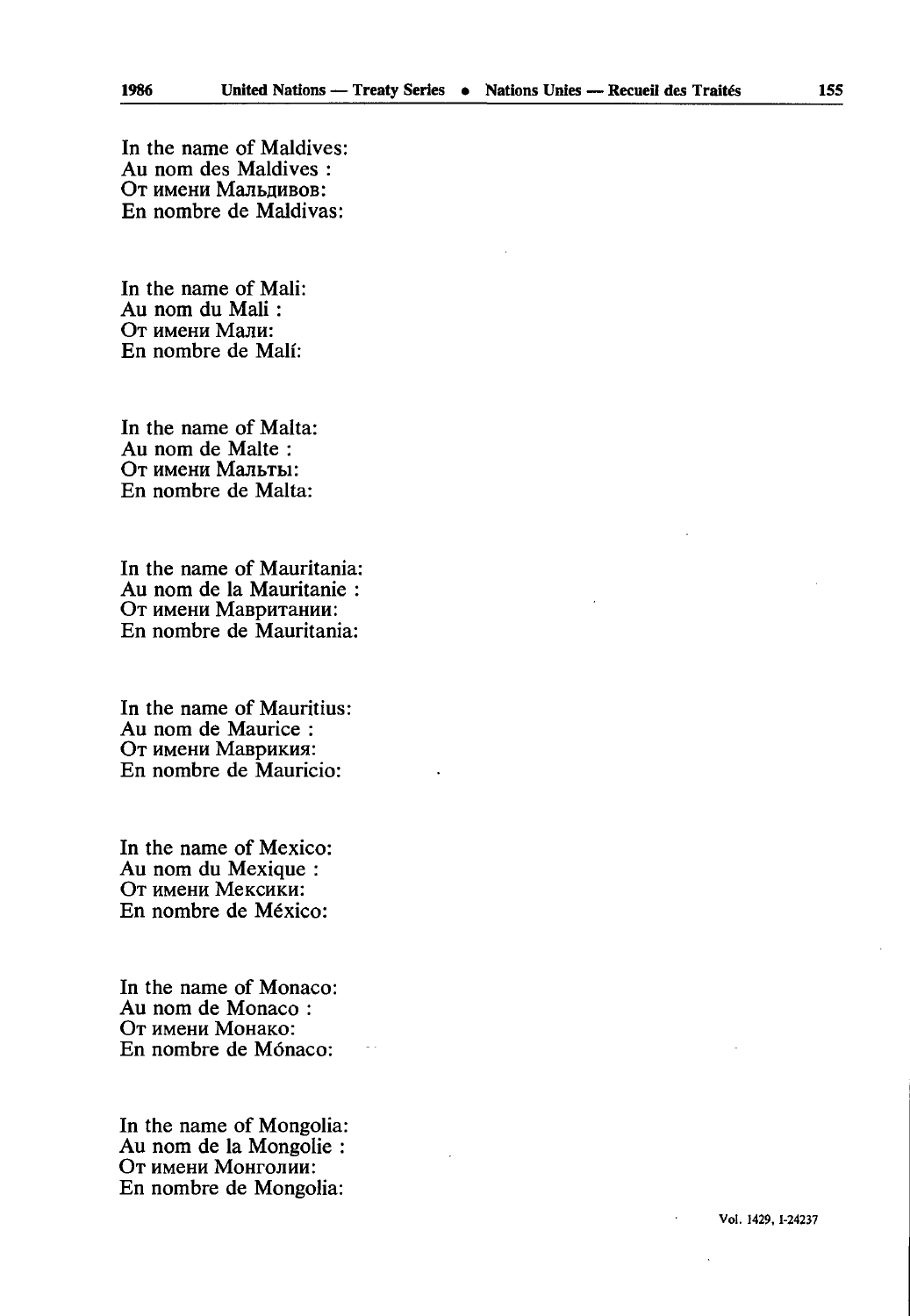In the name of Morocco: Au nom du Maroc : От имени Марокко: En nombre de Marruecos:

> MOULAY MEHDI ALAOUI Le 3 juin 1986

In the name of Mozambique Au nom du Mozambique : От имени Мозамбика: En nombre de Mozambique:

In the name of Nauru: Au nom de Nauru : От имени Науру: En nombre de Nauru:

In the name of Nepal: Au nom du Népal : От имени Непала: En nombre de Népal:

In the name of the Netherlands: Au nom des Pays-Bas : От имени Нидерландов: En nombre de los Paises Bajos:

# J. RAMAKER

In the name of New Zealand: Au nom de la Nouvelle-Zélande От имени Новой Зеландии: En nombre de Nueva Zelandia:

In the name of Nicaragua: Au nom du Nicaragua : От имени Никарагуа: En nombre de Nicaragua:

In the name of the Niger: Au nom du Niger : От имени Нигера: En nombre del Niger: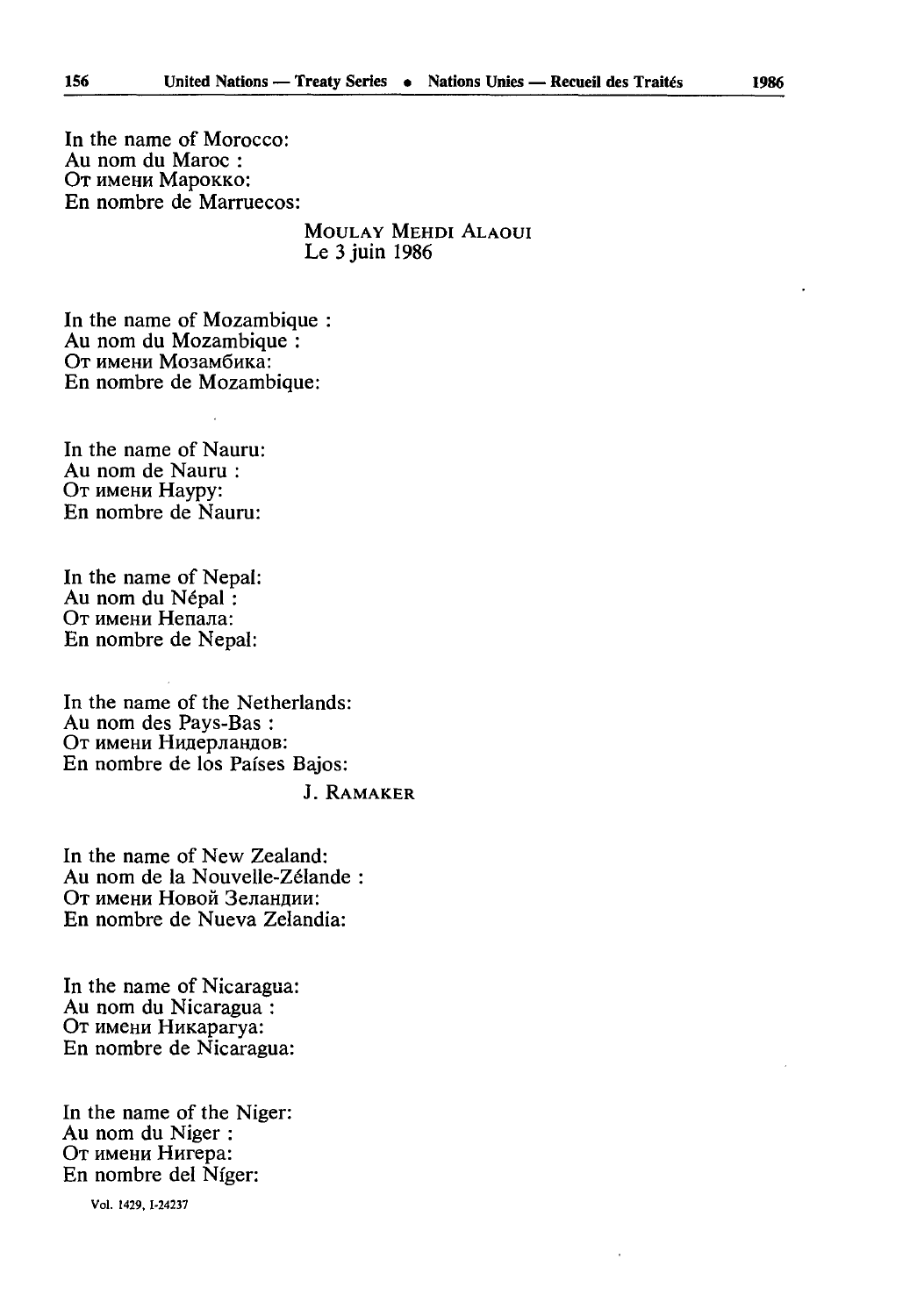In the name of Nigeria: Au nom du Nigeria : От имени Нигерии: En nombre de Nigeria:

In the name of Norway: Au nom de la Norvège : От имени Норвегии: En nombre de Noruega:

> TOM VRAALSEN 30 June 1986

In the name of Oman: Au nom de l'Oman : От имени Омана: En nombre de Oman:

In the name of Pakistan: Au nom du Pakistan : От имени Пакистана: En nombre del Pakistan:

In the name of Panama: Au nom du Panama : От имени Панамы: En nombre de Panama:

In the name of Papua New Guinea: Au nom de la Papouasie-Nouvelle-Guinée От имени Папуа-Новой Гвинеи: En nombre de Papua Nueva Guinea:

In the name of Paraguay: Au nom du Paraguay : От имени Парагвая: En nombre del Paraguay:

In the name of Peru: Au nom du Pérou : От имени Перу: En nombre del Perú: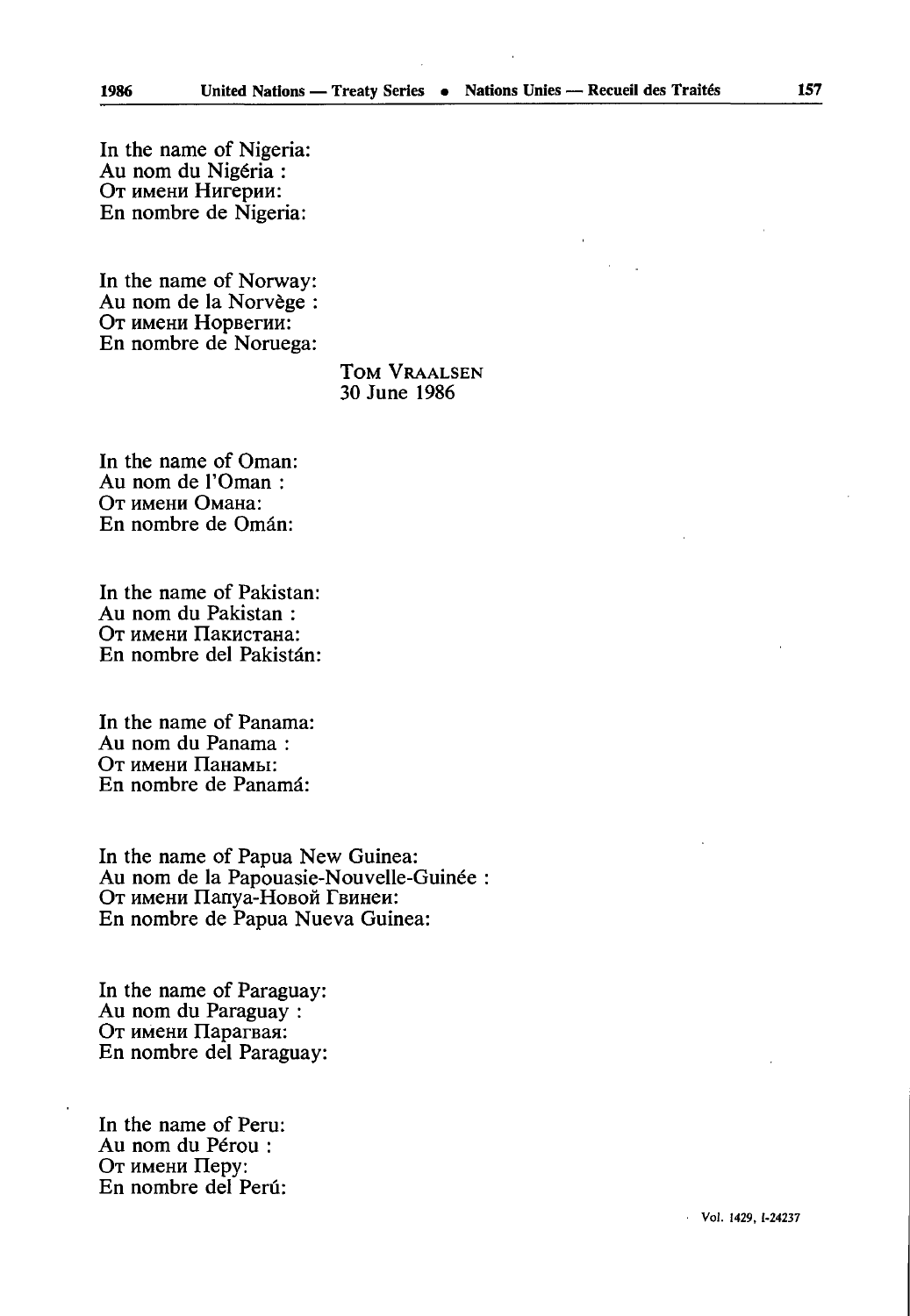In the name of the Philippines: Au nom des Philippines : От имени Филиппин: En nombre de Filipinas:

In the name of Poland: Au nom de la Pologne : **UT HM6HH FIOJIblIIH:** En nombre de Polonia:

In the name of Portugal: Au nom du Portugal : От имени Португалии: En nombre de Portugal:

# ANTONIO VICTOR MARTINS MONTEIRO

In the name of Qatar: Au nom du Qatar : От имени Катара: En nombre de Qatar:

In the name of the Republic of Korea: Au nom de la République de Corée : От имени Корейской Республики: En nombre de la Repûblica de Corea:

In the name of Romania: Au nom de la Roumanie : **OT** HMCHH **PyMbIHHH:** En nombre de Rumania:

In the name of Rwanda: Au nom du Rwanda : От имени Руанды: En nombre de Rwanda:

In the name of Saint Kitts and Nevis: Au nom de Saint-Kitts-et-Nevis : От имени Сент-Китс и Невис: En nombre de Saint Kitts y Nevis: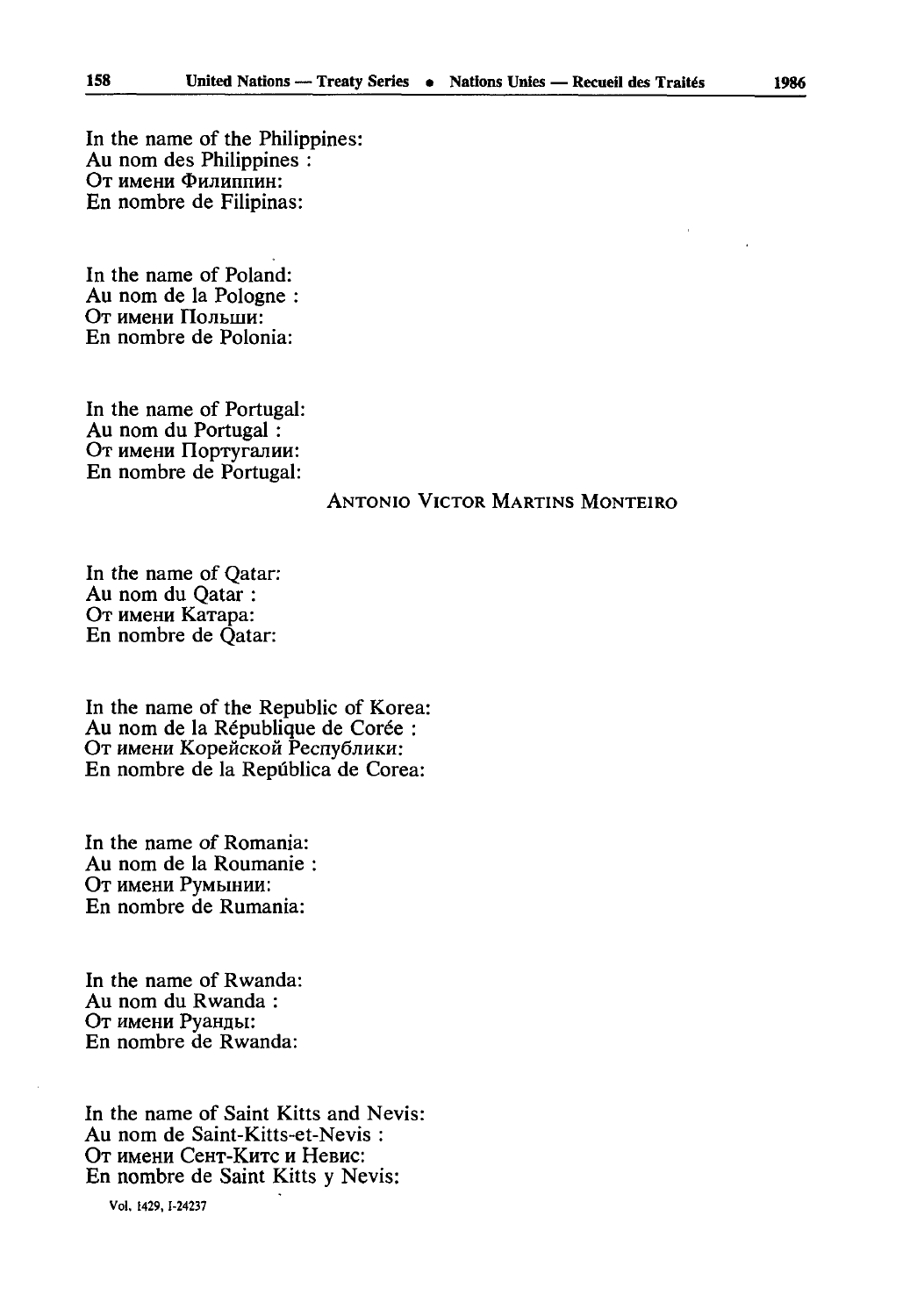In the name of Saint Lucia: Au nom de Sainte-Lucie : От имени Сент-Люсии: En nombre de Santa Lucfa:

In the name of Saint Vincent and the Grenadines: Au nom de Saint-Vincent-et-Grenadines : От имени Сент-Винсента и Гренады: En nombre de San Vicente y las Granadinas:

In the name of Samoa: Au nom du Samoa : От имени Самоа: En nombre de Samoa:

In the name of San Marino: Au nom de Saint-Marin : От имени Сан-Марино: En nombre de San Marino:

In the name of Sao Tome and Principe: Au nom de Sao Tomé-et-Principe : От имени Сан-Томе и Принсипи: En nombre de Santo Tome y Principe:

In the name of Saudi Arabia: Au nom de l'Arabie saoudite : От имени Саудовской Аравии: En nombre de Arabia Saudita:

In the name of Senegal: Au nom du Sénégal : От имени Сенегала: En nombre del Senegal:

In the name of Seychelles: Au nom des Seychelles : От имени Сейшельских островов: En nombre de Seychelles: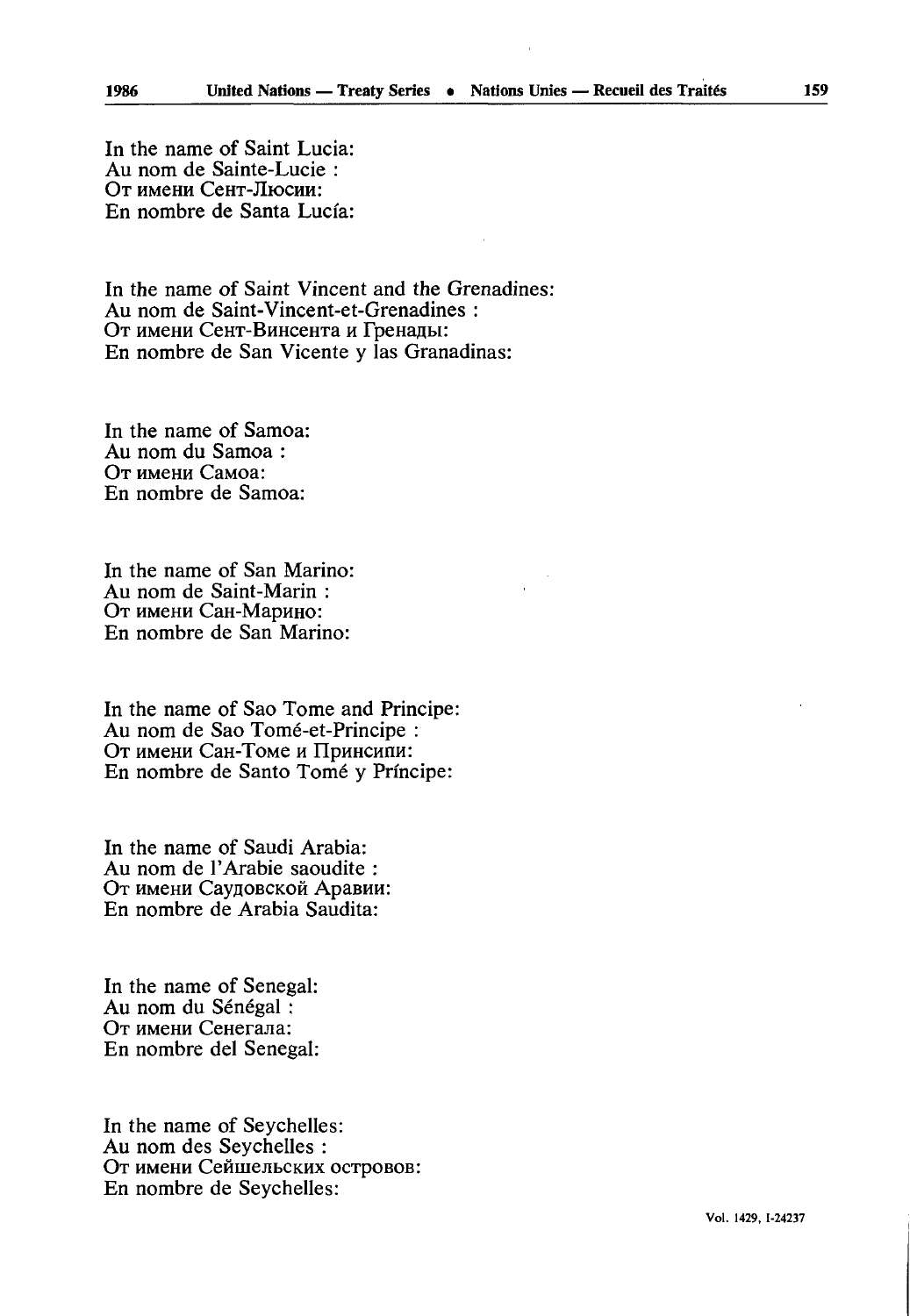In the name of Sierra Leone: Au nom de la Sierra Leone : От имени Сьерра-Леоне: En nombre de Sierra Leona:

In the name of Singapore: Au nom de Singapour : От имени Сингапура: En nombre de Singapur:

In the name of Solomon Islands: Au nom des Iles Salomon : **OT HM6HH CoJIOMOHOBblX OcTpOBOB:** En nombre de las Islas Salomón:

In the name of Somalia: Au nom de la Somalie : От имени Сомали: En nombre de Somalia:

In the name of South Africa: Au nom de l'Afrique du Sud : **OT HM6HH K)JKHOH A(ppHKH:** En nombre de Sudâfrica:

> KURT ROBERT SAMUEL VON SCHINDING 24th June 1986

In the name of Spain: Au nom de l'Espagne : От имени Испании: En nombre de España:

# FRANCISCO FERNÀNDEZ ORDONEZ

In the name of Sri Lanka: Au nom de Sri Lanka : От имени Шри Ланки: En nombre de Sri Lanka:

In the name of the Sudan: Au nom du Soudan : От имени Судана: En nombre del Sudan: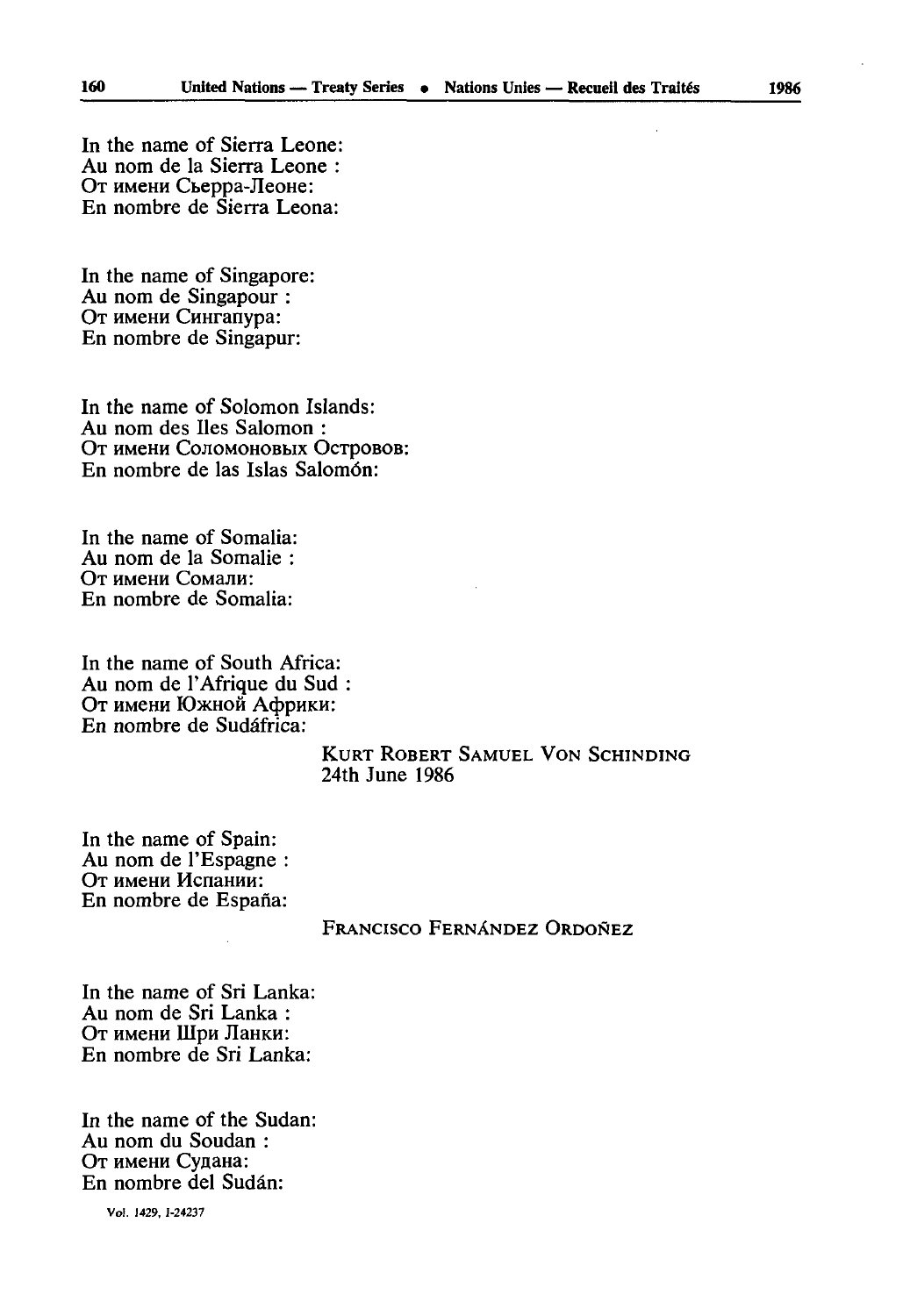In the name of Suriname: Au nom du Suriname : От имени Суринама: En nombre de Suriname:

In the name of Swaziland: Au nom du Swaziland : От имени Свазиленда: En nombre de Swazilandia:

In the name of Sweden: Au nom de la Suède : От имени Швеции: En nombre de Suecia:

> ANDERS FERM 25 June 1986

In the name of Switzerland: Au nom de la Suisse : От имени Швейцарии: En nombre de Suiza:

> FRANCESCA POMETTA 26 juin 1986

In the name of the Syrian Arab Republic: Au nom de la République arabe syrienne : От имени Сирийской Арабской Республики: En nombre de la Repûblica Arabe Siria:

In the name of Thailand: Au nom de la Thaïlande : От имени Таиланда: En nombre de Tailandia:

In the name of Togo: Au nom du Togo : От имени Того: En nombre del Togo:

In the name of Tonga: Au nom des Tonga : От имени Тонга: En nombre de Tonga: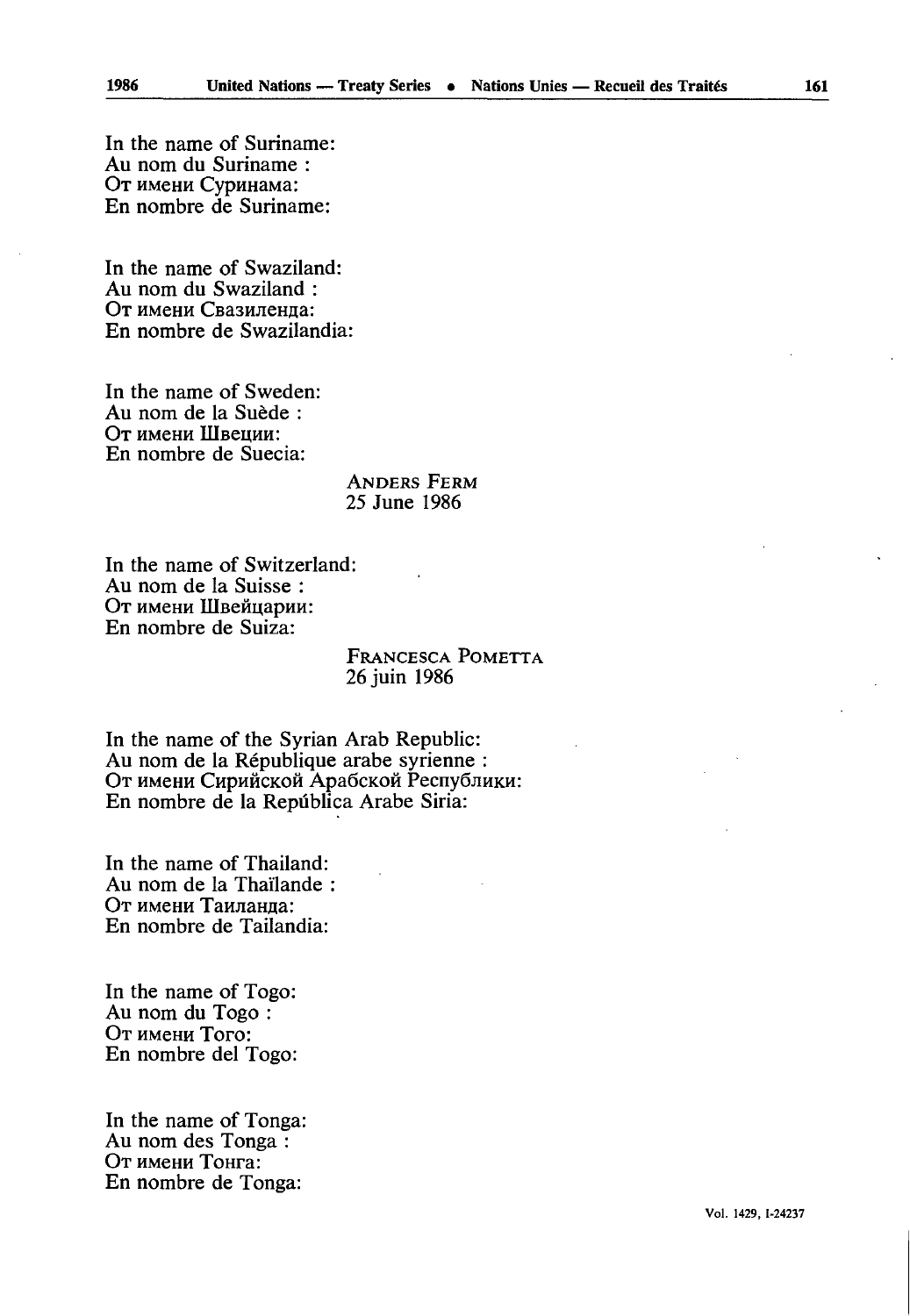In the name of Trinidad and Tobago: Au nom de la Trinité-et-Tobago : От имени Тринидада и Тобаго: En nombre de Trinidad y Tabago:

In the name of Tunisia: Au nom de la Tunisie : От имени Туниса: En nombre de Tûnez:

> NÉJIB BOUZIRI Le 14 mai 1986

In the name of Turkey: Au nom de la Turquie : От имени Турции: En nombre de Turquîa:

In the name of Tuvalu: Au nom de Tuvalu : От имени Тувалу: En nombre de Tuvalu:

In the name of Uganda: Au nom de l'Ouganda : От имени Уганды: En nombre de Uganda:

In the name of the Ukrainian Soviet Socialist Republic: Au nom de la République socialiste soviétique d'Ukraine : От имени Украинской Советской Социалистической Республики: En nombre de la Repûblica Socialista Soviética de Ucrania:

In the name of the Union of Soviet Socialist Republics: Au nom de l'Union des Républiques socialistes soviétiques : От имени Союза Советских Социалистических Республик: En nombre de la Union de Repûblicas Socialistas Soviéticas:

> VASILY STEPANOVICH SAFRONCHUCK' 18 июня 1986 г. ?

<sup>&</sup>lt;sup>1</sup> See p. 165 of this volume for the text of the declaration made upon signature — Voir p. 165 du présent volume pour le texte de la déclaration faite lors de la signature.

<sup>2</sup> 18 June 1986—18 juin 1986.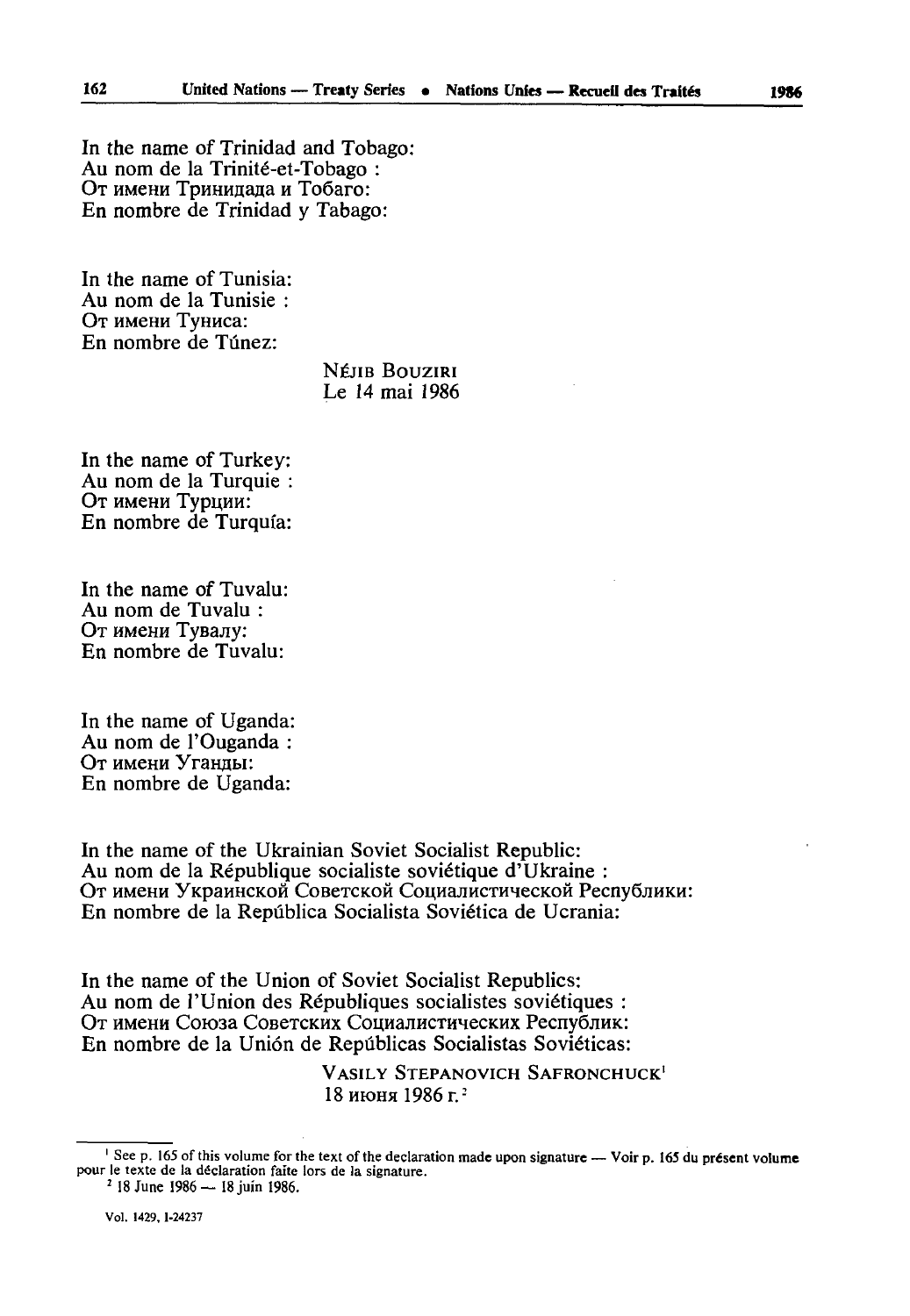In the name of the United Arab Emirates: Au nom des Emirats arabes unis : От имени Объединенных Арабских Эмиратов: En nombre de los Emiratos Arabes Unidos:

In the name of the United Kingdom of Great Britain and Northern Ireland: Au nom du Royaume-Uni de Grande-Bretagne et d'Irlande du Nord : **UT** HM6HH CoeflHHCHHOrO KopOJICBCTBa BeJlHKOÔpHTaHHH H CCBepHOH HpJiaHflHH.' En nombre del Reino Unido de Gran Bretaña e Irlanda del Norte:

# PETER MALCOLM MAXEY

In the name of the United Republic of Tanzania: Au nom de la République-Unie de Tanzanie : От имени Объединенной Республики Танзания: En nombre de la Repûblica Unida de Tanzania:

In the name of the United States of America: Au nom des Etats-Unis d'Amérique : От имени Соединенных Штатов Америки: En nombre de los Estados Unidos de America:

> HERBERT STUART OKUN June 26, 1986

In the name of Uruguay: Au nom de l'Uruguay : От имени Уругвая: En nombre del Uruguay:

In the name of Vanuatu: Au nom de Vanuatu : OT HMCHH BanyaTy: En nombre de Vanuatu:

In the name of Venezuela: Au nom du Venezuela : От имени Венесуэлы: En nombre de Venezuela:

In the name of Viet Nam: Au nom du Viet Nam : От имени Вьетнама: En nombre de Viet Nam: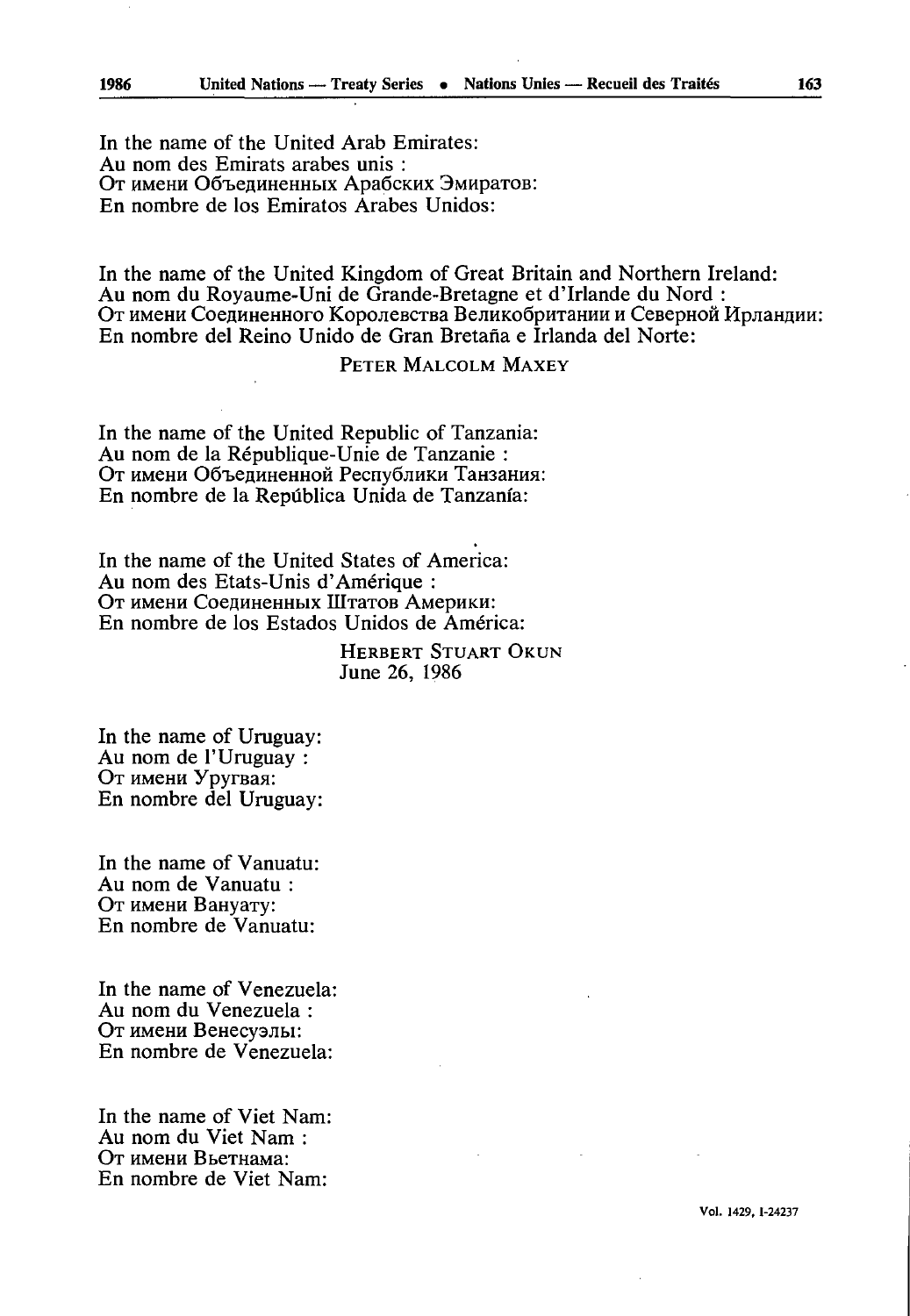In the name of Yemen: Au nom du Yemen : От имени Йемена: En nombre del Yemen:

> YAHYA ABDULLA ALSHAWKANI  $V<sub>2</sub>$  $V<sub>1</sub>$  $V<sub>1</sub>$ 27/06/1986

In the name of Yugoslavia: Au nom de la Yougoslavie От имени Югославии: En nombre de Yugoslavia:

In the name of Zaire: Au nom du Zaïre : От имени Заира: En nombre del Zaire:

In the name of Zambia: Au nom de la Zambie : От имени Замбии: En nombre de Zambia:

In the name of Zimbabwe: Au nom du Zimbabwe : От имени Зимбабве: En nombre de Zimbabwe:

In the name of Namibia, The United Nations Council for Namibia:

Au nom de la Namibie, Le Conseil des Nations Unies pour la Namibie

От имени Намибии, Совет Организации Объединенных Наций по Намибии: En nombre de Namibia, El Consejo de las Naciones Unidas para Namibia

In the name of the European Economic Community: Au nom de la Communauté économique européenne : От имени Европейского экономического сообщества: En nombre de la Comunidad Econômica Europea:

MICHAEL HARDY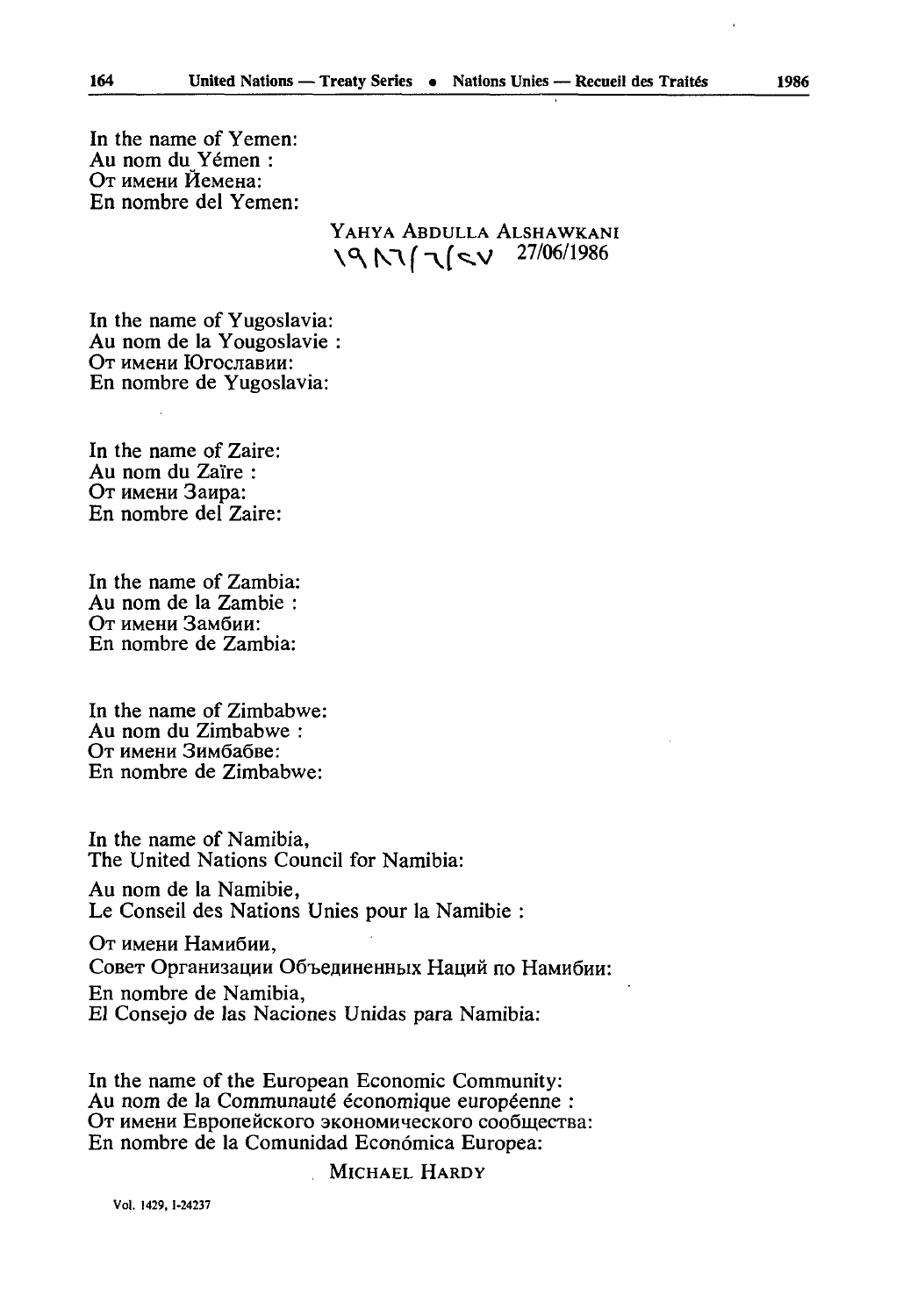#### DECLARATIONS MADE UPON SIGNATURE

# DÉCLARATIONS FAITES LORS DE LA SIGNATURE

# *CUBA CUBA*

#### [SPANISH TEXT — TEXTE ESPAGNOL]

"La fîrma de la Repûblica de Cuba al Convenio sobre el Comercio del Trigo, 1986, no podrâ interpretarse como el reconocimiento o aceptaciôn por parte del Gobierno de la Repûblica de Cuba, del Gobierno racista de Sudâfrica, que no representa al pueblo sudafricano y que por su práctica sistemática de la política discriminatoria del *apartheid* ha sido expulsado de Organismes Internacionales, recibido la condena de la Organizaciôn de las Naciones Unidas y la repuisa de todos los pueblos del Mundo".

"La fîrma de la Repûblica de Cuba al Convenio sobre el Comercio del Trigo, 1986, no podrâ interpretarse como el reconocimiento o aceptaciôn por parte del Gobierno de la Repûblica de Cuba, de la Repûblica de Corea, por considerarque no son los genuinos représentantes de los intereses del pueblo coreano".

"El Gobierno de la Repûblica de Cuba considéra que la aplicaciôn de las disposiciones contenidas en los Articulos 24, 26 y 27 del Convenio son de naturaleza discriminatoria, ya que excluyen del derecho de fîrma, aplicaciôn provisional y adhésion a un numéro de Estados, lo cual es contrario al Principio de Universalidad".

# [TRANSLATION]

The signature of the Republic of Cuba to the International Wheat Agreement, 1986, shall not be inter preted as recognition or acceptance on the part of the Government of the Republic of Cuba of the racist Govern ment of South Africa, which does not represent the South African people and which, because of its systematic prac tice of the discriminatory policy of *apartheid,* has been expelled from international agencies, condemned by the United Nations and rejected by all the peoples of the world.

The signature of the Republic of Cuba to the International Wheat Agreement, 1986, shall not be inter preted as recognition or acceptance on the part of the Government of the Republic of Cuba of the Republic of Korea, because Cuba considers that it does not genuinely represent the inter ests of the Korean people.

### [TRADUCTION]

La signature par la République de Cuba de l'Accord international sur le blé de 1986 ne pourra être interpré tée comme impliquant la reconnais sance ou l'acceptation par le Gouverne ment cubain du Gouvernement raciste d'Afrique du Sud, qui ne représente pas le peuple sud-african et auquel l'usage systématique de la politique discrimina toire *d'apartheid* a valu d'être expulsé internationaux, condamné par l'Organisation des Nations Unies et rejeté par tous les peuples du monde.

La signature par la République de Cuba de l'Accord international sur le blé de 1986 ne pourra être interprétée comme impliquant la reconnaissance ou l'acceptation par le Gouvernement cubain de la République de Corée, qu'il ne considère pas comme représentante authentique des intérêts du peuple coréen.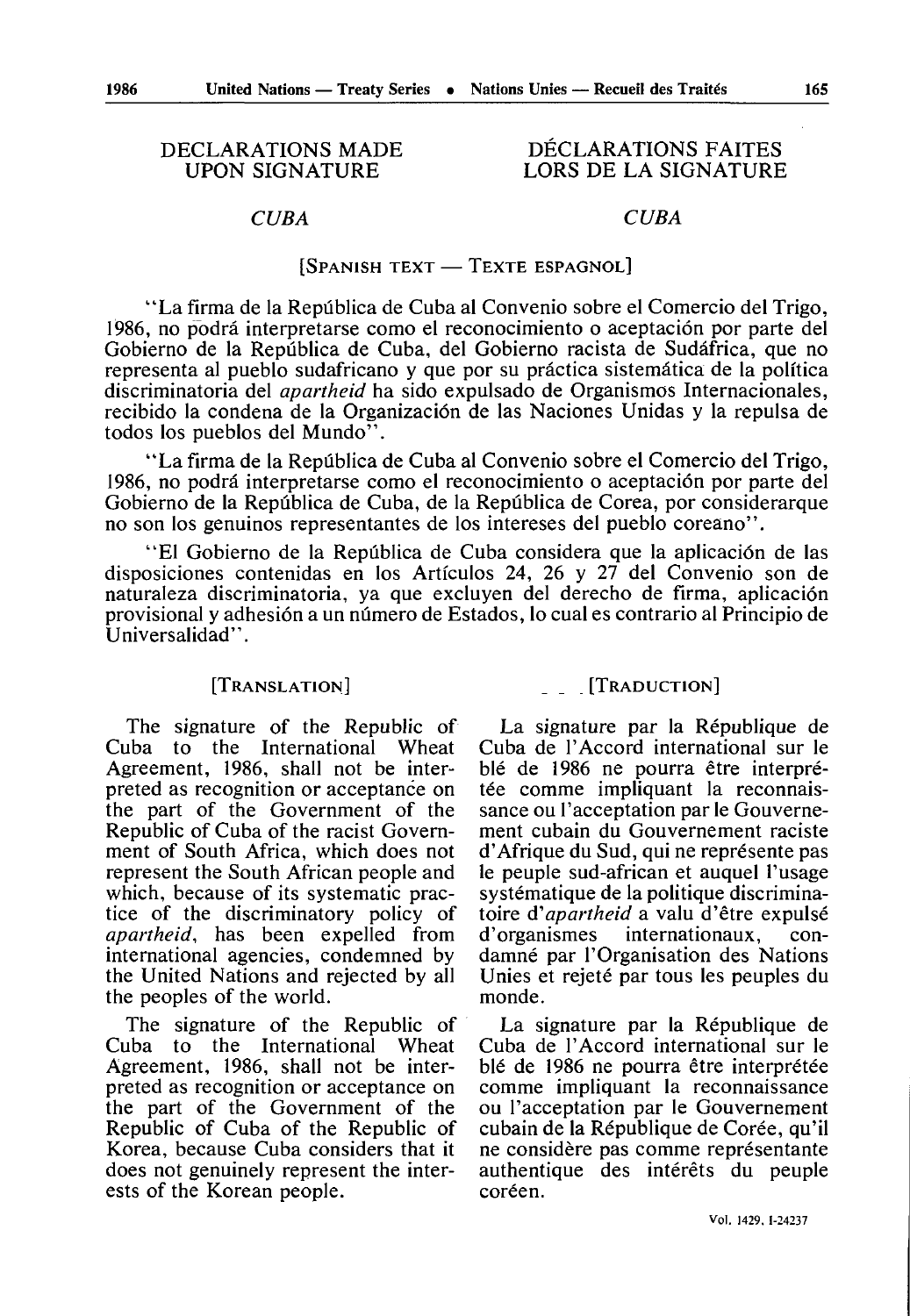The Government of the Republic of Cuba considers that the provisions con tained in articles 24, 26 and 27 of the Agreement are discriminatory because they exclude a number of States from the right to sign, provisionally apply and accede to the Agreement, which is contrary to the principle of univer sality.

# *UNION OF SOVIET SOCIALIST REPUBLICS*

Le Gouvernement de la République de Cuba considère discriminatoire l'ap plication des dispositions énoncées aux articles 24, 26 et 27 de l'Accord car elles excluent du droit de signature, d'application à titre provisoire et d'adhésion un certain nombre d'Etats, ce qui est contraire au principe de l'universalité.

# *UNION DES RÉPUBLIQUES SOCIALISTES SOVIÉTIQUES*

# [RUSSIAN TEXT — TEXTE RUSSE]

«a) в случае, если участником настоящей Конвенции станет Европейское экономическое сообщество, участие в Конвенции Союза Советских Социалистических Республик не булет создавать для него каких-либо обязательств в отношении этого Сообщества;

*b*) в свете известной позиции по корейскому вопросу Союз Советских Социалистических Республик не может признать правомерным наименование «Корейская Республика» содержащееся в приложении к Конвенции».

#### [TRANSLATION]

*(a)* Should the European Economic Community become a party to this Convention, the participation to the Convention by the Union of Soviet Socialist Republics shall not create for it any obligations with regard to that Community.

*(b)* In the light of the well-known position on the Korean question, the Union of Soviet Socialist Republics cannot accept as valid the designation "Republic of Korea" contained in the annex to the Convention.

#### [TRADUCTION]

a) Au cas où la Communauté éco nomique européenne deviendrait partie à la présente Convention, la participa tion de l'Union des Républiques socia listes soviétiques à la Convention ne lui créera aucune obligation en ce qui concerne la Communauté.

*b)* Etant donné sa position bien con nue sur la question de Corée, l'Union des Républiques socialistes soviétiques ne peut reconnaître comme légale la désignation « République de Corée » figurant à l'annexe de la Convention.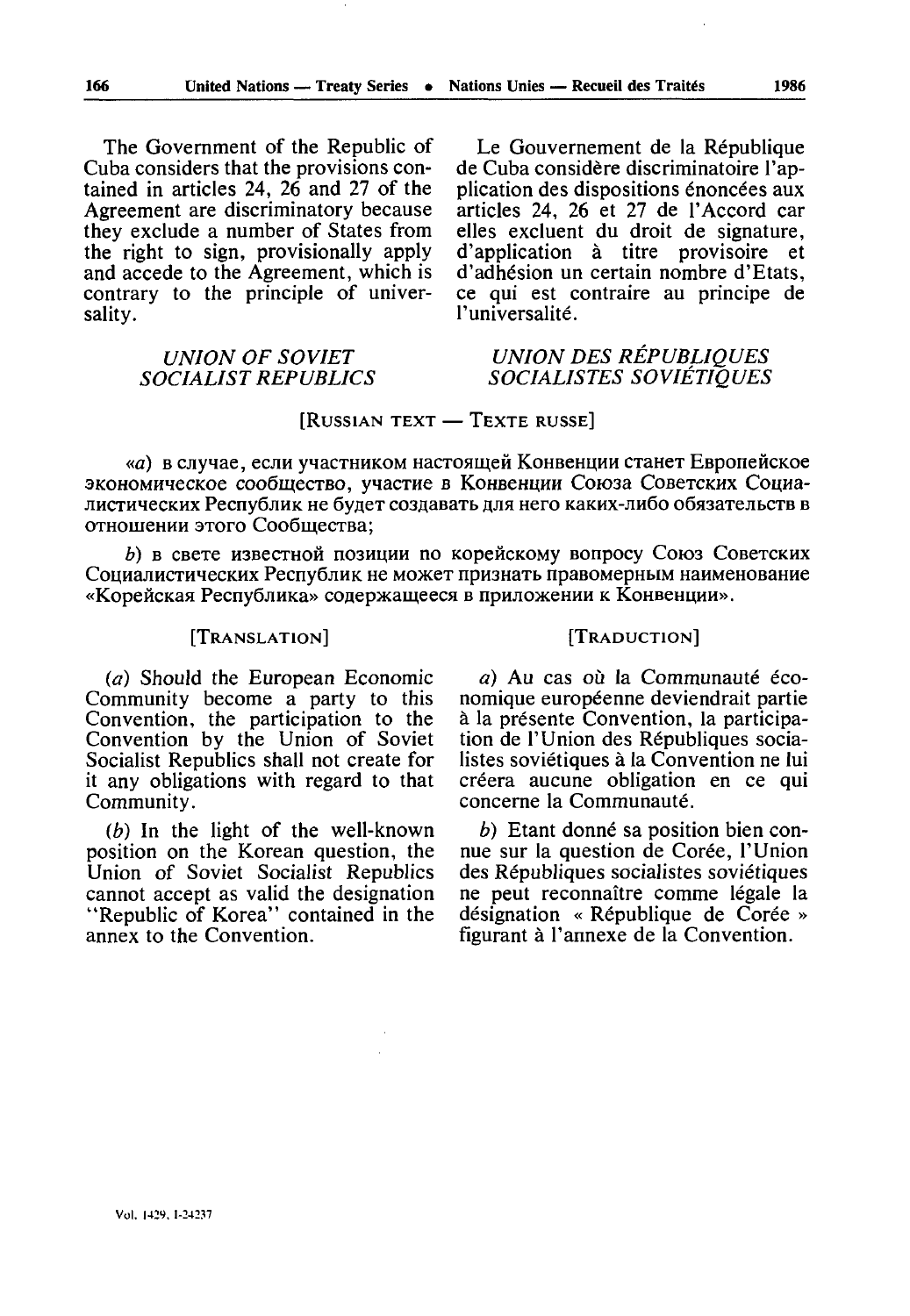# DECLARATIONS MADE UPON AC CEPTANCE (A) OR DECLARA TION OF PROVISIONAL APPLI CATION *(n)*

# *ITALY* (n)

# [TRANSLATION — TRADUCTION]

The Government of Italy will apply the Wheat Trade Convention, 1986, pro visionally within the limits authorized by the Italian legal order.

#### *JAPAN* (n)

"The Government of Japan imple ments the Convention, during the period of provisional application, within the limitations of its internal legislations and budgets."

#### *REPUBLIC OF KOREA* (n)

"The Government of the Republic of Korea will provisionally apply, within the limitations of the domestic legisla tion and budgetary process of the Re public of Korea, the Wheat Trade Con vention, 1986."

# *UNION OF SOVIET SOCIALIST REPUBLICS* (A)

*[Confirming the declaration made upon signature. For the text, see p. 165 of this volume.]*

#### *UNITED STATES OF AMERICA* (n)

"The United States of America will provisionally apply within the limita tions of the United States internal legis lation and budgetary process the Wheat Trade Convention, 1986."

DÉCLARATIONS FAITES LORS DE L'ACCEPTATION (A) OU DE LA DÉCLARATION D'APPLICA TION PROVISOIRE *(n)*

#### *ITALIE* (n)

« Dans les limites consenties par l'or dre juridique italien, l'Italie entend ap pliquer provisoirement la Convention sur le commerce du blé de 1986. »

#### *JAPON* (n)

#### [TRADUCTION — TRANSLATION]

Le Gouvernement japonais appliquera la Convention, pendant la période de l'application provisoire, dans les limites de ses législations et budgets internes.

*RÉPUBLIQUE DE CORÉE* (n)

[TRADUCTION — TRANSLATION]

Le Gouvernement de la République de Corée appliquera provisoirement, dans les limites de la législation interne et de la procédure budgétaire de la Ré publique de Corée, la Convention sur le Commerce du blé de 1986.

*UNION DES RÉPUBLIQUES SOCIALISTES SOVIÉTIQUES* (A)

. *[Avec confirmation de la déclaration faite lors de la signature. Pour le texte, voir p. 165 du présent volume.]*

*ÉTATS-UNIS D'AMÉRIQUE* (n)

[TRADUCTION — TRANSLATION]

Les Etats-Unis d'Amérique applique ront provisoirement, dans les limites de la législation interne et de la procédure budgétaire des Etats-Unis, la Conven tion sur le commerce du blé de 1986.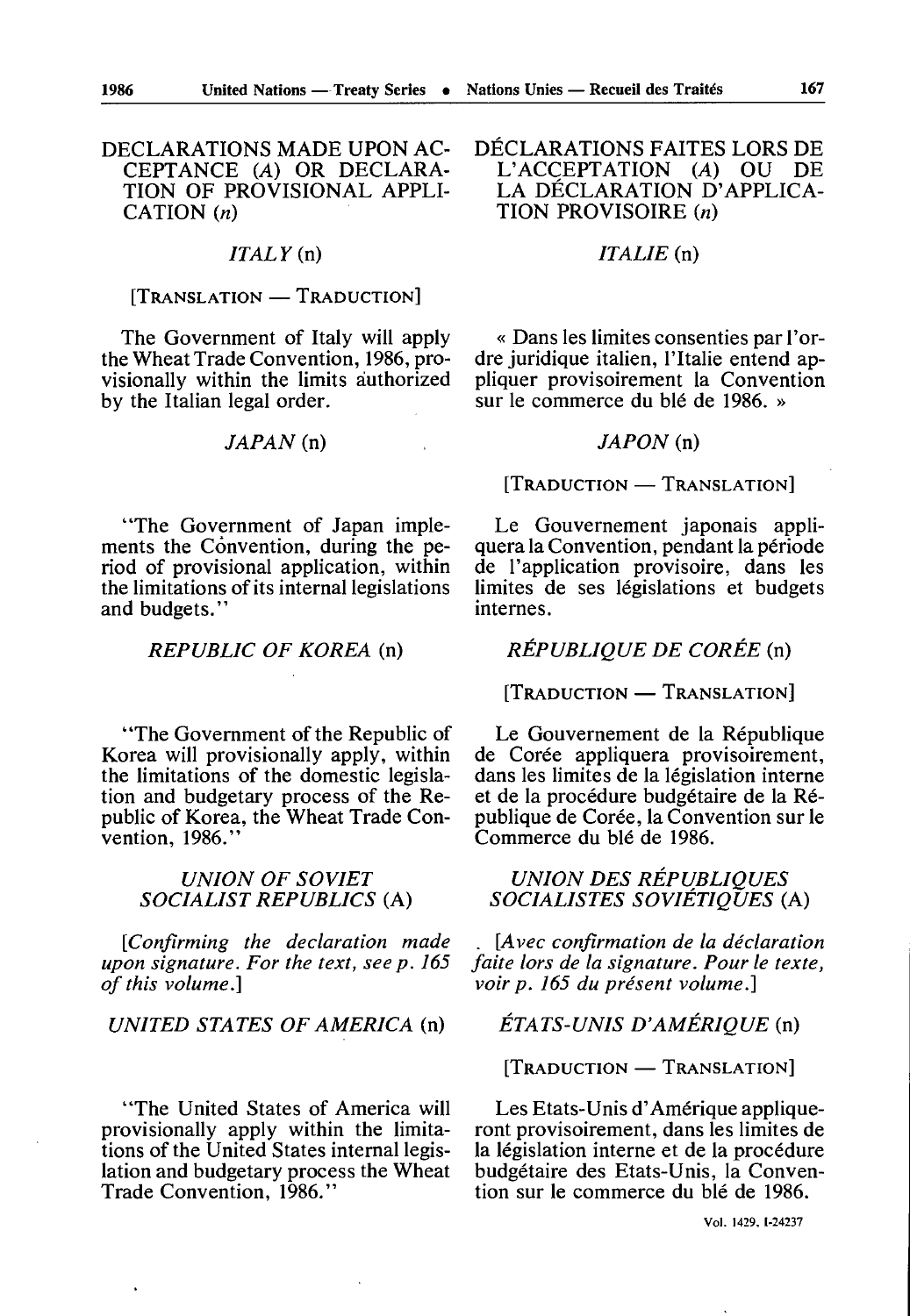# FOOD AID CONVENTION, 1986'

### PART I. OBJECTIVE AND DEFINITIONS

# *Article I.* OBJECTIVE

The objective of this Convention is to secure, through a joint effort by the international community, the achievement of the World Food Conference target of at least 10 million tonnes of food aid annually to developing countries in the form of grain suitable for human consumption, and as determined by the provisions of this Convention.

#### *Article II.* DEFINITIONS

(1) For the purposes of this Convention:

*(a)* "Committee" means the Food Aid Committee referred to in Article IX;

*(b)* "member" means a party to this Convention;

 $(c)$  "Executive Director" means the Executive Director of the International Wheat Council;

*(d)* "Secretariat" means the secretariat of the International Wheat Council;

*(e)* "grain" or "grains" means wheat, barley, maize, millet, oats, rye, sorghum and rice, and any other type of grain suitable for human consumption that the Committee may decide, or products derived therefrom, including products of secondary processing, as defined in the Rules of Procedure, subject to the provisions of paragraph (1) of Article III;

 $<sup>1</sup>$  Came into force on 1 July 1986, among the Governments which had deposited with the Secretary-General of the</sup> United Nations instruments of ratification, acceptance, approval or accession, or declarations of provisional application as decided unanimously by the said Governments, in accordance with article XXI (2): *Date of deposit* 

|                                                                                                                               | of the instrument  |
|-------------------------------------------------------------------------------------------------------------------------------|--------------------|
|                                                                                                                               | of ratification    |
|                                                                                                                               | or approval (AA)   |
|                                                                                                                               | or declaration     |
|                                                                                                                               | of provisional     |
| State                                                                                                                         | application (n)    |
|                                                                                                                               | 25 June 1986 $n$   |
|                                                                                                                               | $26$ June 1986 $n$ |
|                                                                                                                               | 23 June 1986       |
|                                                                                                                               | 26 June 1986       |
|                                                                                                                               | 26 June 1986 n     |
|                                                                                                                               | 18 June 1986 $n$   |
|                                                                                                                               | 26 June 1986 $n$   |
|                                                                                                                               | 26 June 1986 n     |
|                                                                                                                               | $26$ June 1986 n   |
|                                                                                                                               | 26 June 1986       |
|                                                                                                                               | 26 June 1986 n     |
|                                                                                                                               | 30 June 1986 $n$   |
|                                                                                                                               | 30 June 1986 n     |
|                                                                                                                               | 26 June 1986 $n$   |
| (For the Kingdom in Europe.)                                                                                                  |                    |
|                                                                                                                               | 30 June 1986 AA    |
|                                                                                                                               | 30 June 1986 n     |
|                                                                                                                               | 26 June 1986 n     |
|                                                                                                                               | 25 June 1986       |
|                                                                                                                               |                    |
|                                                                                                                               | 26 June 1986       |
| United Kingdom of Great Britain and Northern Ireland<br>(For the United Kingdom, the British Virgin Islands, and St. Helena.) | 26 June 1986 n     |
|                                                                                                                               | 26 June 1986 $n$   |
| * See p. 167 of this volume for the texts of the declarations made upon declaration of provisional                            |                    |
| application.                                                                                                                  |                    |
|                                                                                                                               |                    |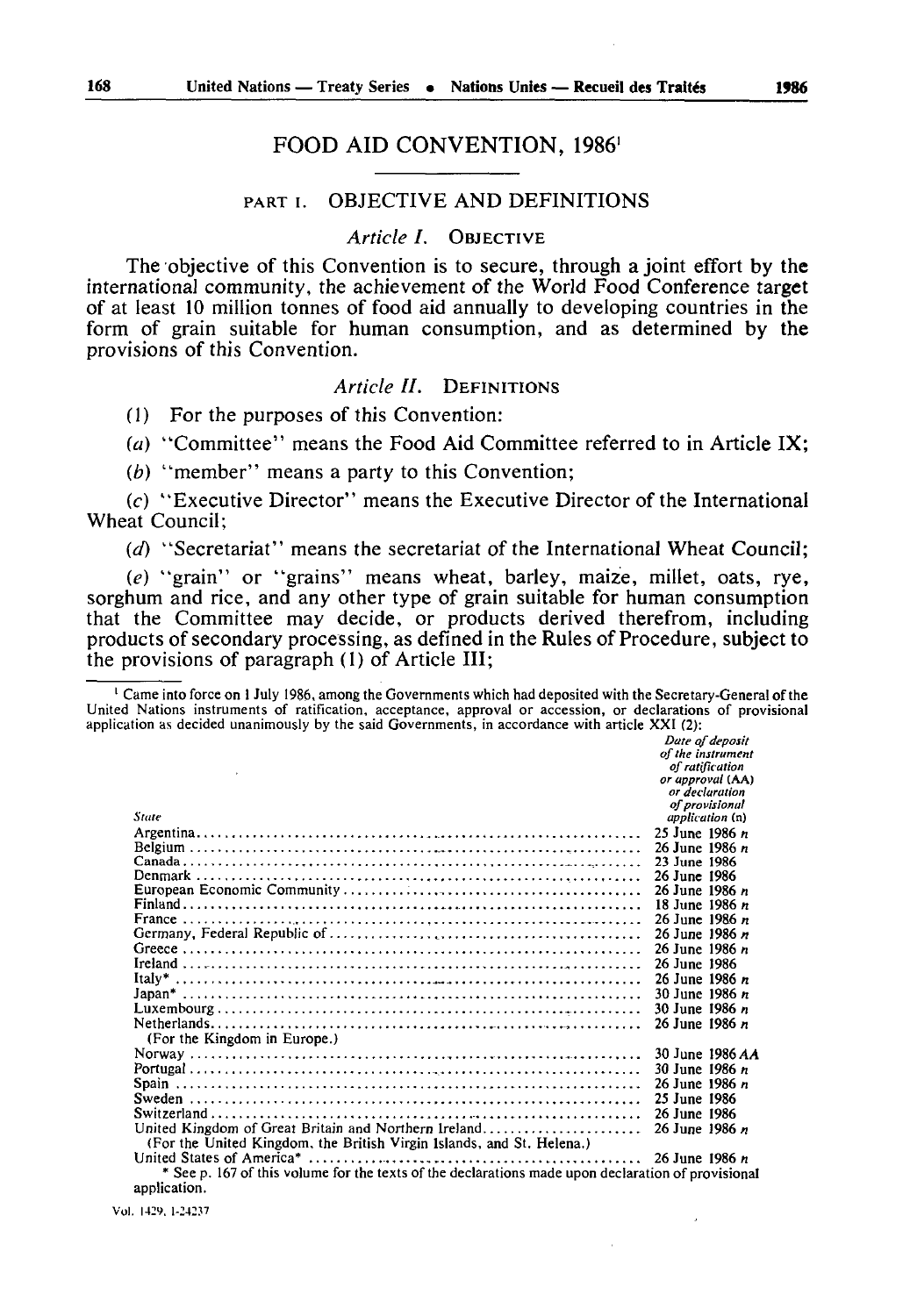- $(f)$  "f.o.b." means free on board;
- *(g)* "c.i.f." means cost, insurance and freight;
- *(h)* "tonne" means 1,000 kilogrammes;
- (i) "year" means the period from 1 July to 30 June, unless otherwise stated.

(2) Any reference in this Convention to a "Government" or "Govern ments" shall be construed as including a reference to the European Economic Community (hereinafter referred to as the EEC). Accordingly, any reference in this Convention to "signature" or to the "deposit of instruments of ratification, acceptance or approval" or "an instrument of accession" or to a "declaration of provisional application" by a Government shall, in the case of the EEC, be construed as including signature or declaration of provisional application on behalf of the EEC by its competent authority, and the deposit of the instrument required by the institutional procedures of the EEC to be deposited for the conclusion of an international agreement.

#### PART ii. MAIN PROVISIONS

#### *Article III* CONTRIBUTIONS OF MEMBERS

(1) The members of this Convention agree to contribute to developing countries grains as food aid, as defined in Article II, paragraph (1) *(e),* suitable for human consumption and of an acceptable type and quality, or the cash equivalent thereof, in the minimum annual amounts specified in paragraph (3) below.

(2) To the maximum extent possible, contributions shall be made by members on a forward planning basis, so that recipient countries may be able to take account, in their development programmes, of the likely flow of food aid they will receive during each year of this Convention. Furthermore, members should, to the extent possible, indicate the amount of their contributions to be made in the form of gifts, and the grant element of any aid which is not in the form of gifts.

(3) The minimum annual contribution, in wheat equivalent, of each member towards the achievement of the objective of Article I is as follows:

| Member                                            | Tonnes    |
|---------------------------------------------------|-----------|
|                                                   | 35,000    |
|                                                   | 400.000   |
|                                                   | 20,000    |
|                                                   | 600,000   |
| European Economic Community and its member States | 1,670,000 |
|                                                   | 25.000    |
|                                                   | 300,000   |
|                                                   | 30,000    |
|                                                   | 40,000    |
|                                                   | 27,000    |
|                                                   | 4,470,000 |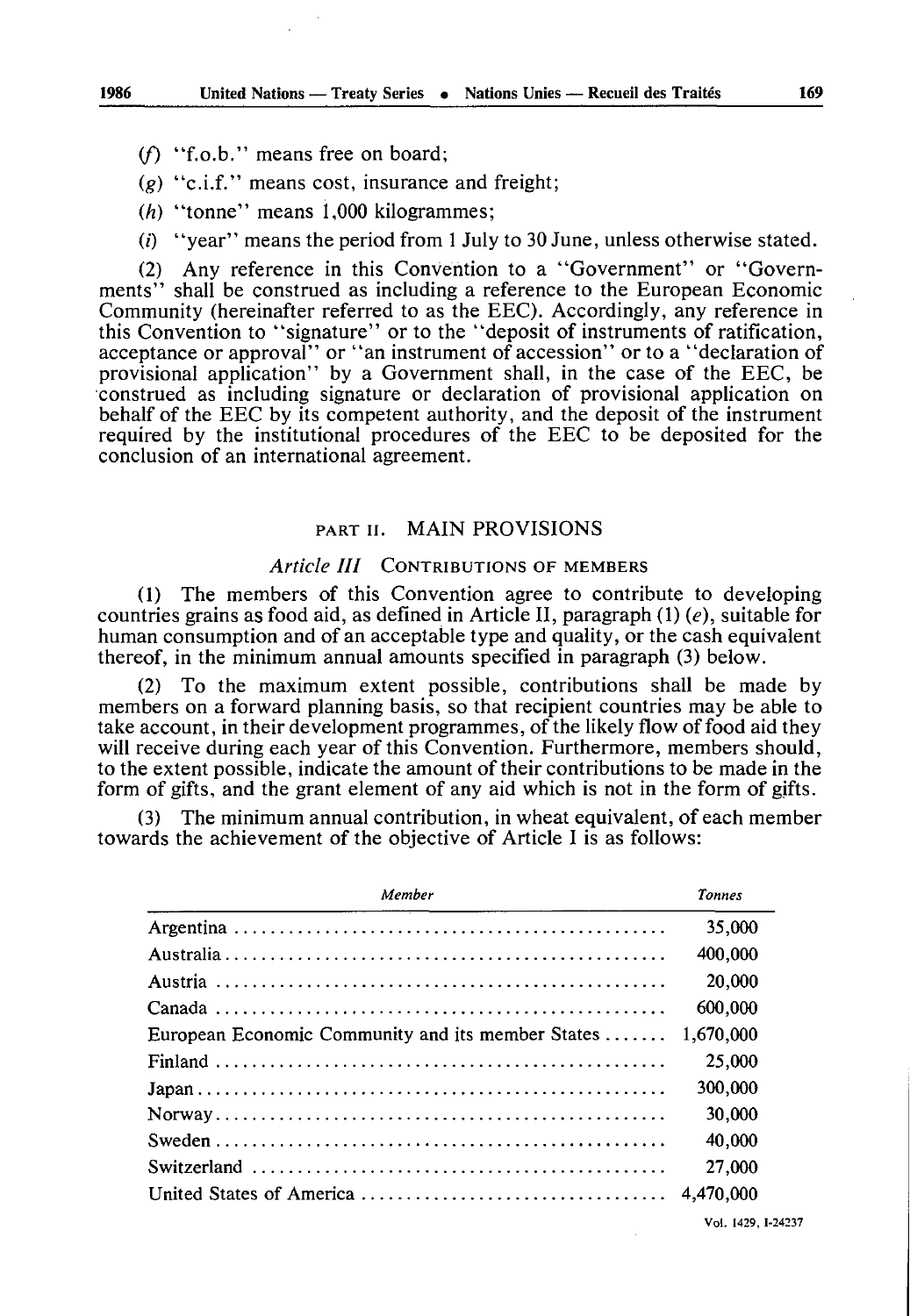(4) For the purposes of the operation of this Convention, any member which has acceded to this Convention pursuant to paragraph (2) of Article XX shall be deemed to be listed in paragraph (3) of this Article together with its minimum contribution as determined under the provisions of Article XX.

(5) In the case of the inability of a member to fulfil its obligations under this Convention in any one year, the obligations of that member shall be increased in the following year by the residual amount remaining from the preceding year.

(6) Contributions in the form of grains shall be placed in a f.o.b. forward position by members. However, donors are encouraged, as appropriate, to bear the costs of transporting their grain contributions under this Convention beyond the f.o.b. stage, especially in emergency situations or in the case of shipments to low-income, food deficit countries. Due reference to the payment of such con tributions shall be made in any reviews of the performance of members under this Convention.

(7) Grain purchases under [sub-paragraph  $(a)$ ]' of Article IV shall be from members of the Food Aid Convention, 1986, and the Wheat Trade Convention<sup>2</sup> in force, with preference accorded to developing members of both Conventions, with a view to facilitating exports of, or processing by, developing members of both Conventions. In making purchases it shall be the general aim that the major part of such purchases shall come from developing countries, with priority being given to developing members of the Food Aid Convention. These provisions shall not however exclude the purchase of grain from a developing country, not a member of this Convention or the Wheat Trade Convention. In all purchases under this paragraph, special regard shall be given to the quality, the c.i.f. price advantages and the possibilities of speedy delivery to the recipient country and the specific requirements of the recipient countries themselves. Cash contribu tions shall not normally be used in any year to purchase grain from a country which is the same type of grain as that country has received as bilateral or multilateral food aid during the same year, or during previous years, if the grain so provided is still being used.

#### *Article IV.* TERMS OF FOOD AID CONTRIBUTIONS

Food aid under this Convention may be supplied on any of the following terms:

- (a) gifts of grain or gifts of cash to be used to purchase grain for the recipient country;
- *(b)* sales for the currency of the recipient country which is not transferable and is not convertible into currency or goods and services for use by the donor members;\*
- (c) sales on credit, with payment to be made in reasonable annual amounts over periods of 20 years or more and with interest at rates which are below commercial rates prevailing in world markets;\*\*

\* Under exceptional circumstances an exemption of not more than 10 per cent may be granted. This limitation may be waived for transactions which are to be used for the expansion of economic development activity in the recipient country, provided that the currency of the recipient country is not transferable or convertible in less than 10 years.

<sup>\*\*</sup> The credit sales agreement may provide for payment of up to 15 per cent of principal upon delivery of the grain.

<sup>1</sup> The words or absence of words within brackets reflect the corrections effected by a procès-verbal of rectification drawn up by the Secretary-General of the United Nations and dated at New York on 11 August 1986. *-* See p. 71 of this volume.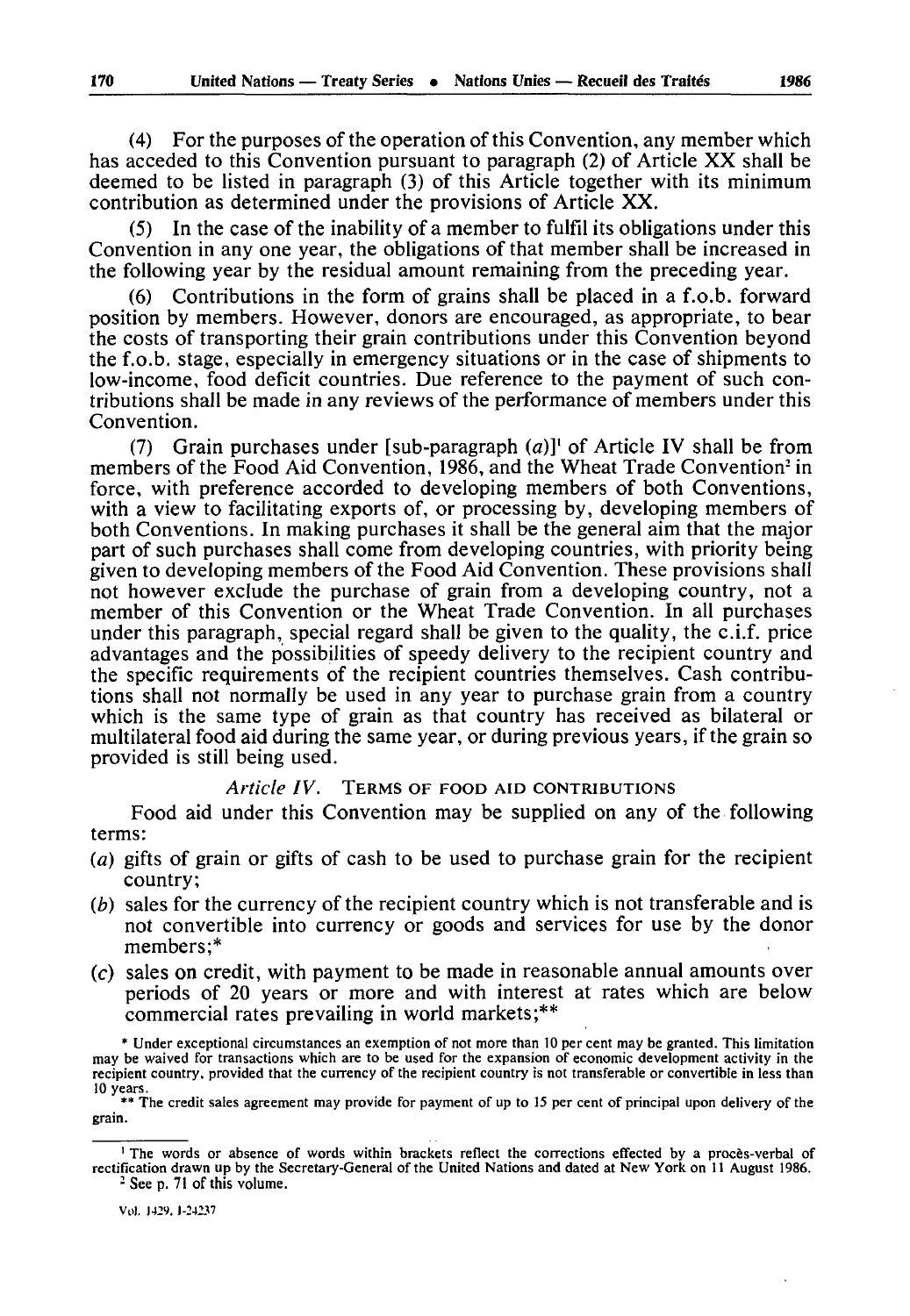on the understanding that such aid shall be supplied to the maximum extent possible by way of gifts, especially in the case of least developed countries, low per capita income countries and other developing countries in serious economic difficulties.

# *Article V.* CHANNELLING OF CONTRIBUTIONS

(1) Members may, in respect of their contributions under this Convention, specify a recipient country or countries.

(2) Members may make their contributions bilaterally or through inter governmental organizations and/or non-governmental organizations.

(3) Members shall give full consideration to the advantages of directing a greater proportion of food aid through multilateral channels, in particular the World Food Programme.

# *Article VI.* WHEAT EQUIVALENTS

(1) The Committee shall establish Rules of Procedure for the purposes of evaluating a member's contribution shipped in grain other than wheat, or in grain products, taking into account, where appropriate, the grain content of products and the commercial value of the grain or product relative to wheat.

(2) For the purposes of evaluating a member's contribution, cash provided for the purchase of grain shall be evaluated at prevailing international market prices for wheat. For the purposes of this paragraph, the Committee shall annually determine the prevailing international market price for the following year on the basis of the average monthly price of wheat for the preceding calendar year. The Committee shall establish a Rule of Procedure for the determination of the average monthly price of wheat.

(3) In determining the prevailing international market price under para graph (2) of this Article, the Committee shall pay due consideration to any significant increase or decrease in the annual average price. A significant increase or decrease shall be considered to have taken place when the annual average price referred to in paragraph (2) of this Article rises more than 20 per cent above, or falls more than 20 per cent below, that of the previous calendar year, respectively. In that regard, the prevailing international market price actually used to evaluate a member's contribution shall not be more than 20 per cent above nor more than 20 per cent below that of the previous year.

#### *Article VII.* IMPACT ON TRADE AND AGRICULTURAL PRODUCTION **AND CONDUCT OF AID TRANSACTIONS**

Ç1) All aid transactions under this Convention shall be carried out in a way consistent with the concerns expressed in the current FAO Principles of Surplus Disposal and Guiding Lines. Members undertake to conduct all aid transactions under this Convention in such a way as to avoid harmful interference with normal patterns of production and international commercial trade.

Members shall, as appropriate, act in accordance with the Guidelines and Criteria for Food Aid, approved by the Committee on Food Aid Policies and Programmes of the World Food Programme.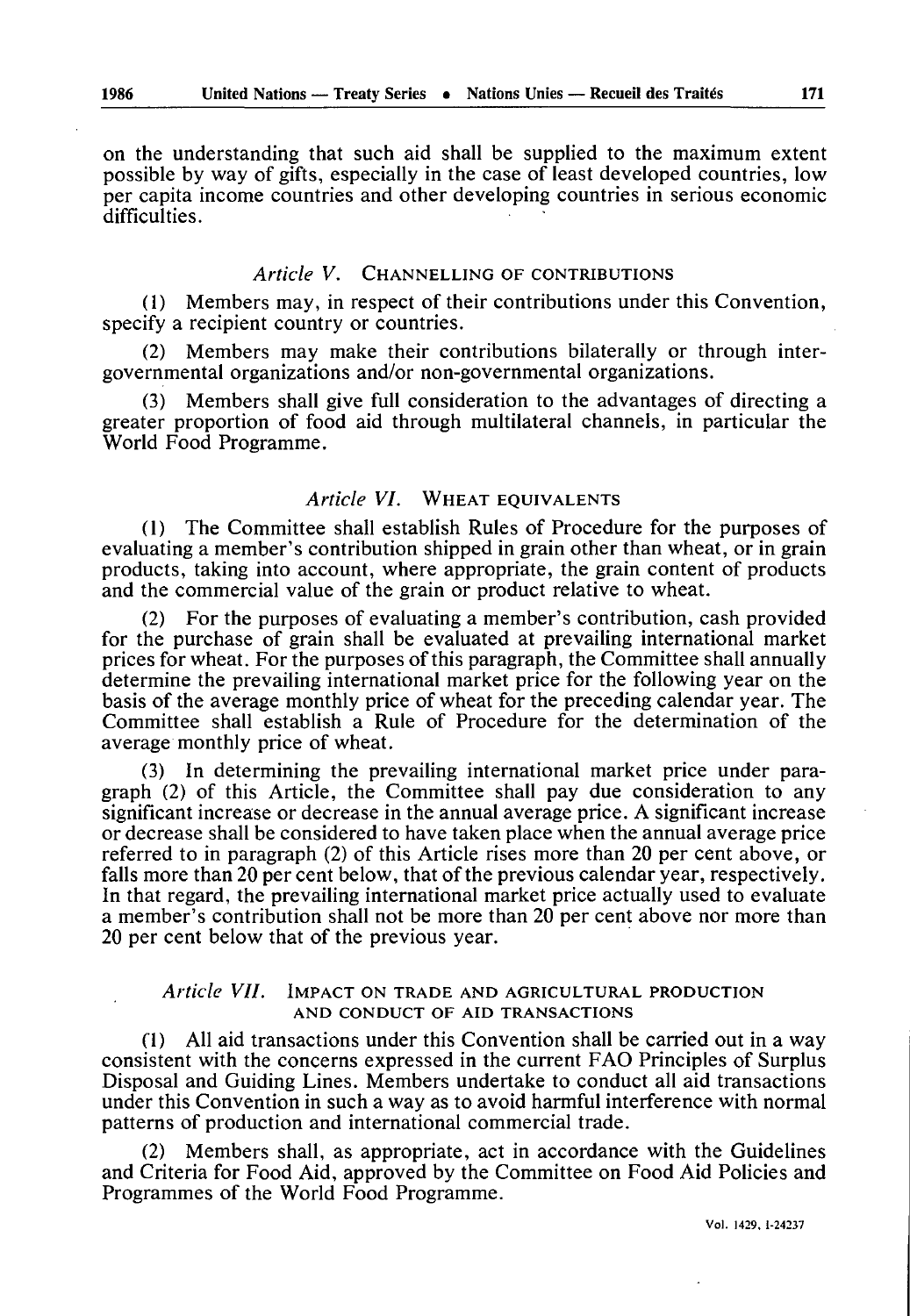# *Article VIII.* SPECIAL PROVISION FOR EMERGENCY NEEDS

If in any year there is a substantial food grain production shortfall in lowincome developing countries in a particular region or regions, the Chairman of the Committee, after considering information received from the Executive Director, may call a session of the Committee to consider the seriousness of the production shortfall. The Committee may recommend that members should respond to the situation by increasing the amount of food aid available.

# Article IX. FOOD AID COMMITTEE

There shall be established a Food Aid Committee whose membership shall consist of all parties to this Convention. The Committee shall appoint a Chairman and a Vice-Chairman.

#### *Article X.* POWERS AND FUNCTIONS OF THE COMMITTEE

(1) The Committee shall:

(a) Receive from members, and members shall provide, regular reports on the amount, content, channelling and terms of their contributions under this Convention;

*(b)* Keep under review the purchase of grains financed by cash contributions with particular reference to purchases of grain from developing countries under paragraph (7) of Article III;

*(c)* Examine the way in which the obligations undertaken under this Convention have been fulfilled; and .

*(d)* Exchange information on a regular basis on the functioning of the food aid arrangements under this Convention.

(2) *(a)* The Committee shall seek from the Secretariats of the International Wheat Council and other appropriate organizations the information required to enable members to discharge their obligations in the most effective way. The information shall cover, in particular:

- (i) details of production and requirements in low-income developing countries needed for the purposes of Article VIII;
- (ii) possibilities of using grain surpluses in developing countries for transactions under paragraph (7) of Article III, and
- (iii) possible effects of food aid on grain production and consumption in recipient countries.

*(b)* The Committee may also receive information from recipient countries and consult with them.

(3) The Committee shall issue reports as necessary.

(4) The Committee shall establish such rules of procedure as are necessary to carry out the provisions of this Convention.

(5) In addition to the powers and functions specified in this Article, the Committee shall have such other powers and perform such other functions as are necessary to carry out the provisions of this Convention.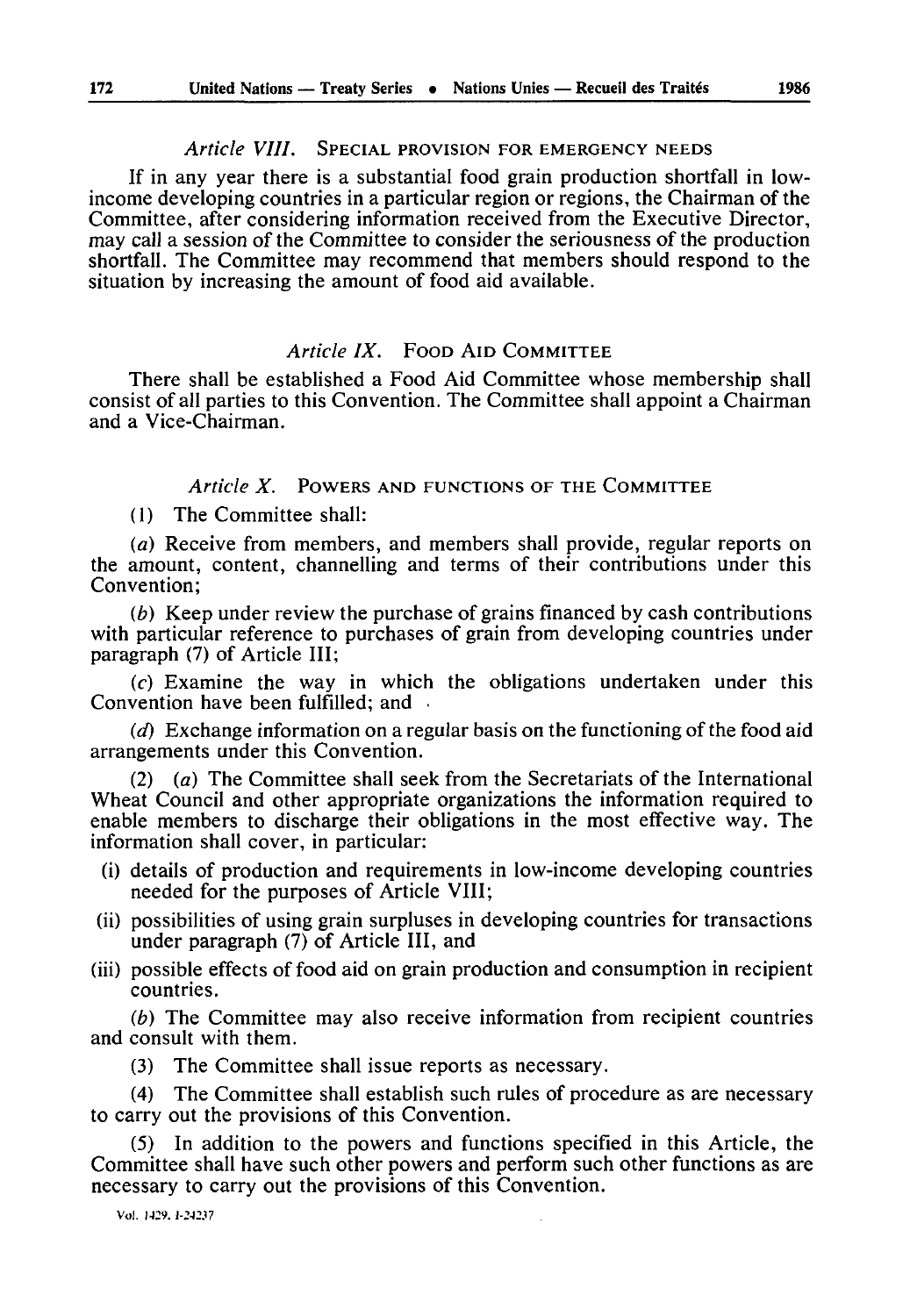#### Article XI. SEAT, SESSIONS AND QUORUM

(1) The seat of the Committee shall be in London.

(2) The Committee shall meet at least twice a year in conjunction with the statutory sessions of the International Wheat Council. The Committee shall meet also at such other times as the Chairman shall decide; or at the request of three members; or as otherwise required by this Convention.

(3) The presence of delegates representing two thirds of the membership of the Committee shall be necessary to constitute a quorum at any session of the Committee.

#### *Article XII.* DECISIONS

The decisions of the Committee shall be reached by consensus.

#### *Article XIII.* ADMISSION OF OBSERVERS

The Committee may, when appropriate, invite representatives from other international organizations, whose membership is limited to Governments that are members of the United Nations, or its specialized agencies, to attend its open meetings as observers.

#### *Article XIV.* ADMINISTRATIVE PROVISIONS

The Committee shall use the services of the Secretariat for the performance of such administrative duties as the Committee may request, including the processing and distribution of documentation and reports.

# *Article XV.* DEFAULTS AND DISPUTES

In the case of a dispute concerning the interpretation or application of this Convention, or of a default in obligations under this Convention, the Committee shall meet and take appropriate action.

# PART in. FINAL PROVISIONS

#### *Article XVI.* DEPOSITARY

The Secretary-General of the United Nations is hereby designated as the depositary of this Convention.

# *Article XVII.* SIGNATURE

This Convention shall be open for signature at United Nations Headquarters from 1 May 1986 until and including 30 June 1986 by the Governments referred to in paragraph (3) of Article III.

#### *Article XVIII.* RATIFICATION, ACCEPTANCE OR APPROVAL

This Convention shall be subject to ratification, acceptance or approval by each signatory Government in accordance with its constitutional procedures. Instruments of ratification, acceptance or approval shall be deposited with the depositary not later than 30 June 1986, except that the Committee may grant one or more extensions of time to any signatory Government that has not deposited its instrument of ratification, acceptance or approval by that date.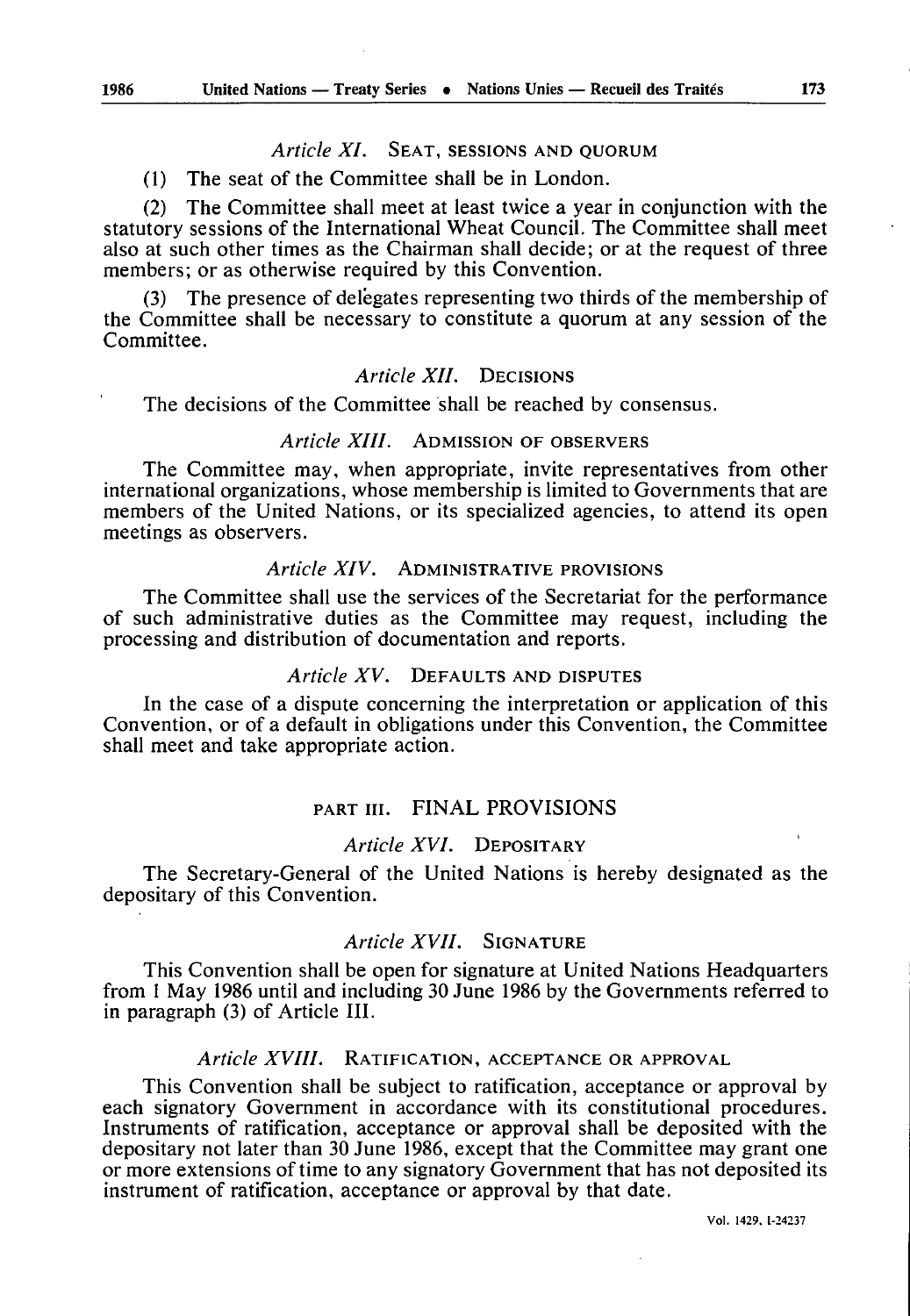# *Article XIX.* PROVISIONAL APPLICATION

Any signatory Government may deposit with the depositary a declaration of provisional application of this Convention. Any such Government shall provision ally apply this Convention and be provisionally regarded as a party thereto.

# *Article XX.* ACCESSION

(1) This Convention shall be open for accession by any Government referred to in paragraph (3) of Article III that has not signed this Convention. Instruments of accession shall be deposited with the depositary not later than 30 June 1986, except that the Committee may grant one or more extensions of time to any Government that has not deposited its instrument of accession by that date.

(2) Once this Convention has entered into force in accordance with Arti cle XXI, it shall be open for accession by any Government other than those referred to in paragraph (3) of Article III, upon such conditions as the Committee considers appropriate. Instruments of accession shall be deposited with the depositary.

(3) Any Government acceding to this Convention under paragraph (1) or paragraph (2) of this Article may deposit with the depositary a declaration of provisional application of this Convention pending the deposit of its instrument of accession. Any such Government shall provisionally apply this Convention and be provisionally regarded as a party thereto.

#### *Article XXL* ENTRY INTO FORCE

(1) This Convention shall enter into force on 1 July 1986 if by 30 June 1986 the Governments referred to in paragraph (3) of Article III have deposited instruments of ratification, acceptance, approval or accession, or declarations of provisional application, and provided that the Wheat Trade Convention, 1986 is in force.

(2) If this Convention does not enter into force in accordance with paragraph (I) of this Article, the Governments which have deposited instruments of ratification, acceptance, approval or accession, or declarations of provisional application, may decide by unanimous consent that it shall enter into force among themselves provided that the Wheat Trade Convention, 1986 is in force, or may take whatever other action they consider the situation requires.

#### *Article XXII.* DURATION, EXTENSION AND TERMINATION

(1) This Convention shall remain in force until and including 30 June 1989, unless extended under paragraph (2) of this Article or terminated earlier under paragraph (4) of this Article, provided that the Wheat Trade Convention, 1986, or a new Wheat Trade Convention replacing it, remains in force until and including that date.

(2) The Committee may extend the Convention beyond 30 June 1989 for successive periods not exceeding two years on each occasion, provided always that the Wheat Trade Convention, 1986, or a new Wheat Trade Convention replacing it, remains in force during the period of the extension.

(3) If the Convention is extended under paragraph (2) of this Article, the annual contributions of members under paragraph (3) of Article III may be subject to review by members before the entry into force of each extension. Their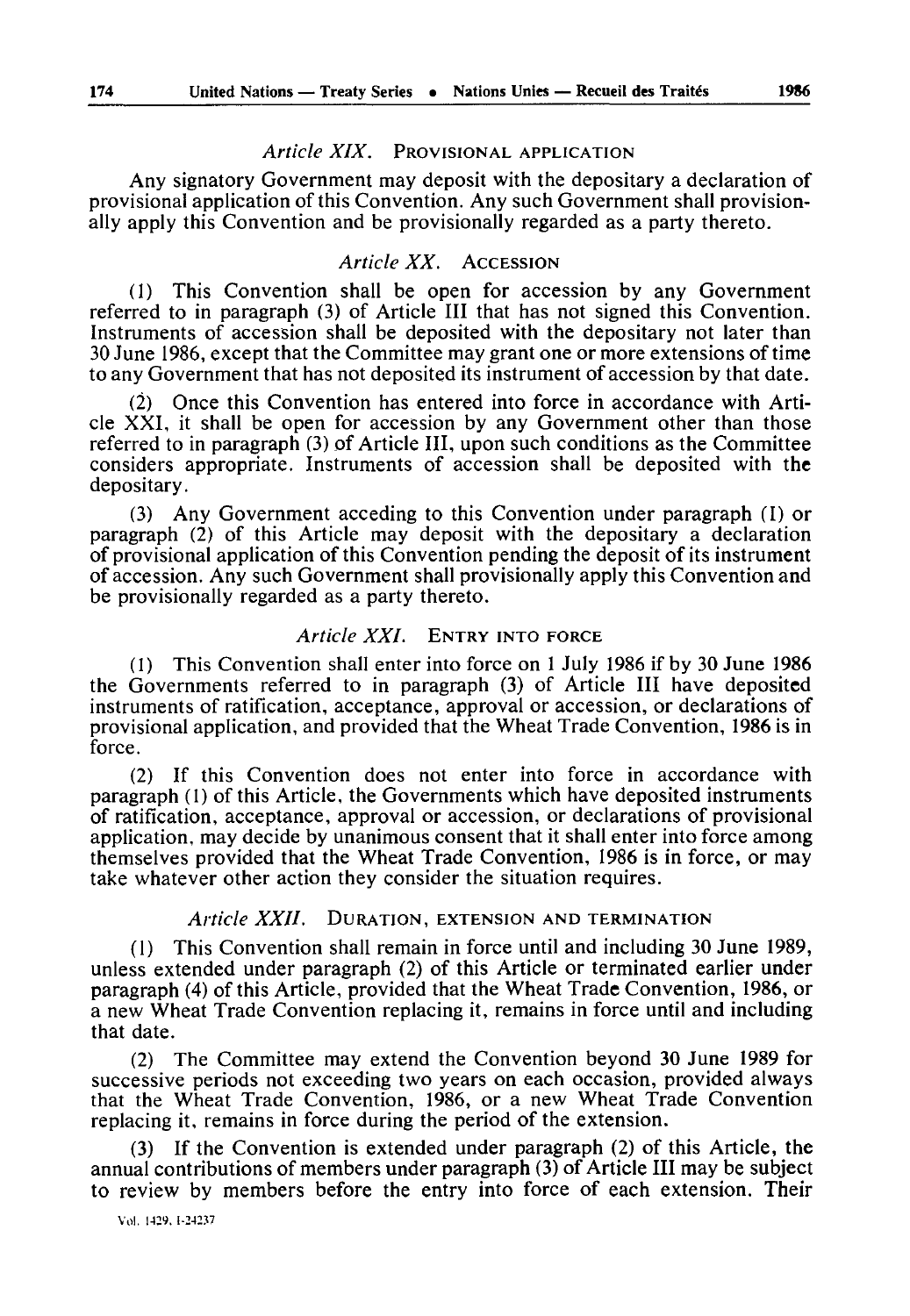respective obligations, as reviewed, shall remain unchanged for the duration of each extension.

(4) In the event of this Convention being terminated, the Committee shall continue in being for such time as may be required to carry out its liquidation, and shall have such powers, and exercise such functions, as may be necessary for that purpose.

# *Article XXIII.* WITHDRAWAL AND REJOINING

 $(1)$  Any member may withdraw from this Convention at the end of any year by giving written notice of withdrawal to the depositary at least ninety days prior to the end of that year, but shall not thereby be released from any obligations incurred under this Convention which have not been discharged by the end of that year. The member shall simultaneously inform the Committee of the action it has taken.

(2) Any member which withdraws from this Convention may thereafter rejoin by giving notice to the Committee. It shall be a condition of rejoining the Convention that the member shall be responsible for fulfilling its full annual obligations with effect from the year in which it rejoins.

#### *Article XXIV.* RELATIONSHIP OF THIS CONVENTION TO THE INTERNATIONAL WHEAT AGREEMENT, 1986

This Convention shall replace the Food Aid Convention, 1980, as extended,' and shall be one of the constituent instruments of the International Wheat Agreement, 1986.<sup>2</sup>

# *Article XXV.* NOTIFICATION BY DEPOSITARY

The Secretary-General of the United Nations as depositary shall notify all signatory and acceding Governments of each signature, ratification, acceptance, approval, provisional application of, and accession to, this Convention.

#### *Article XXVI.* AUTHENTIC TEXTS

The texts of this Convention in the English, French, Russian and Spanish languages shall all be equally authentic.

IN WITNESS WHEREOF the undersigned, having been duly authorized to this effect by their respective Governments or authorities, have signed this Conven tion on the dates appearing opposite their signatures.

DONE at London, this thirteenth day of March, One Thousand, Nine Hundred and Eighty-Six.

*[For the signature pages, see p. 202 of this volume.]*

<sup>&</sup>lt;sup>1</sup> United States Treaties and Other International Agreements, Washington, Department of State, vol. 32, part 5, 1979-1980, TIAS 10015; and vol. 34, part I, 1981-1982, TIAS 10351.<br><sup>2</sup> Se p. 71 of this volume.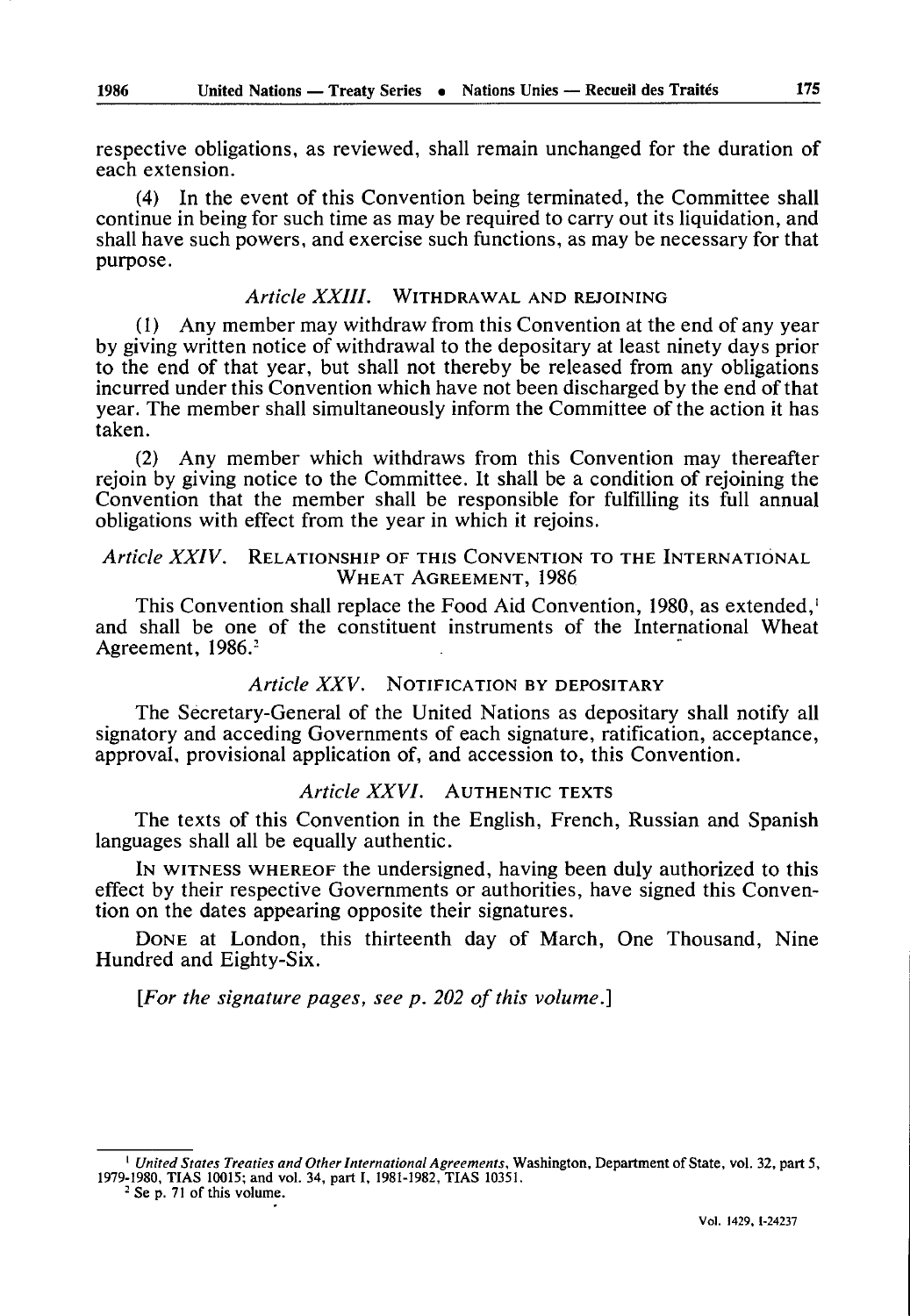In the name of Argentina: Au nom de l'Argentine : От имени Аргентины: En nombre de la Argentina:

> CARLOS MANUEL MUNIZ June 2, 1986

In the name of Australia: Au nom de l'Australie : От имени Австралии: En nombre de Australia:

In the name of Austria: Au nom de l'Autriche : **OT HMCHH AfiCTpHH:** En nombre de Austria:

### DORIS BERTRAND-MUCK June 27/86

In the name of Belgium: Au nom de la Belgique : От имени Бельгии: En nombre de Bélgica:

# ANDRÉ XAVIER PIRSON

In the name of Canada: Au nom du Canada : От имени Канады: En nombre del Canada:

> STEPHEN LEWIS June 23/86

In the name of Denmark: Au nom du Danemark : От имени Дании: En nombre de Dinamarca:

OLE BIERRING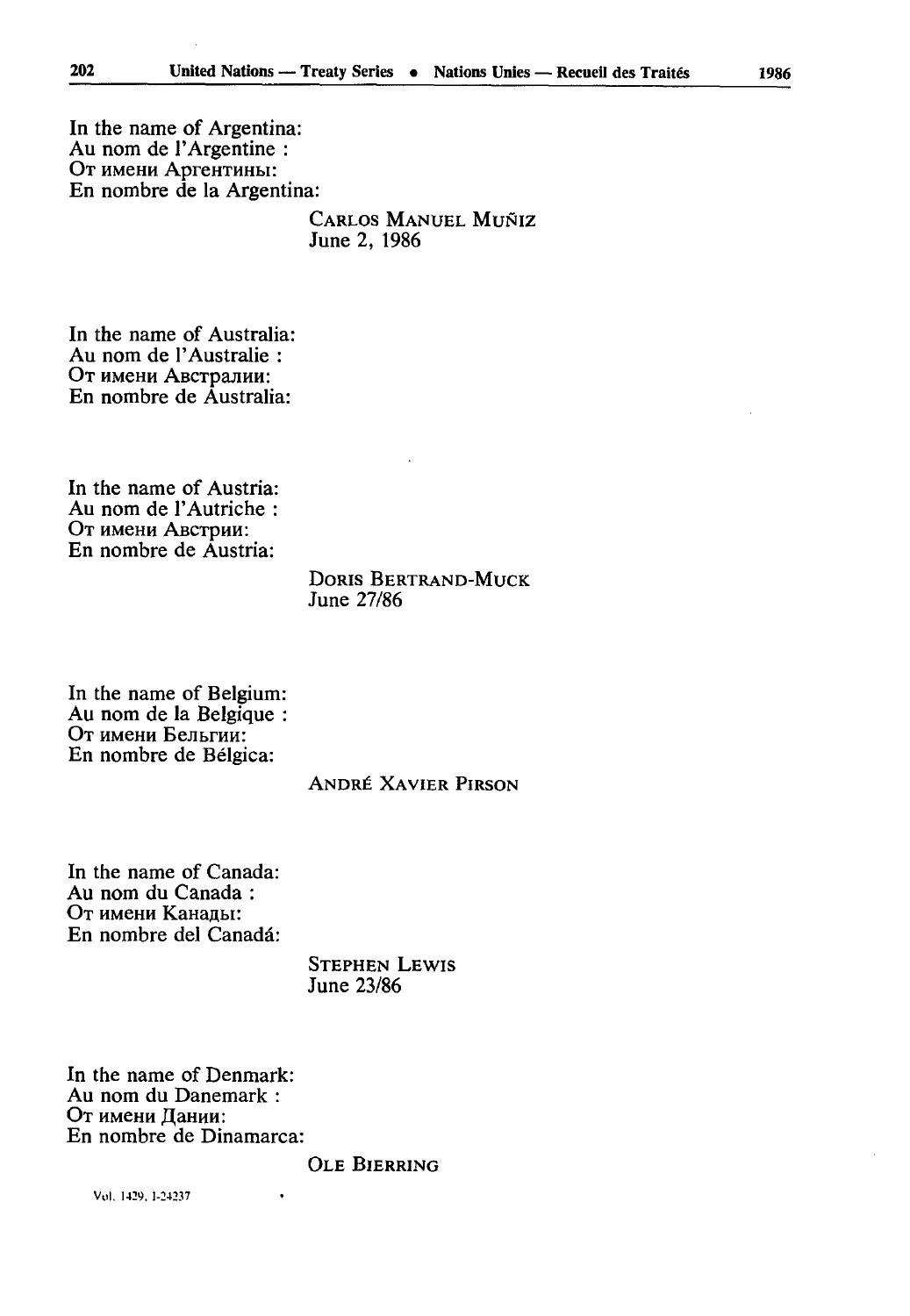In the name of Finland: Au nom de la Finlande : От имени Финлянлии: En nombre de Finlandia:

# KEIJO KORHONEN May 1, 1986

In the name of France: Au nom de la France : От имени Франции: En nombre de Francia:

# CLAUDE DE KEMOULARIA

In the name of the Federal Republic of Germany: Au nom de la République fédérale d'Allemagne : От имени Федеративной Республики Германии: En nombre de la Repûblica Federal de Alemania:

# ALEXANDER Count YORK VON WARTENBURG

In the name of Greece: Au nom de la Grèce : От имени Греции: En nombre de Grecia:

# MlHALIS DOUNTAS

In the name of Ireland: Au nom de l'Irlande : От имени Ирландии: En nombre de Irlanda:

# ROBERT MCDONAGH

In the name of Italy: Au nom de l'Italie : От имени Италии: En nombre de Italia:

#### MAURIZIO Bucci

In the name of Japan: Au nom du Japon : От имени Японии: En nombre del Japon:

#### KIYOAKI KIKUCHI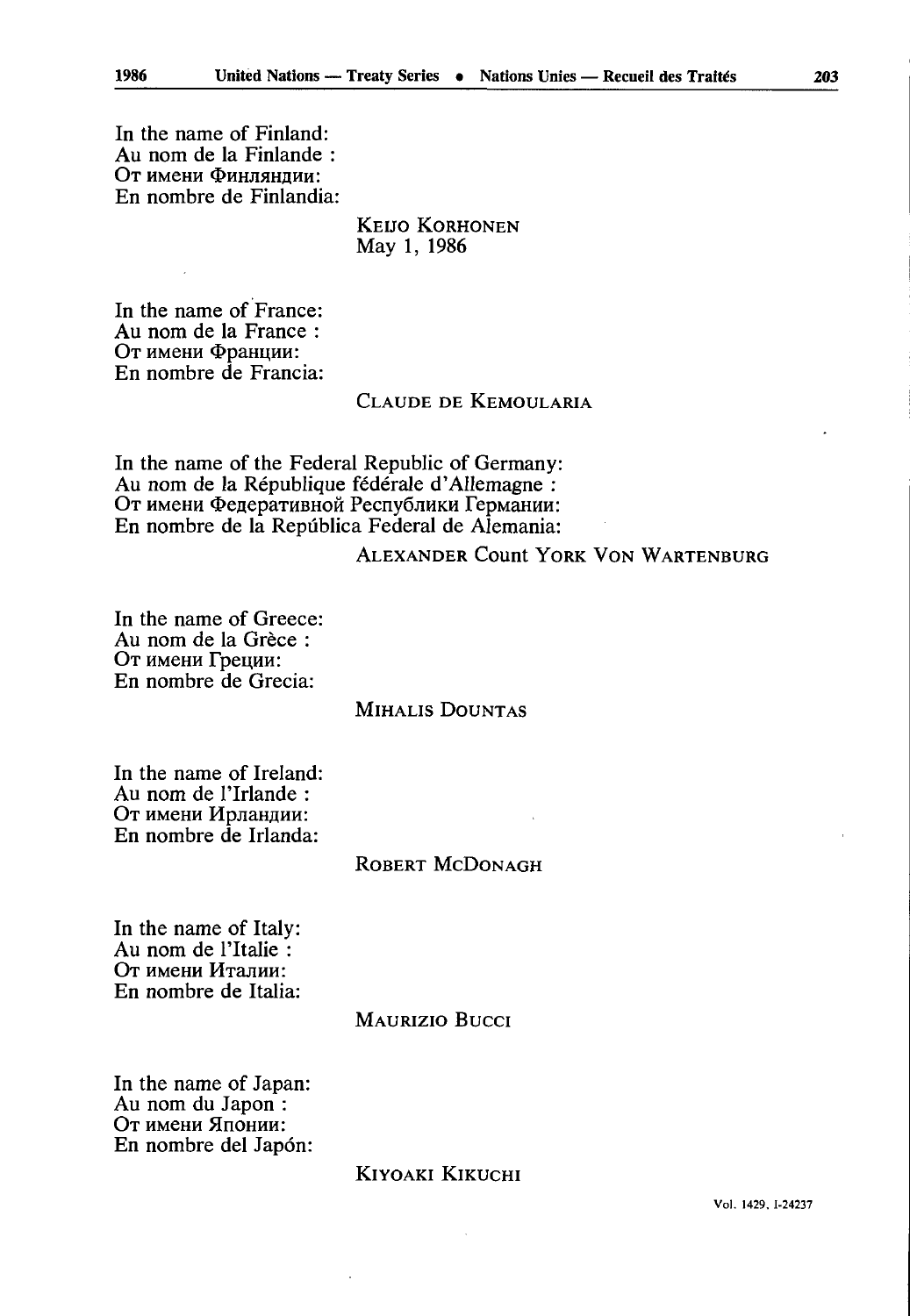In the name of Luxembourg: Au nom du Luxembourg : От имени Люксембурга: En nombre de Luxemburgo:

# ANDRÉ PHILIPPE

In the name of the Netherlands: Au nom des Pays-Bas : От имени Нидерландов: En nombre de los Países Bajos:

# J. RAMAKER

In the name of Norway: Au nom de la Norvège : От имени Норвегии: En nombre de Noruega:

#### TOM VRAALSEN 30 June 1986

In the name of Portugal: Au nom du Portugal : От имени Португалии: En nombre de Portugal:

# ANTONIO VICTOR MARTINS MONTEIRO

In the name of Spain: Au nom de l'Espagne : От имени Испании: En nombre de España:

# FRANCISCO FERNÁNDEZ ORDOÑEZ

In the name of Sweden: Au nom de la Suède : **OT HM6HH JllBeUJHH:** En nombre de Suecia:

> ANDERS FERM 25 June 1986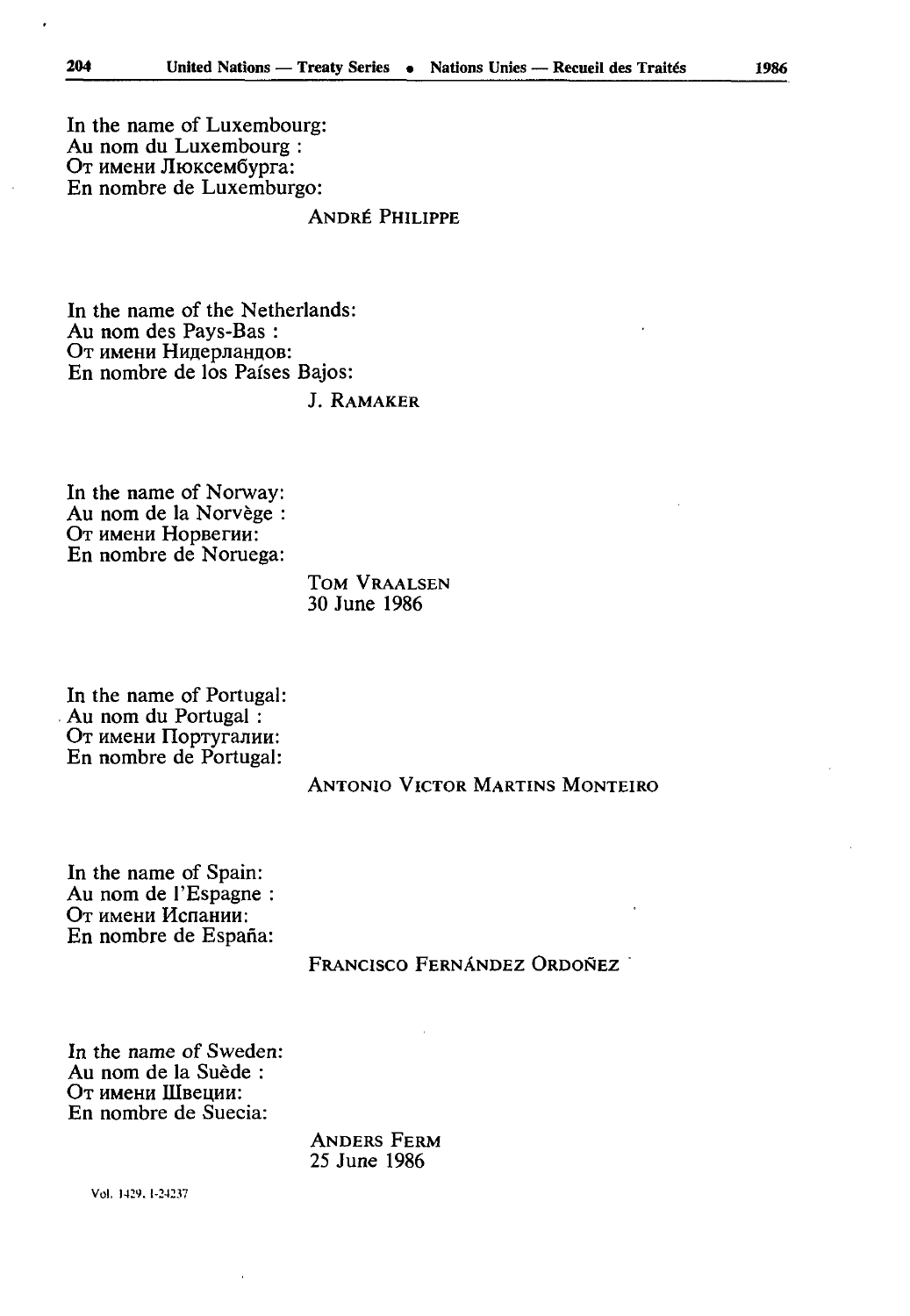In the name of Switzerland: Au nom de la Suisse : От имени Швейцарии: En nombre de Suiza:

# FRANCESCA POMETTA 26 juin 1986

In the name of the United Kingdom of Great Britain and Northern Ireland: Au nom du Royaume-Uni de Grande-Bretagne et d'Irlande du Nord : От имени Соединенного Королевства Великобритании и Северной Ирландии: En nombre del Reino Unido de Gran Bretaña e Irlanda del Norte:

PETER MALCOLM MAXEY

In the name of the United States of America: Au nom des Etats-Unis d'Amérique : От имени Соединенных Штатов Америки: En nombre de los Estados Unidos de America:

> HERBERT STUART OKUN June 26, 1986

In the name of the European Economic Community: Au nom de la Communauté économique européenne : От имени Европейского экономического сообщества: En nombre de la Comunidad Econômica Europea:

# MICHAEL HARDY